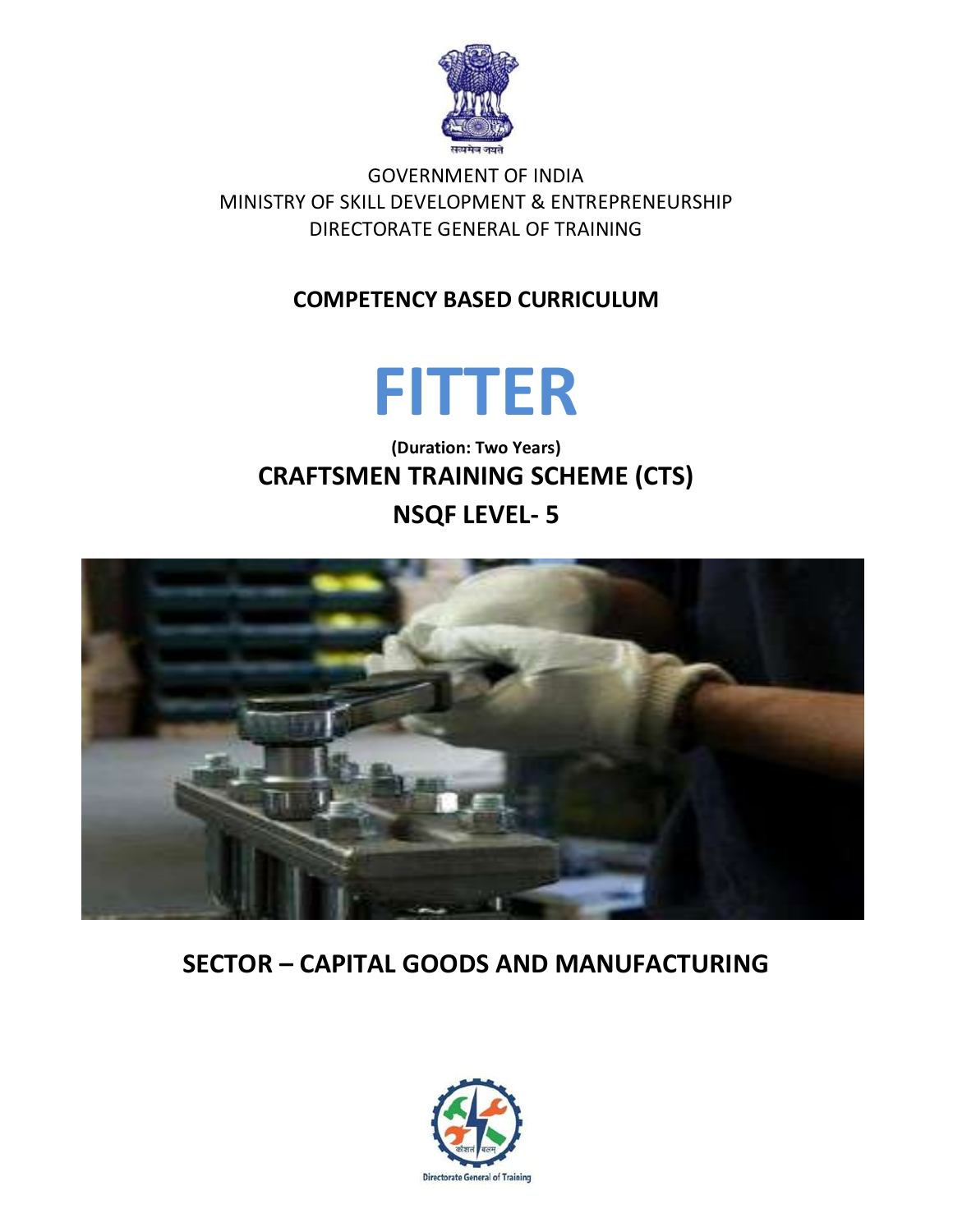

## (Engineering Trade)

(Revised in 2019)

Version: 1.2

# **CRAFTSMEN TRAINING SCHEME (CTS)**

# **NSQF LEVEL - 5**

Developed By

Ministry of Skill Development and Entrepreneurship Directorate General of Training **CENTRAL STAFF TRAINING AND RESEARCH INSTITUTE** EN-81, Sector-V, Salt Lake City, Kolkata - 700 091 www.cstaricalcutta.gov.in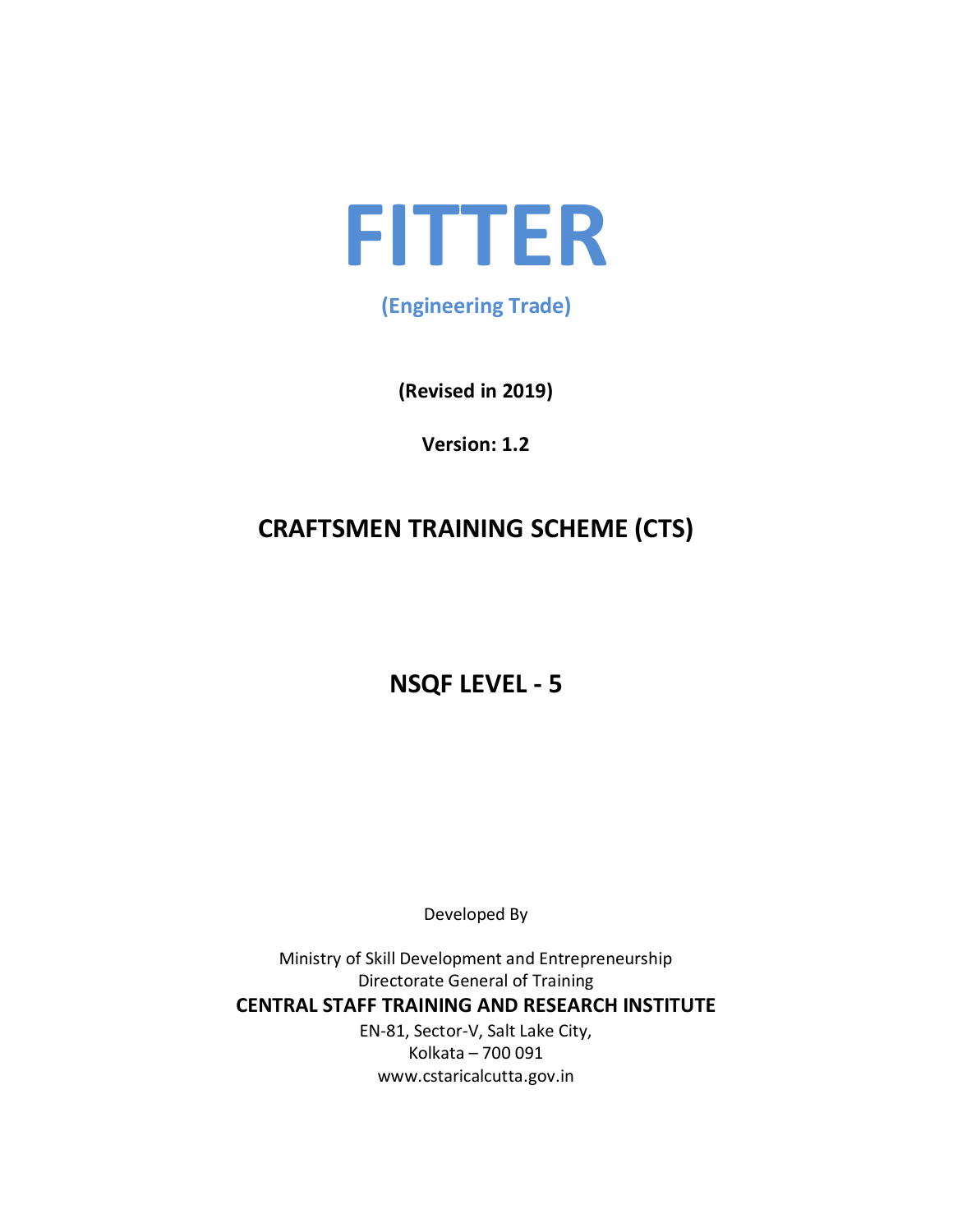| S No. | <b>Topics</b>                                | Page No.       |
|-------|----------------------------------------------|----------------|
| 1.    | <b>Course Information</b>                    | $\mathbf{1}$   |
| 2.    | <b>Training System</b>                       | 3              |
| 3.    | Job Role                                     | $\overline{7}$ |
| 4.    | <b>General Information</b>                   | 8              |
| 5.    | <b>Learning Outcome</b>                      | 11             |
| 6.    | <b>Assessment Criteria</b>                   | 13             |
| 7.    | <b>Trade Syllabus</b>                        | 21             |
| 8     | Annexure I (List of Trade Tools & Equipment) | 45             |
| 9     | Annexure II (List of Trade experts)          | 56             |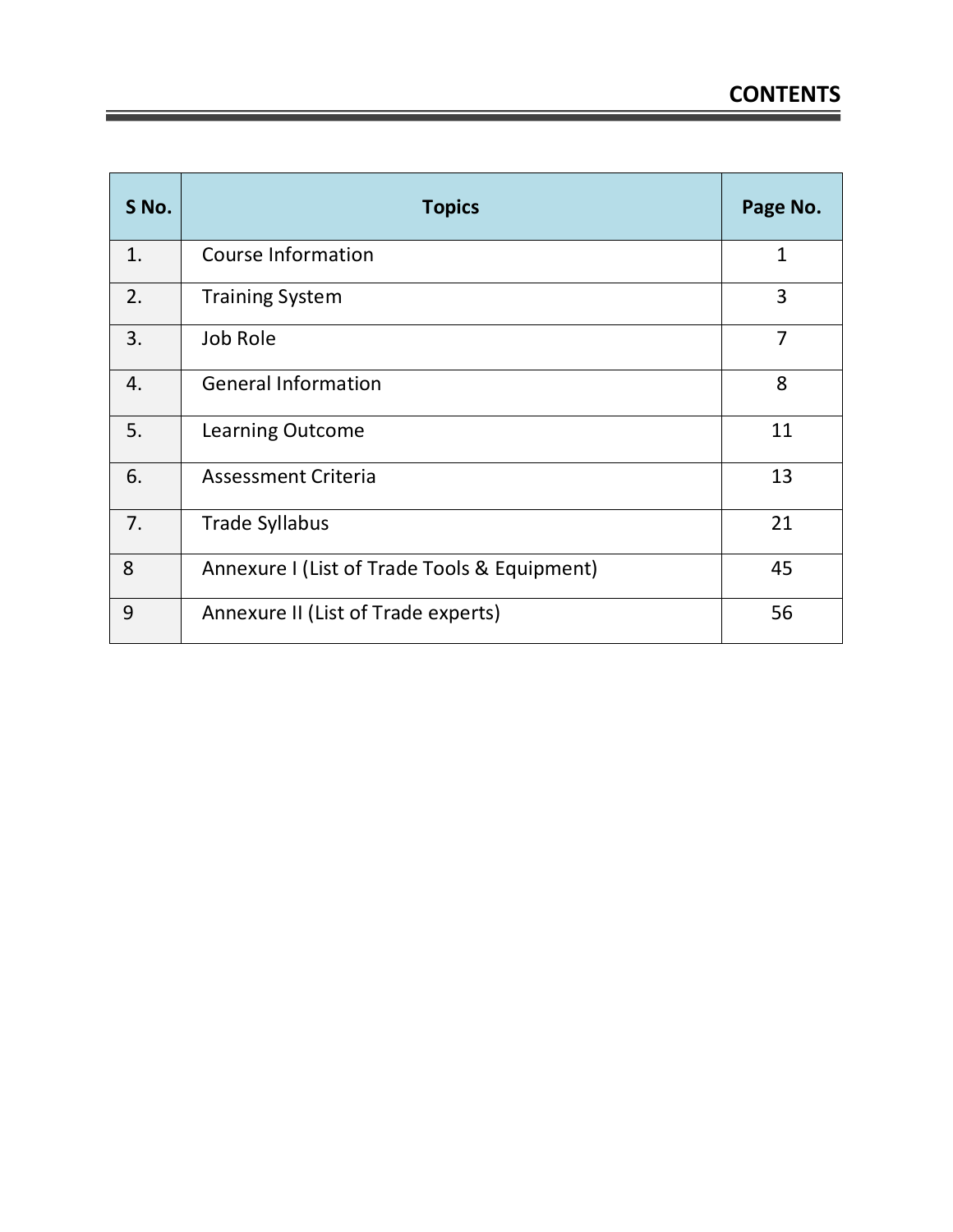

## **1. COURSE INFORMATION**

During the two-year duration a candidate is trained on subjects Professional Skill, Professional Knowledge, Engineering Drawing, Workshop Science & Calculation and Employability Skill related to job role. In addition to this a candidate is entrusted to make/do project work and Extra Curricular Activities to build up confidence. The practical skills are imparted in simple to complex manner & simultaneously theory subject is taught in the same fashion to apply cognitive knowledge while executing task. The practical part starts with basic fitting with tolerance level  $\pm$  0.5mm and finally to  $\pm$  0.02mm and angular tolerance from 1° to 10' at the end of the course. The broad components covered under Professional Skill subject are as below:

FIRST YEAR: The practical part starts with basic fitting in the beginning and the candidate also imparted training on allied trades viz., Sheet Metal, Welding (Gas & Arc) which leads to multiskilling. In the basic fitting the skills imparted are sawing, filing, marking, chipping, measurement, riveting, soldering, brazing, drilling and observation of all safety aspects is mandatory. The accuracy achieved is of ±0.25 mm. The safety aspects cover components like OSH & E, PPE, Fire extinguisher, First Aid and in addition 5S being taught.

Different drilling operations (through, blind, angular), reaming, offhand grinding, tapping, dieing, different fits viz., sliding fit, etc., scraping, fastening (nuts & bolts, riveting, studs, screws, etc.,). The accuracy achieved is of $±$  0.04 mm and angular accuracy to 30 minutes. Different turning operations on lathe (step, grooving, chamfering, drilling, boring, knurling & threading), simple repair, overhauling and lubrication work on machine are being taught in the practical.

**SECOND YEAR:** Power tool operation, different complex assembling and fitting, fastening, lapping, making gauges, pipe works and pipe joints, Dismantling, overhauling& assembling valves are covered. The accuracy achieved is of an accuracy of  $\pm$  0.02 mm & 10 minutes.

Making & using drill jigs, making of critical components, repair & maintenance of power transmission system, making of template &complex gauges, identify different Pneumatic & hydraulic components and circuit construction, repair & maintenance of machinery like lathe, drill, grinding, bench drilling, Inspection of Machine tools, Accuracy testing of Machine tools and erection of simple machines are being performed as part of practical training.

Professional Knowledge subject is simultaneously taught in the same fashion to apply cognitive knowledge while executing task. In addition components like Physical properties of engineering materials, Interchangeability, Method of expressing tolerance as per BIS Fits,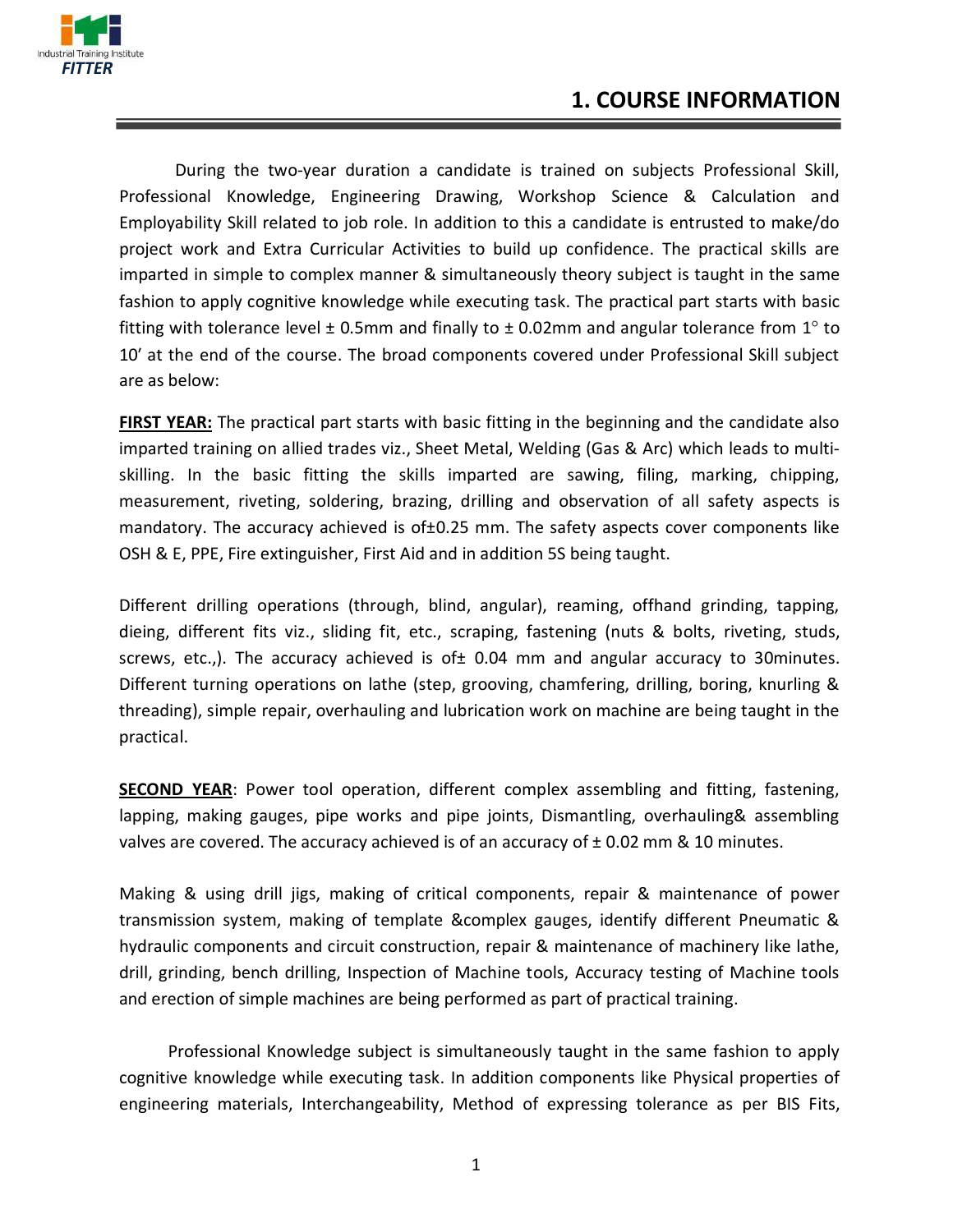

different types of iron, properties and uses, special files, honing, Metallurgical and metal working processes such as Heat treatment, the various coatings used to protect metals, different bearing, working material with finished surface as aluminium, duralumin and stainless steel, topics related to non-ferrous metals, Method of lubrication are also covered under theory part.

Total three projects need to be completed by the candidates in a group. In addition to above components the core skills components viz., Workshop calculation  $\&$  science, Engineering drawing, employability skills are also covered. These core skills are essential skills which are necessary to perform the job in any given situation.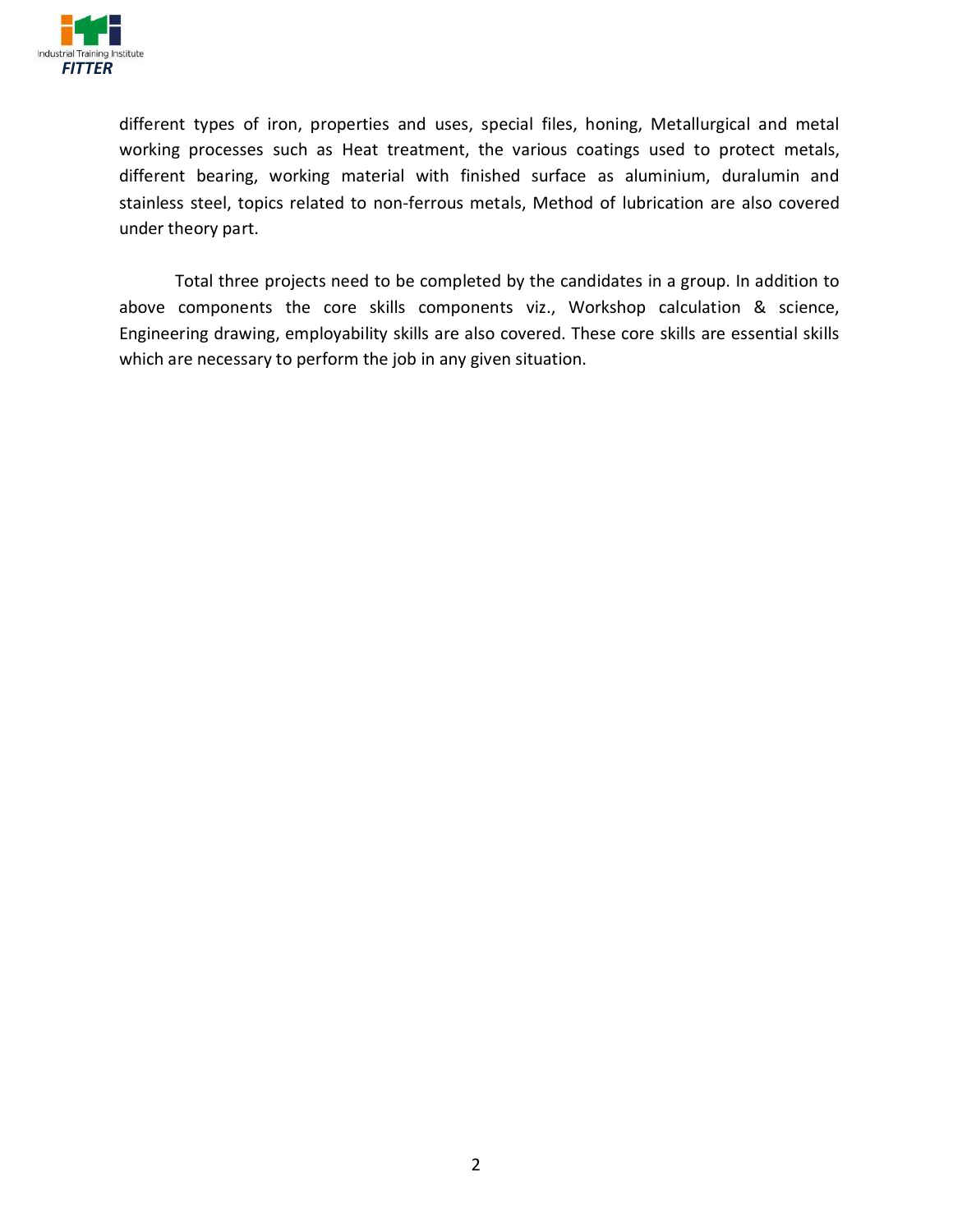

#### **2.1 GENERAL**

The Directorate General of Training (DGT) under Ministry of Skill Development  $\&$  Entrepreneurship offers a range of vocational training courses catering to the need of different sectors of economy/ Labour market. The vocational training programmes are delivered under the aegis of Directorate General of Training (DGT). Craftsman Training Scheme (CTS) with variants and Apprenticeship Training Scheme (ATS) are two pioneer schemes of DGT for strengthening vocational training.

Fitter trade under CTS is one of the most popular courses delivered nationwide through network of ITIs. The course is of two years duration. It mainly consists of Domain area and Core area. The Domain area (Trade Theory & Practical) impart professional skills and knowledge, while Core area (Workshop Calculation science, Engineering Drawing and Employability Skills) imparts requisite core skills, knowledge and life skills. After passing out of the training program, the trainee is awarded National Trade Certificate (NTC) by DGT which is recognized worldwide.

#### Candidates broadly need to demonstrate that they are able to:

- Read & interpret technical parameters/document, plan and organize work processes, identify necessary materials and tools;
- Perform task with due consideration to safety rules, accident prevention regulations and environmental protection stipulations;
- Apply professional skill, knowledge, core skills  $\&$  employability skills while performing jobs.
- Check the job/assembly as per drawing for functioning, identify and rectify errors in job/assembly.
- Document the technical parameters related to the task undertaken.

#### **2.2 PROGRESSION PATHWAYS:**

- Can join industry as Technician and will progress further as Senior Technician, Supervisor and can rise to the level of Manager.
- $\bullet$  Can become Entrepreneur in the related field.
- Can appear in 10+2 examination through National Institute of Open Schooling (NIOS) for acquiring higher secondary certificate and can go further for General/ Technical education.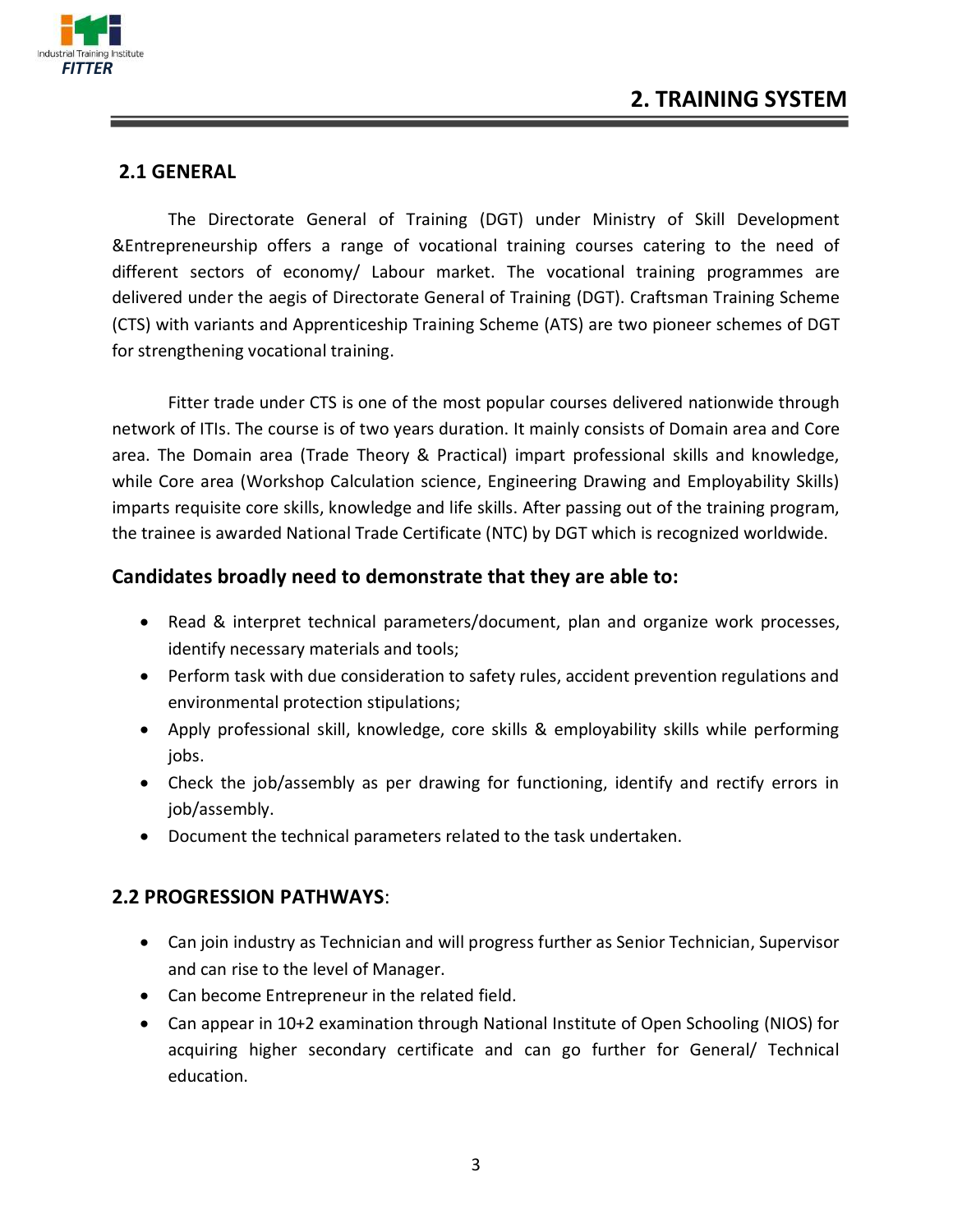

- Can take admission in diploma course in notified branches of Engineering by lateral entry.
- Can join Apprenticeship programme in different types of industries leading to National Apprenticeship certificate (NAC).
- Can join Crafts Instructor Training Scheme (CITS) in the trade for becoming instructor in ITIs.
- Can join Advanced Diploma (Vocational) courses under DGT as applicable.

#### **2.3 COURSE STRUCTURE:**

Table below depicts the distribution of training hours across various course elements during a period of two years: -

| S No. | <b>Course Element</b>                     | <b>Notional Training Hours</b> |                      |  |
|-------|-------------------------------------------|--------------------------------|----------------------|--|
|       |                                           | $1st$ Year                     | 2 <sup>nd</sup> Year |  |
| 1     | Professional Skill (Trade Practical)      | 1000                           | 1000                 |  |
| 2     | Professional Knowledge (Trade Theory)     | 280                            | 360                  |  |
| 3     | <b>Workshop Calculation &amp; Science</b> | 80                             | 80                   |  |
| 4     | <b>Engineering Drawing</b>                | 80                             | 80                   |  |
| 5     | <b>Employability Skills</b>               | 160                            | 80                   |  |
|       | Total                                     | 1600                           | 1600                 |  |

#### **2.4 ASSESSMENT & CERTIFICATION:**

The trainee will be tested for his skill, knowledge and attitude during the period of course through formative assessment and at the end of the training programme through summative assessment as notified by the DGT from time to time.

a) The **Continuous Assessment (Internal)** during the period of training will be done by Formative assessment method by testing for assessment criteria listed against learning outcomes. The training institute has to maintain individual *trainee portfolio* as detailed in assessment guideline. The marks of internal assessment will be as per the formative assessment template provided on www.bharatskills.gov.in.

b) The final assessment will be in the form of summative assessment method. The All India Trade Test for awarding NTC will be conducted by Controller of examinations, DGT as per the guidelines. The pattern and marking structure are being notified by DGT from time to time. The learning outcome and assessment criteria will be basis for setting question papers for final **assessment. The examiner during final examination will also check** individual trainee's profile as detailed in assessment guideline before giving marks for practical examination.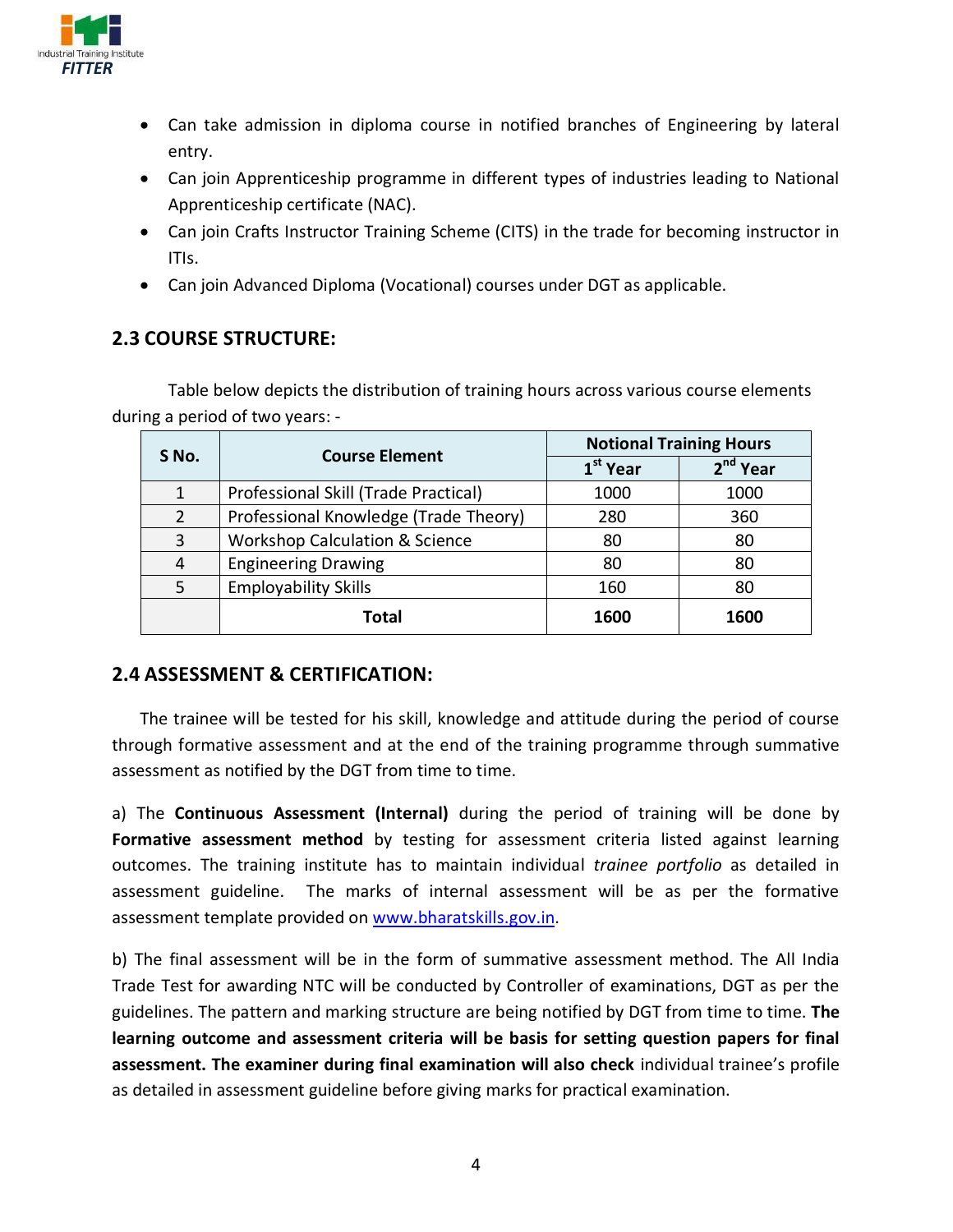

#### **2.4.1 PASS REGULATION**

For the purposes of determining the overall result, weightage of 100% is applied for six months and one-year duration courses and 50% weightage is applied to each examination for two years courses. The minimum pass percent for Trade Practical and Formative assessment is  $160\%$  & for all other subjects are 33%. There will be no Grace marks.

#### **2.4.2 ASSESSMENT GUIDELINE**

Appropriate arrangements should be made to ensure that there will be no artificial barriers to assessment. The nature of special needs should be taken into account while undertaking assessment. Due consideration should be given while assessing for teamwork, avoidance/reduction of scrap/wastage and disposal of scarp/wastage as per procedure, behavioral attitude, sensitivity to environment and regularity in training. The sensitivity towards OSHE and self-learning attitude are to be considered while assessing competency.

Assessment will be evidence based comprising the following:

- Job carried out in labs/workshop
- Record book/ daily diary
- Answer sheet of assessment
- Viva-voce
- Progress chart
- Attendance and punctuality
- Assignment
- Project work

Evidences and records of internal (Formative) assessments are to be preserved until forthcoming examination for audit and verification by examination body. The following marking pattern to be adopted while assessing:

| <b>Performance Level</b>                                               | <b>Evidence</b>                                      |
|------------------------------------------------------------------------|------------------------------------------------------|
| (a) Weightage in the range of 60 -75% to be allotted during assessment |                                                      |
| For performance in this grade, the candidate                           | • Demonstration of good skill in the use             |
| with occasional guidance and showing due                               | of hand tools, machine tools and                     |
| regard for safety procedures and practices, has                        | workshop equipment                                   |
| produced<br>which<br>demonstrates<br>work                              | 60-70%<br>achieved<br>while<br>accuracy<br>$\bullet$ |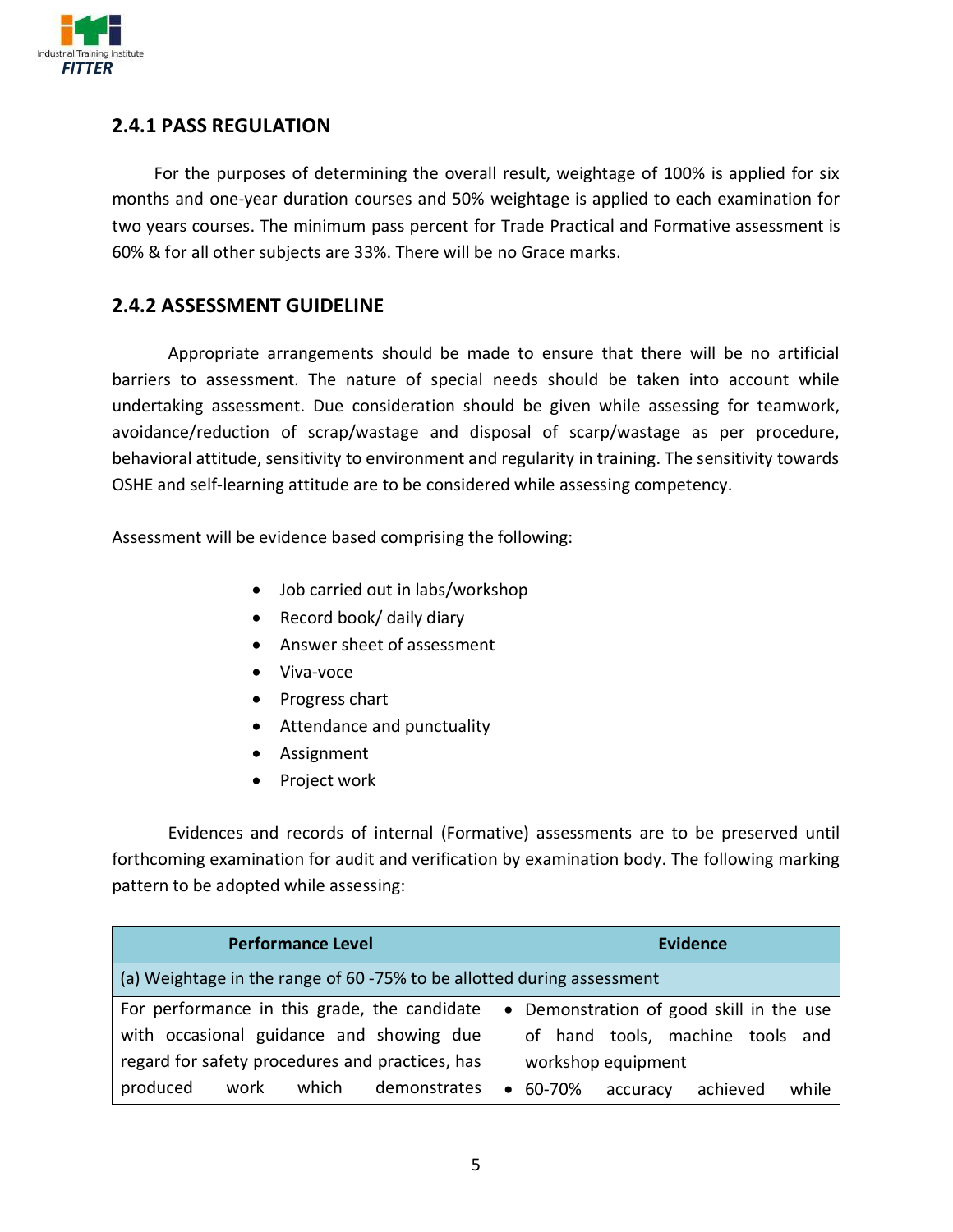

| attainment of an acceptable standard of<br>craftsmanship.                                                                                                                                                                                                           | undertaking different work with those<br>demanded by the component/job/set<br>standards.<br>A fairly good level of neatness and<br>consistency in the finish<br>Occasional support in completing the<br>project/job.                                                                                                                                                  |
|---------------------------------------------------------------------------------------------------------------------------------------------------------------------------------------------------------------------------------------------------------------------|-----------------------------------------------------------------------------------------------------------------------------------------------------------------------------------------------------------------------------------------------------------------------------------------------------------------------------------------------------------------------|
| (b)Weightage in the range of above75% - 90% to be allotted during assessment                                                                                                                                                                                        |                                                                                                                                                                                                                                                                                                                                                                       |
| For this grade, the candidate, with little<br>guidance and showing due regard for safety<br>procedures and practices, has produced work<br>which<br>demonstrates<br>attainment<br>of<br>a<br>reasonable standard of craftsmanship.                                  | . Good skill levels in the use of hand<br>tools, machine tools and workshop<br>equipment<br>70-80% accuracy achieved<br>while<br>$\bullet$<br>undertaking different work with those<br>demanded by the component/job/set<br>standards.<br>A good level<br>of<br>neatness<br>and<br>consistency in the finish<br>Little<br>support in completing<br>the<br>project/job |
| (c) Weightage in the range of above 90% to be allotted during assessment                                                                                                                                                                                            |                                                                                                                                                                                                                                                                                                                                                                       |
| For performance in this grade, the candidate,<br>with minimal or no support in organization and<br>execution and with due regard for safety<br>procedures and practices, has produced work<br>which demonstrates attainment of a high<br>standard of craftsmanship. | High skill levels in the use of hand tools,<br>$\bullet$<br>machine tools and workshop equipment<br>• Above 80% accuracy achieved while<br>undertaking different work with those<br>demanded by the component/job/set<br>standards.<br>A high level of neatness and consistency<br>in the finish.<br>Minimal or no support in completing<br>the project.              |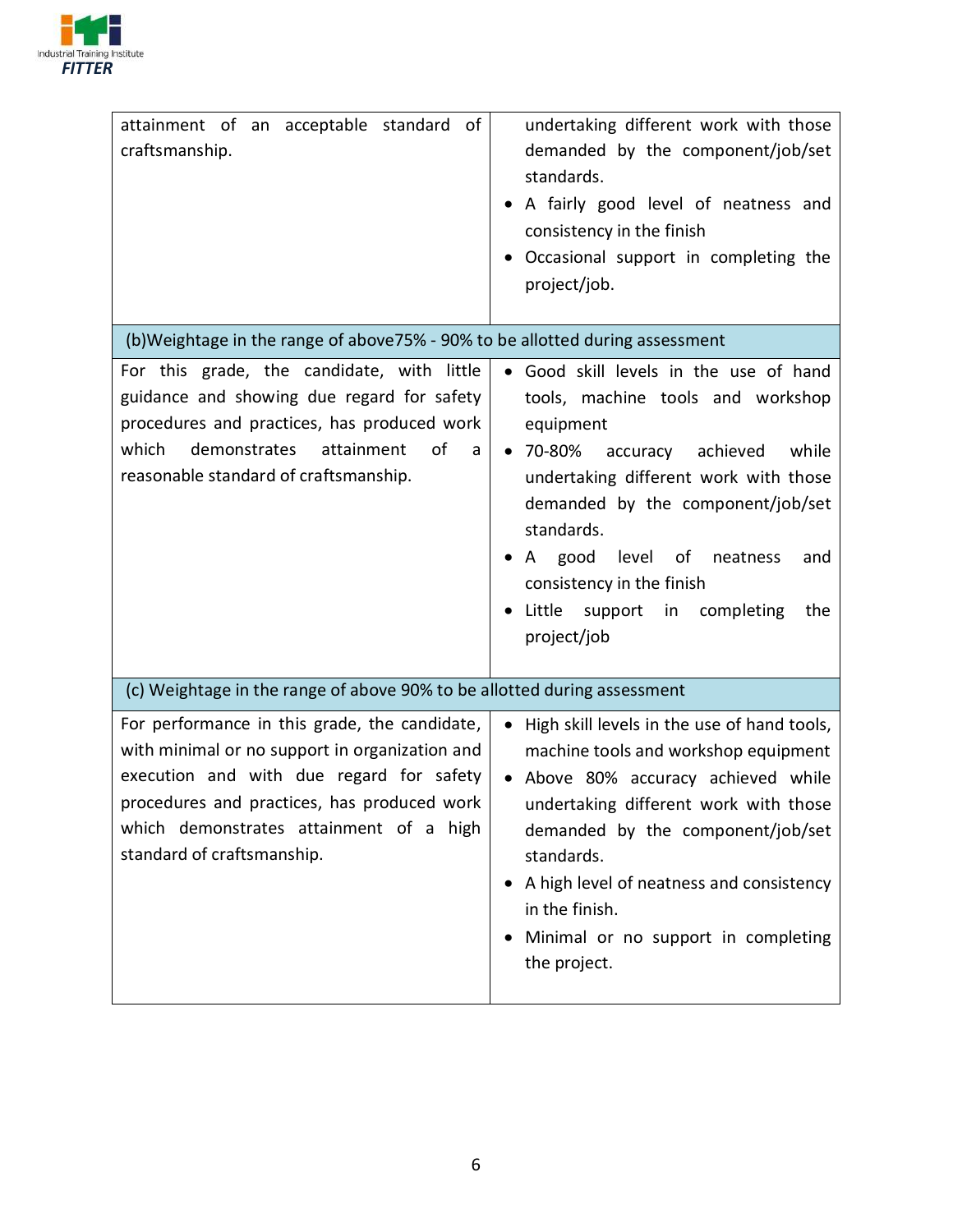

Fitter General; Sizes metal parts to close tolerances and fits and assembles them using hand tools for production or repairs of machines, or other metal products. Studies drawings to understand specification of different parts, fittings or assembles to be made and their functions. They select materials, appropriate tool and equipments to carry out their work. Holds the work in Vice, Cuts and shapes required parts to dimensions and specifications by processes of sawing, chipping, filing, grinding, drilling holes, screw cutting, scrapping etc., using hand tools for making specimens or finished components. Measures object while working using foot rules, calipers, micrometer, gauges etc. and checks for correct filing with square. Gets half-finished object marked or marks it himself using face plate, marking block scriber, vernier, height gauges, vee-blocks, angle plate, sine plate, slip gauges, combination set, etc. depending on accuracies required, to indicate guide lines for finished sizes, holes to be drilled and pitch centres, threads to be cut and other working details as specified in drawing or sample. Clamps object securely in correct position in vice and files it to required dimensions according to punch marks and guide lines frequently measuring it with calipers, micrometre, vernier, gauges etc, makes holes with drill, cuts threads with taps and dies ensuring that they are square or at required angle to base. Measures finished article with dial indicator, micrometre, vernier, height gauges, screw gauges, plug gauges, sine bar, slip gauge, etc according to prescribed accuracies. May make parts separately and assemble those with screws, rivets, pins, etc. as specified so as to make complete unit according to drawing. Dismantles or removes worn out, broken or defective parts using hand tools or power tools and replaces them by repaired or new ones. Performs repairing and maintenance work (including preventive maintenance) of simple machines, dismantles and replaces different components to construct circuit of Pneumatics and Hydraulics. Tests completed article/ assembly to ensure correct performance. May do simple turning of parts on machines and perform welding, brazing, and like operations. May explain heat treatment processes viz., annealing, hardening, tempering etc. May specialize in particular type of machine or product and be designated accordingly. May suggest alterations.

In addition, Fitter have the ability to visualize the job, good coordination, mechanical attitude, manual dexterity and perform work related mathematical calculations.

Plan and organize assigned work and detect  $\&$  resolve issues during execution. Demonstrate possible solutions and agree tasks within the team. Communicate with required clarity and understand technical English. Sensitive to environment, self-learning and productivity.

May be designated as FITTER General according to nature of work done.

#### **Reference NCO 2015:**

**i)** 7233.0100 - Fitter, General ii)  $7233.0200 -$  Fitter, Bench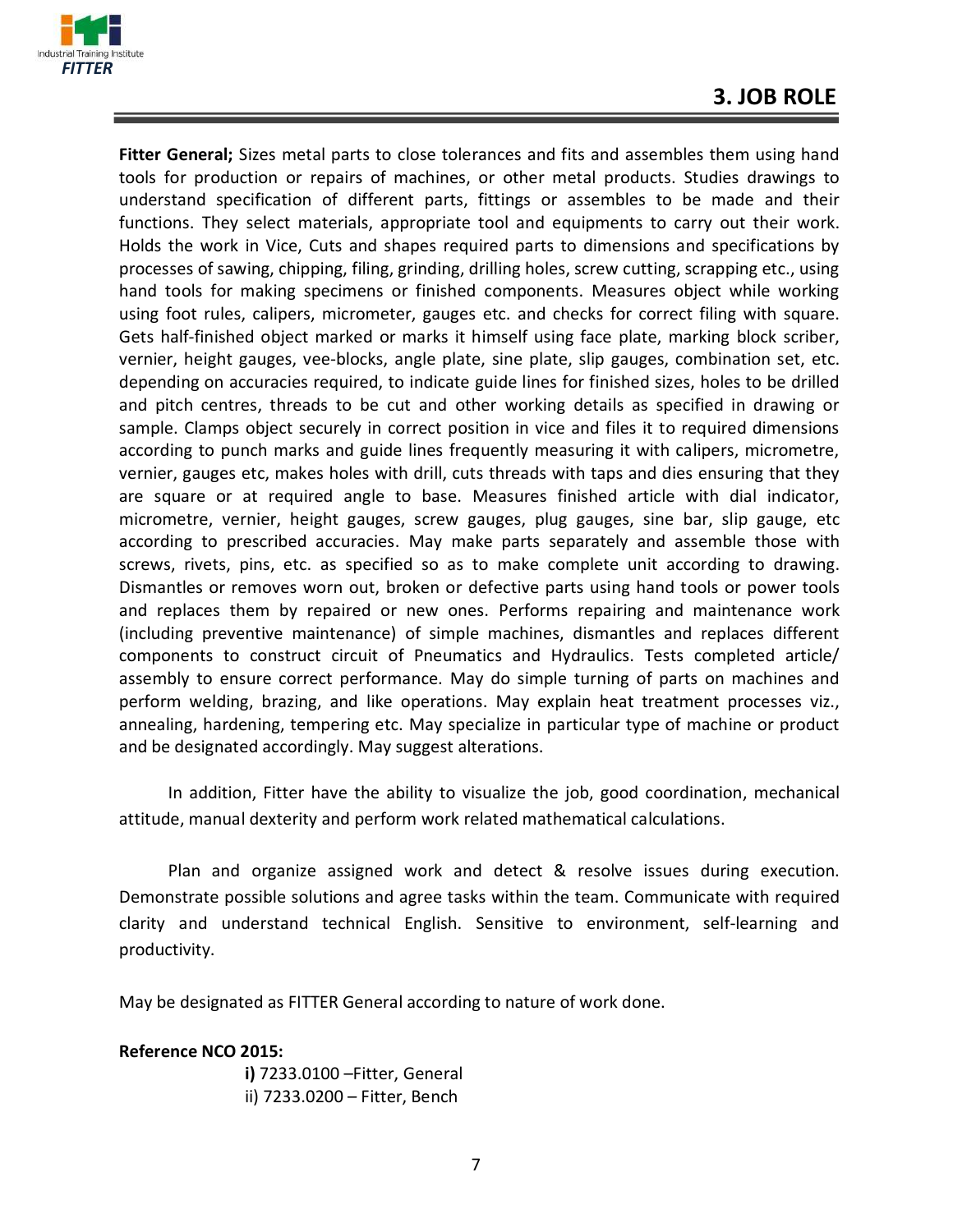

# **4. GENERAL INFORMATION**

| <b>Name of the Trade</b>                        | <b>FITTER</b>                                                                                                                                                                                                          |  |
|-------------------------------------------------|------------------------------------------------------------------------------------------------------------------------------------------------------------------------------------------------------------------------|--|
| <b>Trade Code</b>                               | DGT/1002                                                                                                                                                                                                               |  |
| <b>NCO - 2015</b>                               | 7233.0100, 7233.0200                                                                                                                                                                                                   |  |
| <b>NSQF Level</b>                               | $Level - 5$                                                                                                                                                                                                            |  |
| <b>Duration of Craftsmen</b><br><b>Training</b> | Two years (3200 Hours)                                                                                                                                                                                                 |  |
| <b>Entry Qualification</b>                      | Passed 10 <sup>th</sup> class examination with Science and Mathematics or its<br>equivalent.                                                                                                                           |  |
| <b>Minimum Age</b>                              | 14 years as on first day of academic session.                                                                                                                                                                          |  |
| <b>Eligibility for PwD</b>                      | LD, LC, DW, AA, LV, DEAF                                                                                                                                                                                               |  |
| Unit Strength (No. Of<br>Student)               | 20 (There is no separate provision of supernumerary seats)                                                                                                                                                             |  |
| <b>Space Norms</b>                              | 88 Sq.m                                                                                                                                                                                                                |  |
| <b>Power Norms</b>                              | 3.51 KW                                                                                                                                                                                                                |  |
| <b>Instructors Qualification for</b>            |                                                                                                                                                                                                                        |  |
| 1. Fitter Trade                                 | B.Voc/Degree in Mechanical Engineering from AICTE/UGC<br>recognized Engineering College/ university with one-year<br>experience in the relevant field.<br><b>OR</b>                                                    |  |
|                                                 | 03 years Diploma in Mechanical Engineering from<br><b>AICTE</b><br>/recognized board of technical education or relevant Advanced<br>Diploma (Vocational) from DGT with two years' experience in the<br>relevant field. |  |
|                                                 | <b>OR</b>                                                                                                                                                                                                              |  |
|                                                 | NTC/NAC passed in the Trade of "Fitter" With three years'                                                                                                                                                              |  |
|                                                 | experience in the relevant field.                                                                                                                                                                                      |  |
|                                                 | <b>Essential Qualification:</b><br>Relevant National Craft Instructor Certificate (NCIC) in any of the                                                                                                                 |  |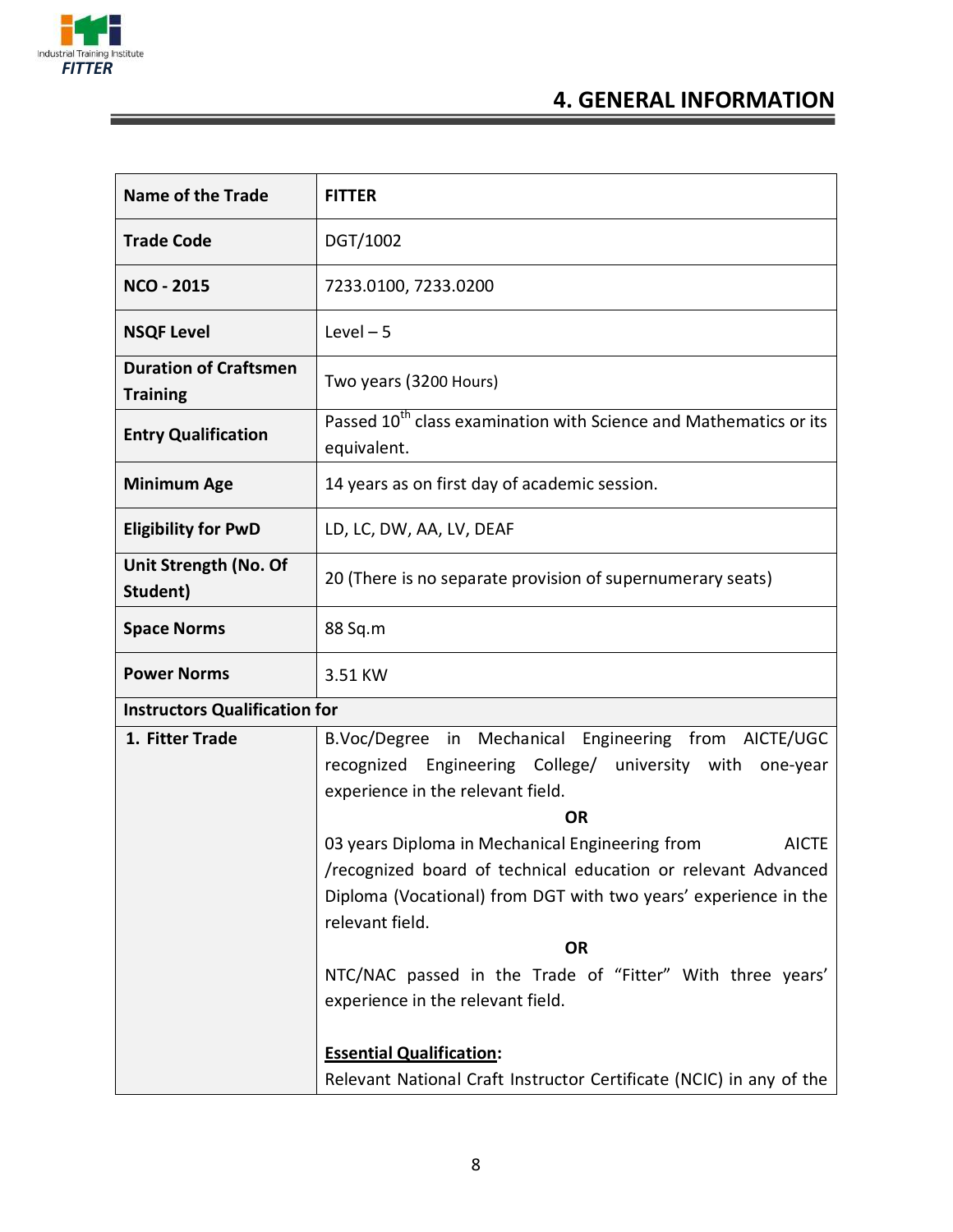

|                                            | variants under DGT.                                                                |  |  |
|--------------------------------------------|------------------------------------------------------------------------------------|--|--|
|                                            |                                                                                    |  |  |
|                                            | Note:- Out of two Instructors required for the unit of 2(1+1), one                 |  |  |
|                                            | must have Degree/Diploma and other must have NTC/NAC                               |  |  |
|                                            | qualifications. However, both of them must possess NCIC in any                     |  |  |
|                                            | of its variants.                                                                   |  |  |
| 2. Workshop                                | B.Voc/Degree in Engineering from AICTE/UGC recognized                              |  |  |
| <b>Calculation &amp;</b><br><b>Science</b> | Engineering College/ university with one-year experience in the<br>relevant field. |  |  |
|                                            | <b>OR</b>                                                                          |  |  |
|                                            | 03 years Diploma in Engineering from AICTE / recognized board of                   |  |  |
|                                            | technical education or relevant Advanced Diploma (Vocational)                      |  |  |
|                                            | from DGT with two years' experience in the relevant field.                         |  |  |
|                                            | <b>OR</b>                                                                          |  |  |
|                                            | NTC/ NAC in any one of the engineering trades with three years'                    |  |  |
|                                            | experience.                                                                        |  |  |
|                                            |                                                                                    |  |  |
|                                            | <b>Essential Qualification:</b>                                                    |  |  |
|                                            | National Craft Instructor Certificate (NCIC) in relevant trade                     |  |  |
|                                            | <b>OR</b>                                                                          |  |  |
|                                            | NCIC in RoDA or any of its variants under DGT                                      |  |  |
| 3. Engineering Drawing                     | B.Voc/Degree in Engineering from AICTE/UGC recognized                              |  |  |
|                                            | Engineering College/ university with one-year experience in the                    |  |  |
|                                            | relevant field.                                                                    |  |  |
|                                            | <b>OR</b>                                                                          |  |  |
|                                            | 03 years Diploma in Engineering from AICTE / recognized board of                   |  |  |
|                                            | technical education or relevant Advanced Diploma (Vocational)                      |  |  |
|                                            | from DGT with two years' experience in the relevant field.                         |  |  |
|                                            | <b>OR</b>                                                                          |  |  |
|                                            | NTC/ NAC in any one of the Mechanical group (Gr-I) trades                          |  |  |
|                                            | categorized under Engg. Drawing'/ D'man Mechanical / D'man                         |  |  |
|                                            | Civil' with three years' experience.                                               |  |  |
|                                            |                                                                                    |  |  |
|                                            | <b>Essential Qualification:</b>                                                    |  |  |
|                                            | National Craft Instructor Certificate (NCIC) in relevant trade                     |  |  |
|                                            | <b>OR</b>                                                                          |  |  |
|                                            | NCIC in RoDA / D'man (Mech /civil) or any of its variants under                    |  |  |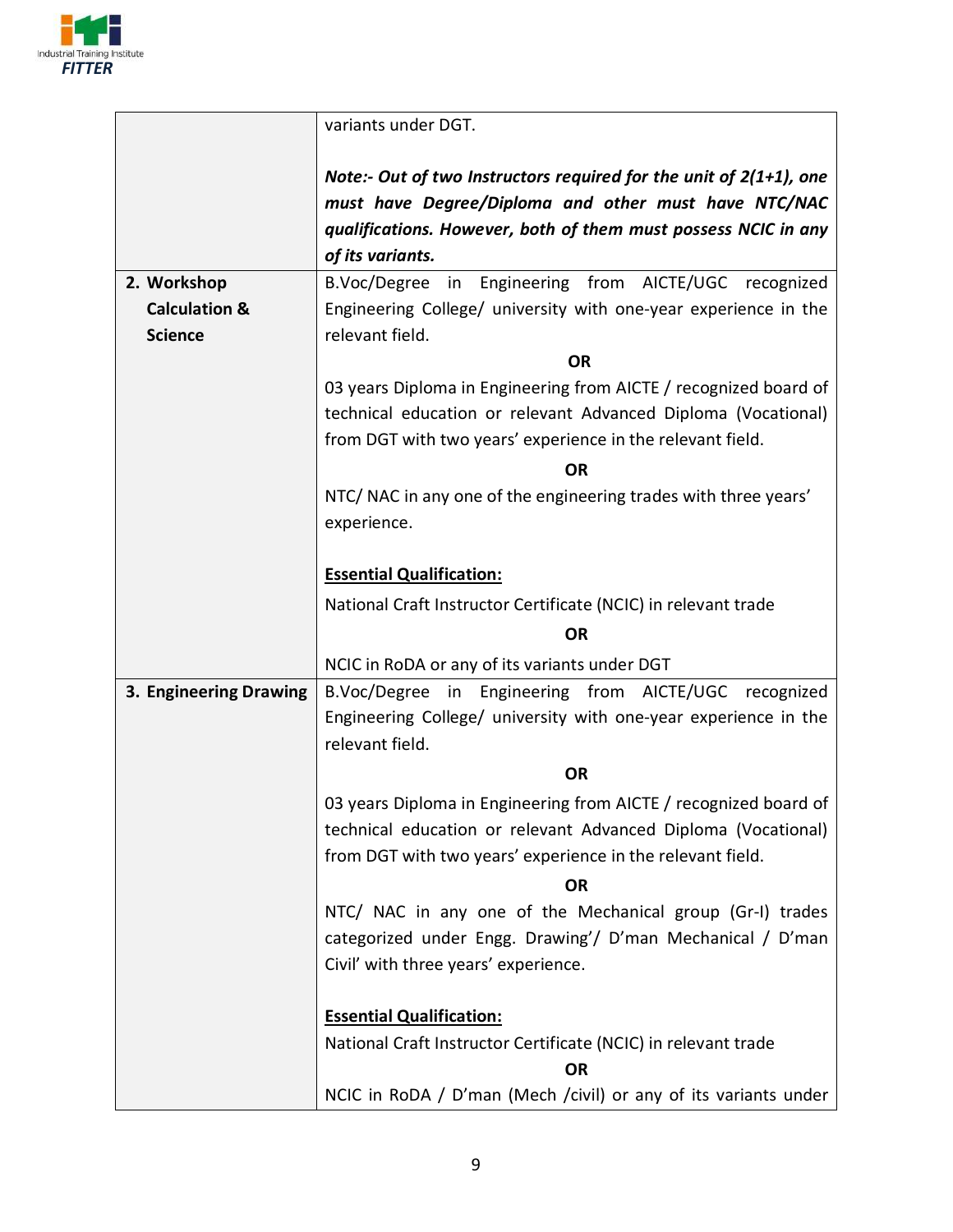

|                                                             |                  |  | DGT.                                                            |                             |            |                |                                                               |
|-------------------------------------------------------------|------------------|--|-----------------------------------------------------------------|-----------------------------|------------|----------------|---------------------------------------------------------------|
| 4. Employability Skill                                      |                  |  | MBA/ BBA / Any Graduate/ Diploma in any discipline with Two     |                             |            |                |                                                               |
|                                                             |                  |  |                                                                 |                             |            |                | years' experience with short term ToT Course in Employability |
|                                                             |                  |  |                                                                 | Skills from DGT institutes. |            |                |                                                               |
|                                                             |                  |  |                                                                 |                             |            |                | (Must have studied English/ Communication Skills and Basic    |
|                                                             |                  |  | Computer at 12th / Diploma level and above)                     |                             |            |                |                                                               |
|                                                             |                  |  | <b>OR</b>                                                       |                             |            |                |                                                               |
|                                                             |                  |  | Existing Social Studies Instructors in ITIs with short term ToT |                             |            |                |                                                               |
|                                                             |                  |  | Course in Employability Skills from DGT institutes.             |                             |            |                |                                                               |
| 5. Minimum Age for                                          |                  |  |                                                                 |                             |            |                |                                                               |
| <b>Instructor</b>                                           |                  |  | 21 Years                                                        |                             |            |                |                                                               |
| List of Tools and                                           |                  |  |                                                                 |                             |            |                |                                                               |
| <b>Equipment</b>                                            |                  |  | As per Annexure - I                                             |                             |            |                |                                                               |
| Distribution of training on Hourly basis: (Indicative only) |                  |  |                                                                 |                             |            |                |                                                               |
|                                                             | <b>Total Hrs</b> |  | <b>Trade</b>                                                    | <b>Trade</b>                | Workshop   | Engg.          | <b>Employability</b>                                          |
| Year                                                        | /week            |  | <b>Practical</b>                                                | <b>Theory</b>               | Cal. & Sc. | <b>Drawing</b> | <b>Skills</b>                                                 |
| 1 <sup>st</sup>                                             | 40 Hours         |  | 25 Hours                                                        | 7 Hours                     | 2 Hours    | 2 Hours        | 4 Hours                                                       |
| 2 <sup>nd</sup>                                             | 40 Hours         |  | 25 Hours<br>9 Hours                                             |                             | 2 Hours    | 2 Hours        | 2 Hours                                                       |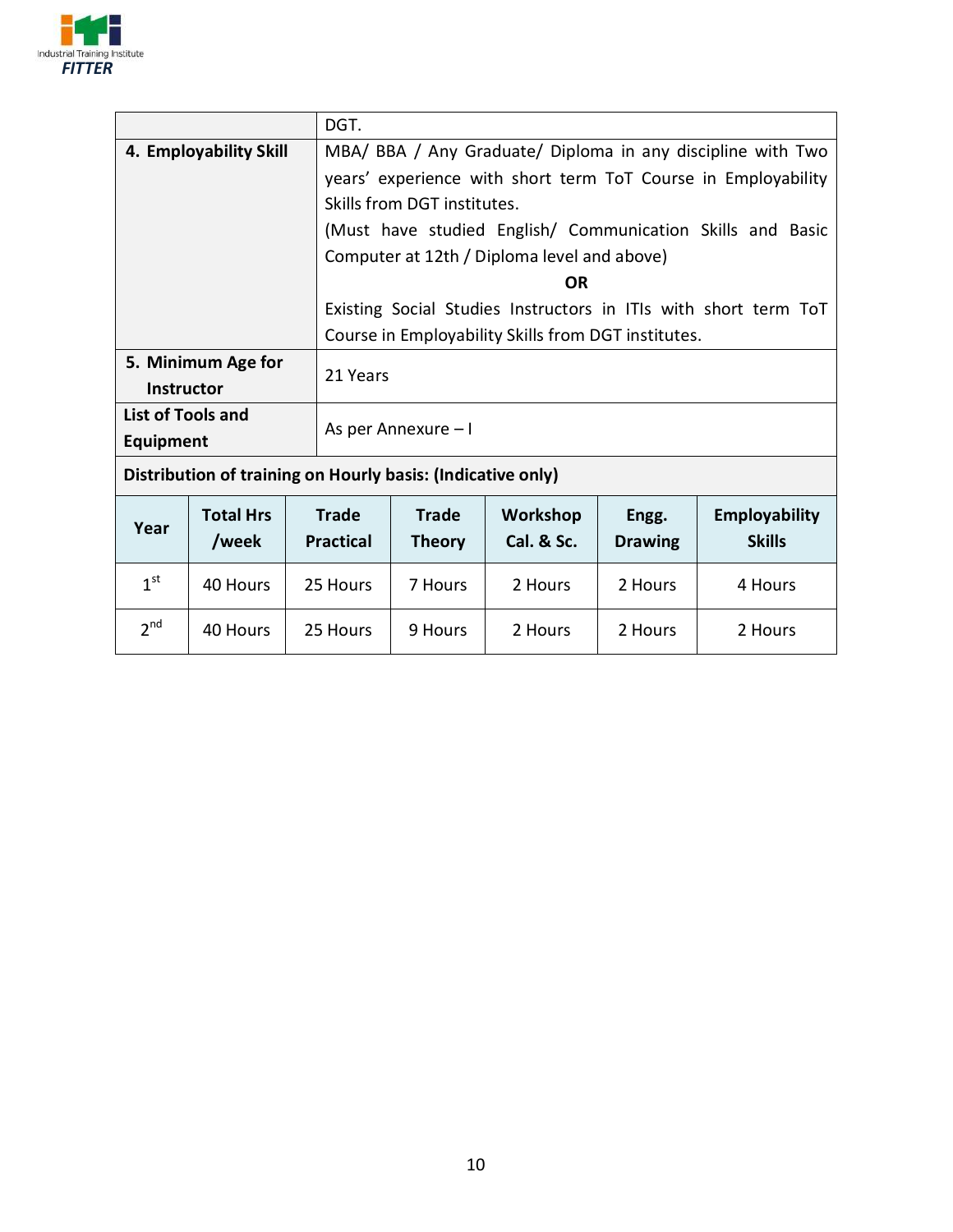

Learning outcomes are a reflection of total competencies of a trainee and assessment *will be carried out as per the assessment criteria.* 

#### **5.1 LEARNING OUTCOMES (TRADE SPECIFIC)**

#### **FIRST YEAR:**

- 1. Plan and organize the work to make job as per specification applying different types of basic fitting operation and Check for dimensional accuracy following safety precautions. [Basic fitting operation - Marking, Hacksawing, Chiselling, Filing, Drilling, *Taping and Grinding etc. Accuracy:*  $\pm$  *0.25mm*]
- 2. Manufacture simple sheet metal items as per drawing and join them by soldering, brazing and riveting.
- 3. Join metal components by riveting observing standard procedure.
- 4. Join metal component by arc welding observing standard procedure.
- 5. Cut and join metal component by gas (oxyacetylene)
- 6. Produce components by different operations and check accuracy using appropriate measuring instruments. [Different Operations - Drilling, Reaming, Taping, Dieing; Appropriate Measuring Instrument - Vernier, Screw Gauge, Micrometer]
- 7. Make different fit of components for assembling as per required tolerance observing principle of interchange ability and check for functionality. [Different Fit  $-$  Sliding, Angular, Step fit, 'T' fit, Square fit and Profile fit; Required tolerance: ±0.04 mm, angular tolerance:  $30$  min.]
- 8. Produce components involving different operations on lathe observing standard procedure and check for accuracy. [Different Operations  $-$  facing, plain turning, step turning, parting, chamfering, shoulder turn, grooving, knurling, boring, taper turning, threading (external 'V' only)]
- 9. Plan  $\&$  perform simple repair, overhauling of different machines and check for functionality. [Different Machines – Drill Machine, Power Saw, Bench Grinder and Lathel

#### **SECOND YEAR:**

10. Make  $\&$  assemble components of different mating surfaces as per required tolerance by different surface finishing operations using different fastening components, tools and check functionality. [Different Mating Surfaces  $-$  Dovetail fitting, Radius fitting, Combined fitting; Different surface finishing operations  $-$  Scraping, Lapping and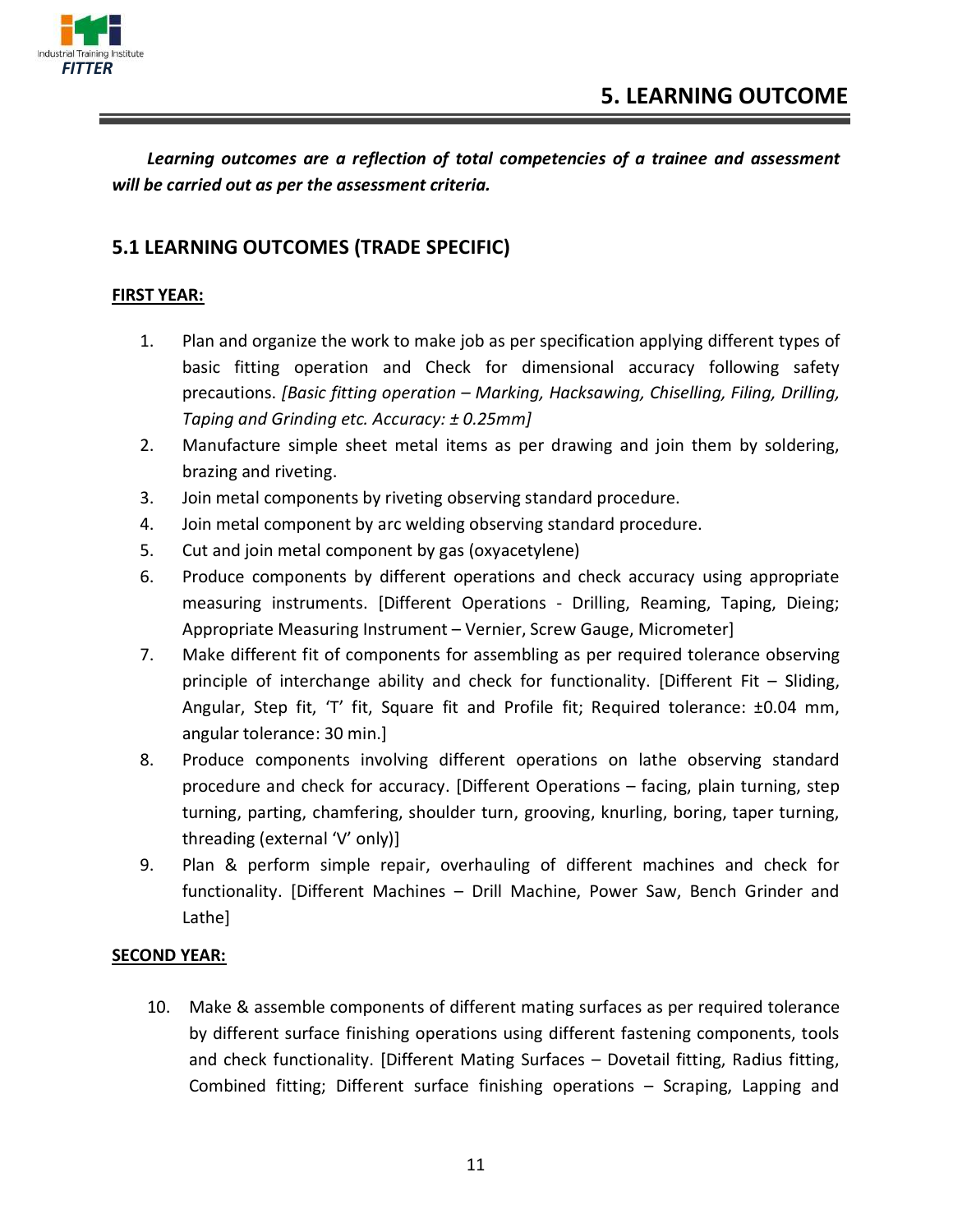

Honing; Different fastening components  $-$  Dowel pins, screws, bolts, keys and cotters; Different fastening tools-hand operated & power tools, Required tolerance - $\pm$ 0.02mm, angular tolerance  $\pm$  10 min.]

- 11. Make different gauges by using standard tools  $\&$  equipment and checks for specified  $\alpha$ accuracy. [Different Gauges – Snap gauge, Gap gauge; Specified Accuracy -  $\pm 0.02$ mm]
- 12. Apply a range of skills to execute pipe joints, dismantle and assemble valves & fittings with pipes and test for leakages. [Range of skills - Cutting, Threading, Flaring, Bending and Joining]
- 13. Make drill jig & produce components on drill machine by using jigs and check for correctness.
- 14. Plan, dismantle, repair and assemble different damaged mechanical components used for power transmission & check functionality. [Different Damage Mechanical Components  $-$  Pulley, Gear, Keys, Jibs and Shafts.]
- 15. Identify, dismantle, replace and assemble different pneumatics and hydraulics components. [Different components - Compressor, Pressure Gauge, Filter Regulator Lubricator, Valves and Actuators.]
- 16. Construct circuit of pneumatics and hydraulics observing standard operating procedure & safety aspect.
- 17. Plan  $\&$  perform basic day to day preventive maintenance, repairing and check functionality. [Simple Machines  $-$  Drill Machine, Power Saw and Lathe]
- 18. Plan, erect simple machine and test machine tool accuracy. [Simple Machines  $-$  Drill Machine, Power Saw and Lathe]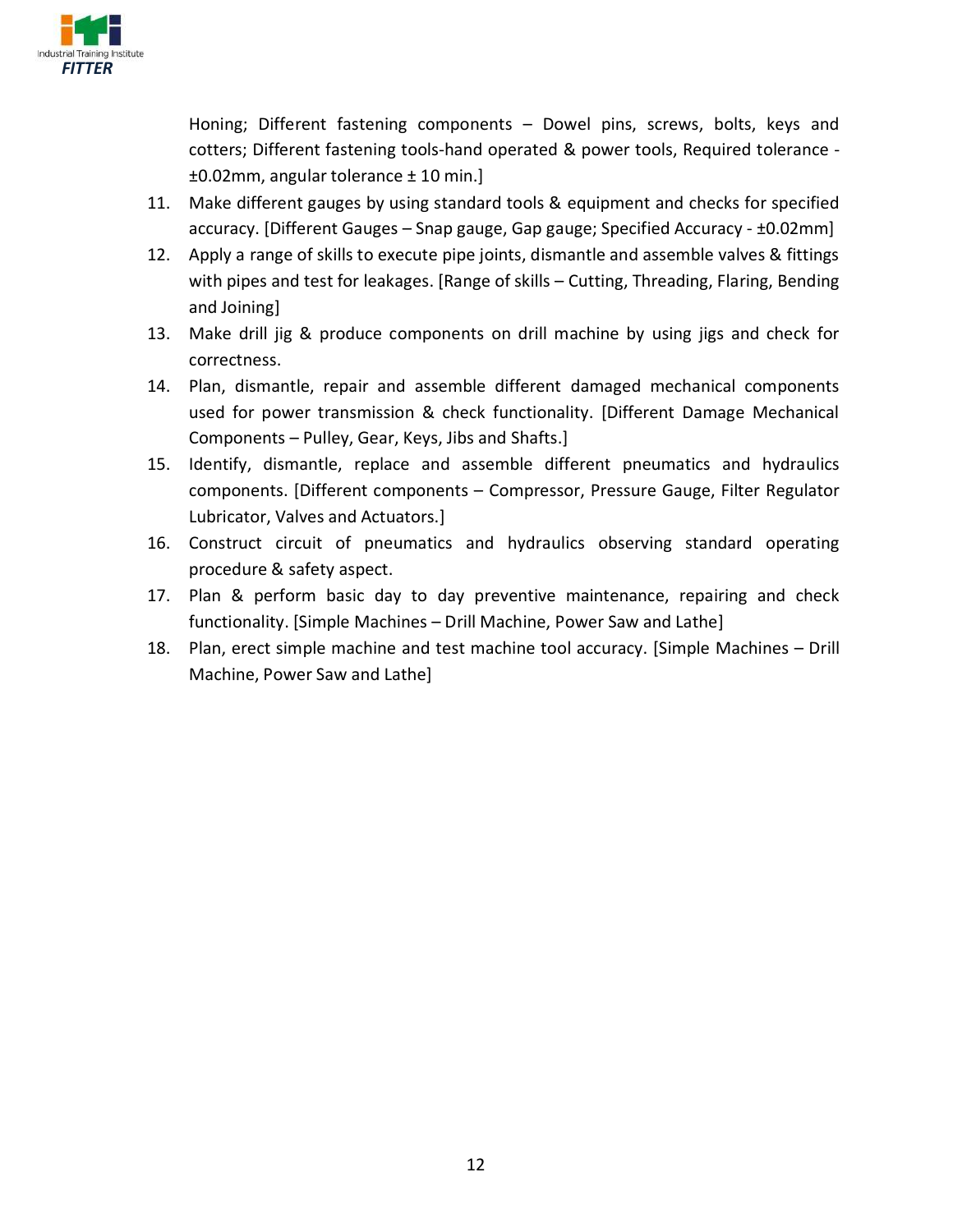

## **6. ASSESSMENT CRITERIA**

| <b>LEARNING OUTCOMES</b>                                   |                                                                                       | <b>ASSESSMENT CRITERIA</b>                                                                                                                                |  |  |  |
|------------------------------------------------------------|---------------------------------------------------------------------------------------|-----------------------------------------------------------------------------------------------------------------------------------------------------------|--|--|--|
|                                                            | <b>FIRST YEAR</b>                                                                     |                                                                                                                                                           |  |  |  |
|                                                            | 1. Plan and organize the work<br>make job<br>as<br>to<br>per                          | Plan & Identify tools, instruments and equipment for<br>marking and make this available for use in a timely manner.                                       |  |  |  |
|                                                            | specification<br>applying                                                             | Select raw material and visual inspect for defects.                                                                                                       |  |  |  |
|                                                            | different types of basic<br>fitting operation and Check                               | Mark as per specification applying desired mathematical<br>calculation and observing standard procedure.                                                  |  |  |  |
|                                                            | for dimensional accuracy<br>following<br>safety                                       | Measure all dimensions in accordance with standard<br>specifications and tolerances.                                                                      |  |  |  |
|                                                            | precautions. [Basic fitting<br>operation<br>marking,<br>$\sim$ $-$                    | Identify Hand Tools for different fitting operations and<br>make these available for use in a timely manner.                                              |  |  |  |
| Hacksawing,<br>Chiselling,<br>Filing, Drilling, Taping and | Prepare the job for Hacksawing, chiselling, filing, drilling,<br>tapping, grinding.   |                                                                                                                                                           |  |  |  |
|                                                            | Grinding etc. Accuracy: ±<br>0.25mm]                                                  | Perform basic fitting operations viz., Hacksawing, filing,<br>drilling, tapping and grinding to close tolerance as per<br>specification to make the job.  |  |  |  |
|                                                            |                                                                                       | Observe safety procedure during above operation as per<br>standard norms and company guidelines.                                                          |  |  |  |
|                                                            |                                                                                       | Check for dimensional accuracy as per standard procedure.                                                                                                 |  |  |  |
|                                                            |                                                                                       | Avoid waste, ascertain unused materials and components<br>for disposal, store these in an environmentally appropriate<br>manner and prepare for disposal. |  |  |  |
|                                                            |                                                                                       |                                                                                                                                                           |  |  |  |
| 2.                                                         | Manufacture simple sheet<br>metal items as per drawing<br>and join them by soldering, | Identify Hand Tools for Sheet Metal work, Soldering,<br>Brazing & riveting and make these available for use in a<br>timely manner.                        |  |  |  |
|                                                            | brazing and riveting.                                                                 | Mark and develop various forms as per drawing using sheet<br>metals.                                                                                      |  |  |  |
|                                                            |                                                                                       | Make of simple items with sheet metal as per drawing.                                                                                                     |  |  |  |
|                                                            |                                                                                       | Prepare the job for Soldering, Brazing & riveting.                                                                                                        |  |  |  |
|                                                            |                                                                                       | Identify different type of rivets and use as per requirement.                                                                                             |  |  |  |
|                                                            |                                                                                       | Identify tools for drilling and use these tools.                                                                                                          |  |  |  |
|                                                            |                                                                                       | Mark according to drawing.                                                                                                                                |  |  |  |
|                                                            |                                                                                       | Drill through holes on the job.                                                                                                                           |  |  |  |
|                                                            |                                                                                       | Solder, Braze and Rivet to prepare a job as per given                                                                                                     |  |  |  |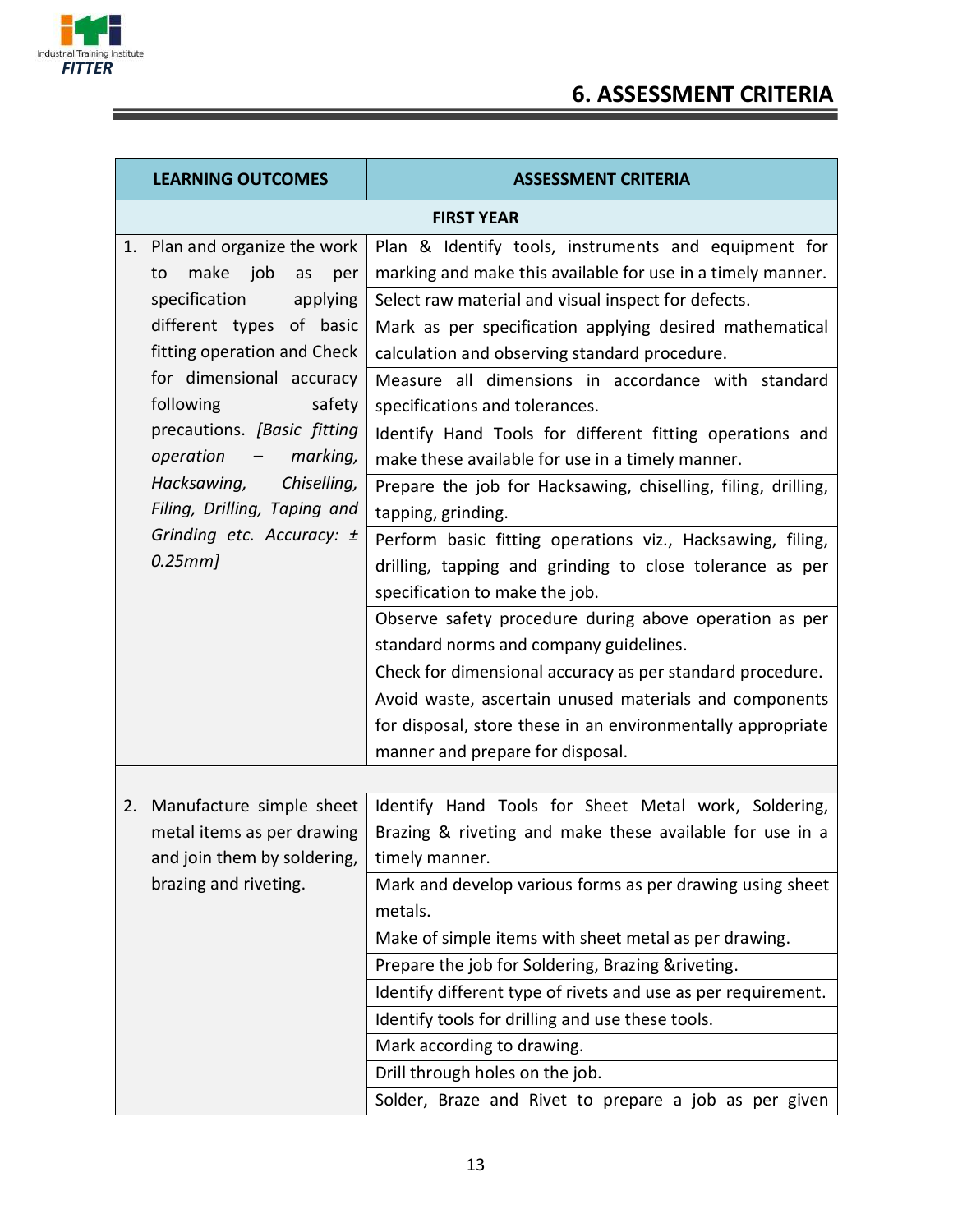

|                                   | drawing / sample following standard practices.                |
|-----------------------------------|---------------------------------------------------------------|
|                                   | Observe safety procedure during riveting as per standard      |
|                                   | norms and company guidelines.                                 |
|                                   |                                                               |
| Join metal components by<br>3.    | Identify Tools and equipments for riveting and make these     |
| riveting<br>observing             | available for use in a timely manner.                         |
| standard procedure.               | Prepare the job for lap and butt joint.                       |
|                                   | Identify different type of rivets and use as per requirement. |
|                                   | Identify tools for drilling and use these tools.              |
|                                   | Mark according to drawing.                                    |
|                                   | Drill through holes on the job.                               |
|                                   | Rivet to prepare a job as per given drawing / sample          |
|                                   | following standard practices.                                 |
|                                   | Observe safety procedure during riveting as per standard      |
|                                   | norms and company guidelines.                                 |
|                                   |                                                               |
| 4. Join metal component by        | Identify different components/parts of arc<br>welding         |
| welding<br>observing<br>arc       | machine, collect desired information and<br>set each          |
| standard procedure.               | components/parts as per standard procedure.                   |
|                                   | Observe safety/ precaution during operation.                  |
|                                   | Select appropriate material & plan for arc welding.           |
|                                   | Weld metal parts / mechanical components as per               |
|                                   | specification observing standard procedure.                   |
|                                   | Check joined part portion to ascertain proper welding.        |
|                                   |                                                               |
| 5. Cut<br>join<br>metal<br>and    | Identify different components/parts of Gas (oxyacetylene)     |
| component<br>by<br>gas            | machine, collect desired information and<br>set<br>each       |
| (oxyacetylene).                   | components/parts as per standard procedure.                   |
|                                   | Observe safety/ precaution during operation.                  |
|                                   | Select appropriate material & plan for gas cutting & joining  |
|                                   | operation.                                                    |
|                                   | Cut & join metal parts / mechanical components as per         |
|                                   | specification observing standard procedure.                   |
|                                   | Check cut portion/ joined part to ascertain proper welding.   |
|                                   |                                                               |
| Produce<br>components<br>6.<br>by | Ascertain and select tools and materials for the job and      |
| different operations and          | make this available for use in a timely manner.               |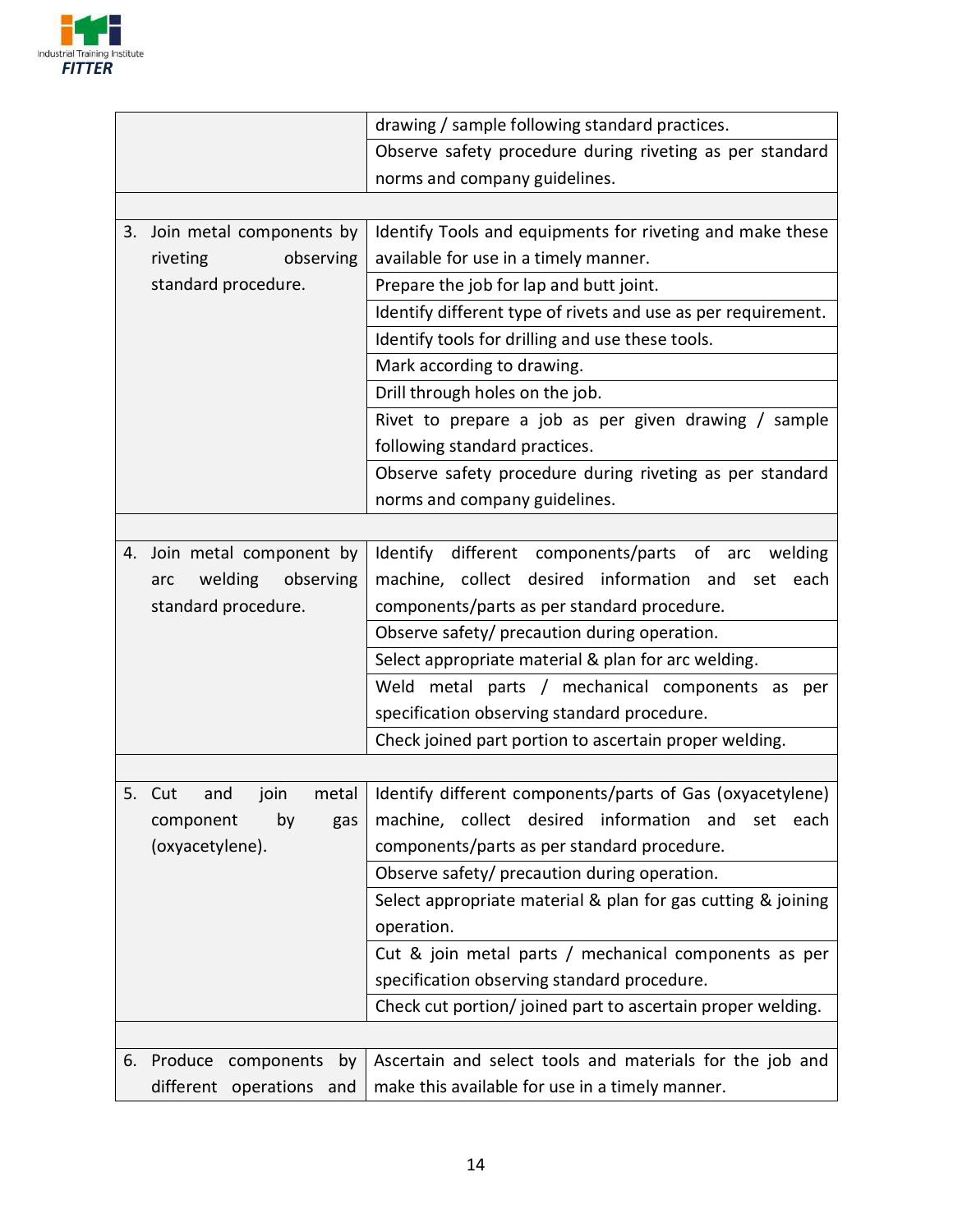

| check<br>using<br>accuracy                                | Plan work in compliance with standard safety norms.           |
|-----------------------------------------------------------|---------------------------------------------------------------|
| appropriate<br>measuring                                  | Produce component by observing standard procedure.            |
| instruments.[Different                                    | Check the dimensions of the produced components to            |
| Operations -<br>Drilling,                                 | ensure dimensions are within prescribed limit.                |
| Reaming, Taping, Dieing;                                  | Avoid waste, ascertain unused materials and components        |
| Appropriate<br>Measuring                                  | for disposal, store these in an environmentally appropriate   |
| <b>Instrument</b><br>Vernier,<br>$\overline{\phantom{m}}$ | manner and prepare for disposal.                              |
| Screw Gauge, Micrometer]                                  |                                                               |
|                                                           |                                                               |
| different<br>fit<br>of<br>Make<br>7.                      | Recognize general concept of Limits, Fits and tolerance       |
| for<br>components                                         | necessary for fitting applications and functional application |
| assembling as per required                                | of these parameters.                                          |
| tolerance<br>observing                                    | Ascertain and select tools and materials for the job and      |
| principle<br>of                                           | make this available for use in a timely manner.               |
| interchangeability<br>and                                 | workplace/ assembly location<br>Set<br>up<br>with<br>due      |
| check for functionality.                                  | consideration to operational stipulation                      |
| [Different Fit - Sliding,                                 | Plan work in compliance with standard safety norms and        |
| Angular, Step fit, 'T' fit,                               | collecting desired information.                               |
| Square fit and Profile fit;                               | Demonstrate possible solutions and agree tasks within the     |
| Required tolerance: ±0.04                                 | team.                                                         |
| mm, angular tolerance: 30                                 | Make components according to the specification for            |
| min.]                                                     | different fit using a range of practical skills and ensuring  |
|                                                           | interchangeability of different parts.                        |
|                                                           | Assemble components applying a range of skills to ensure      |
|                                                           | proper fit.                                                   |
|                                                           | Check functionality of components.                            |
|                                                           |                                                               |
| Produce<br>8.<br>components                               | Ascertain basic working principles and safety aspect of       |
| different<br>involving                                    | lathe machine.                                                |
| lathe<br>operations<br>on                                 | Understand functional application of different levers,        |
| standard<br>observing                                     | stoppers, adjustment etc.                                     |
| procedure and check for                                   | Identify different lubrication points and lubricants, their   |
| [Different<br>accuracy.                                   | usage for application in lathe machine as per machine         |
| Operations - facing, plain                                | manual.                                                       |
| turning,<br>turning,<br>step                              | Identify different work and tool holding devices and collect  |
| chamfering,<br>parting,                                   | information for functional application of each device.        |
| shoulder turn, grooving,                                  | Mount the work and tool holding devices with required         |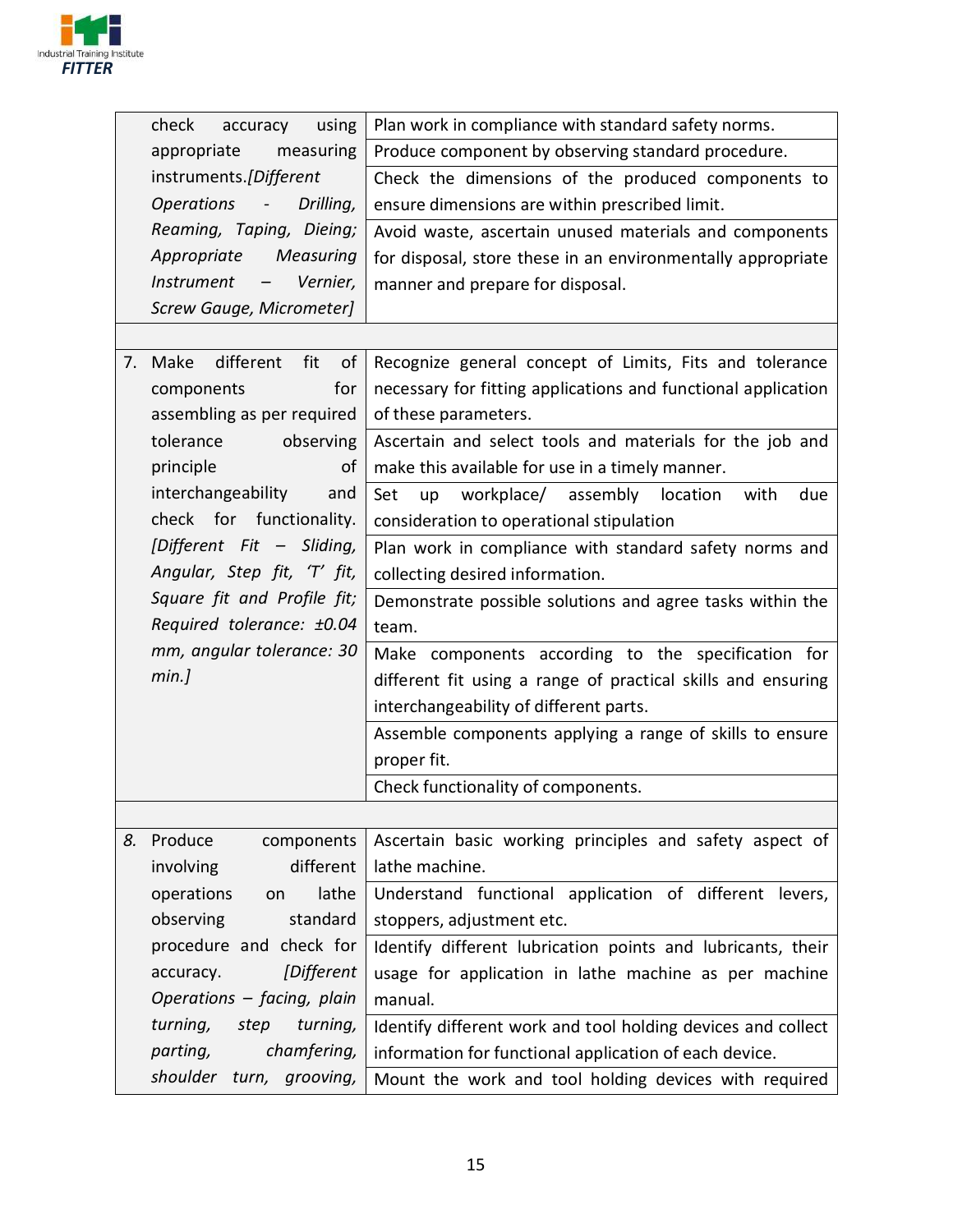

| knurling,<br>boring,<br>taper | alignment and check for its functional usage to perform        |
|-------------------------------|----------------------------------------------------------------|
| threading<br>turning,         | lathe operations.                                              |
| (external 'V' only)]          | Solve problem by applying basic methods, tools, materials      |
|                               | and information during setting.                                |
|                               | Observe safety procedure during mounting as per standard       |
|                               | norms.                                                         |
|                               | Produce components observing standard procedure.               |
|                               | Check accuracy/ correctness of job using appropriate           |
|                               | equipment/gauge.                                               |
|                               | Avoid waste, ascertain unused materials and components         |
|                               | for disposal, store these in an environmentally appropriate    |
|                               | manner and prepare for disposal.                               |
|                               |                                                                |
| Plan&perform<br>simple<br>9.  | Ascertain and select tools and materials for the repair,       |
| overhauling<br>repair,<br>0f  | overhauling and make this available for use in a timely        |
| machines<br>different<br>and  | manner.                                                        |
| check for functionality.      | Plan work in compliance with standard safety norms.            |
| [Different                    | Demonstrate possible solutions and agree tasks within the      |
| Machines - Drill Machine,     | team.                                                          |
| Power Saw, Bench Grinder      | Select specific parts to be repaired and ascertain for         |
| and Lathe]                    | appropriate material and estimated time.                       |
|                               | Repair, overhaul and assemble the parts in the machine         |
|                               | with the help of blueprint.                                    |
|                               | Check for functionality of part and ascertain faults of the    |
|                               | part/ machine in case of improper function.                    |
|                               | Rectify faults of assembly.                                    |
|                               | <b>SECOND YEAR</b>                                             |
| &assemble<br>10. Make         | Ascertain and select tools and materials for the job and       |
| components of different       | make this available for use in a timely manner.                |
| mating surfaces as<br>per     | Plan work in compliance with standard and collecting           |
| tolerance<br>required<br>by   | necessary information.                                         |
| different surface finishing   | Set<br>workplace/<br>assembly<br>location<br>up<br>with<br>due |
| operations using different    | consideration to operational stipulation                       |
| fastening<br>components,      | Demonstrate possible solutions and agree tasks within the      |
| tools<br>and<br>check         | team.                                                          |
| functionality.<br>$\prime$    | Produce different components with appropriate accuracy         |
| Different Mating Surfaces     | observing standard procedure& method<br>by<br>as<br>per        |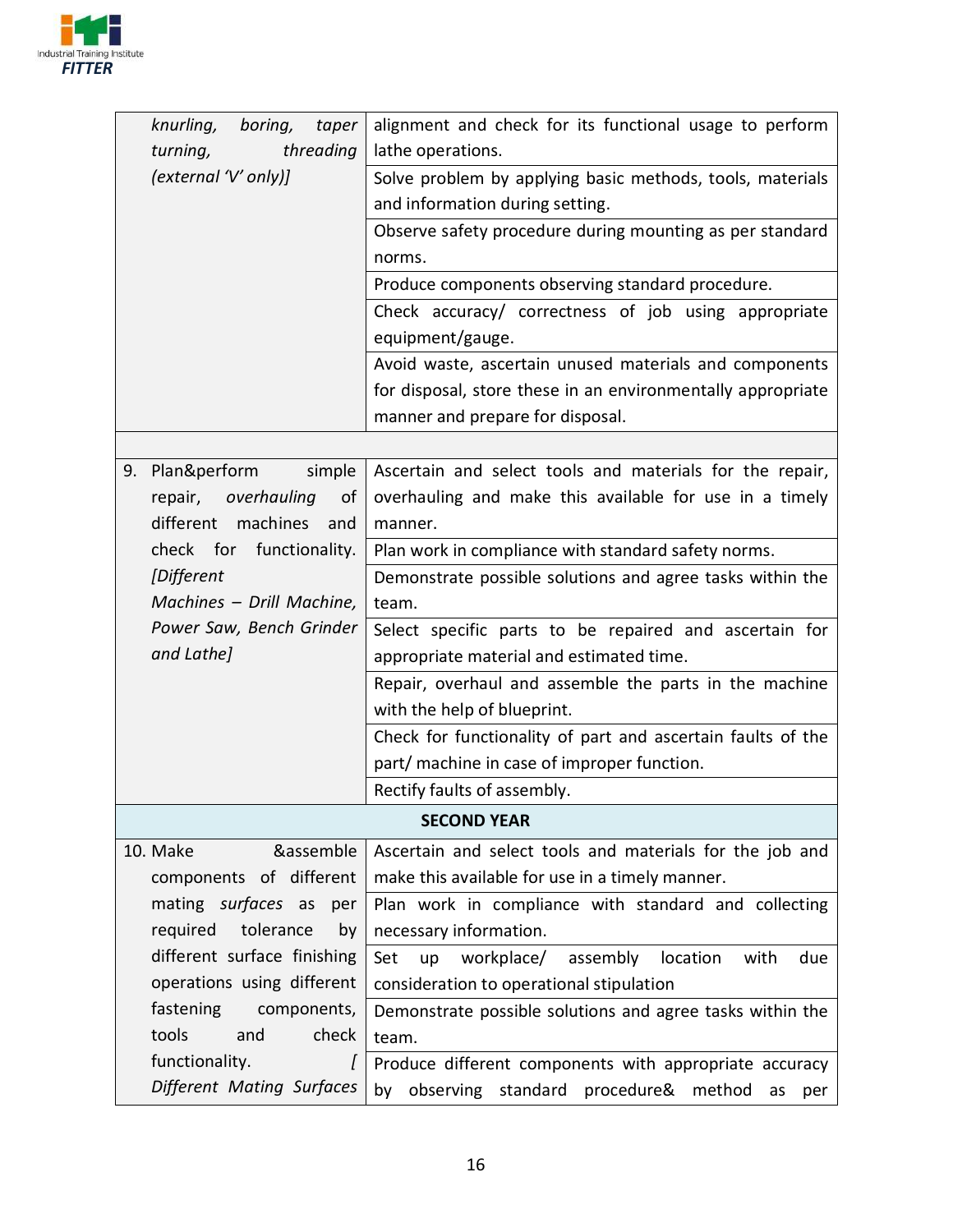

| - Dovetail fitting, Radius        | specification using appropriate tools & machines.           |
|-----------------------------------|-------------------------------------------------------------|
| fitting, Combined fitting;        | Perform scraping and lapping of components to obtain        |
| Different surface finishing       | required surface finish of different mating surface.        |
| operations -<br>Scraping,         | Comply with safety rules when performing the above          |
| Honing;<br>Lapping<br>and         | operations.                                                 |
| Different<br>fastening            | Check tolerance and accuracy of components as defined       |
| components - Dowel pins,          | with<br>instruments<br>observing<br>appropriate<br>standard |
| screws, bolts, keys and           | procedure.                                                  |
| cotters; Different fastening      | Assemble different components using different fastening     |
| tools-hand operated<br>&          | components, tools and check the functionality.              |
| power tools,<br>Required          |                                                             |
| tolerance -<br>±0.02mm,           |                                                             |
| angular tolerance $\pm$ 10        |                                                             |
| min.]                             |                                                             |
|                                   |                                                             |
| 11. Make different gauges by      | Ascertain and select tools and materials for the job and    |
| using standard tools &            | make this available for use in a timely manner.             |
| equipment and checks for          | Plan work in compliance with standard safety norms.         |
| specified<br>accuracy.            | Produce gauge by observing appropriate method and as per    |
| [Different Gauges - Snap          | specification of drawing.                                   |
| gauge,<br>Gap<br>gauge;           | Perform Lapping of gauge to obtain required finish as per   |
| Specified<br>Accuracy<br>$\equiv$ | drawing.                                                    |
| ±0.02mm]                          | Check tolerance and specified accuracy of gauge with        |
|                                   | appropriate measuring instruments as per drawing.           |
|                                   | Avoid waste, ascertain unused materials and components      |
|                                   | for disposal, store these in an environmentally appropriate |
|                                   | manner and prepare for disposal.                            |
|                                   |                                                             |
| 12. Apply a range of skills to    | Ascertain and select tools and materials for the job and    |
| joints,<br>execute<br>pipe        | make this available for use in a timely manner.             |
| assemble<br>dismantle<br>and      | Plan to Dismantle and assemble valves and pipe fittings.    |
| valves & fittings with pipes      | Dismantle valves and fittings in pipes applying range of    |
| and<br>for<br>test                | skills andcheck for defect as per standard procedure.       |
| leakages.[Range of skills -       | Demonstrate possible solutions in case of defect and agree  |
| Threading,<br>Cutting,            | tasks within the team for repair or replacement.            |
| Flaring,<br><b>Bending</b><br>and | Assemble valves and various pipe fittings using range of    |
| Joining ]                         | skills and observing standard procedure.                    |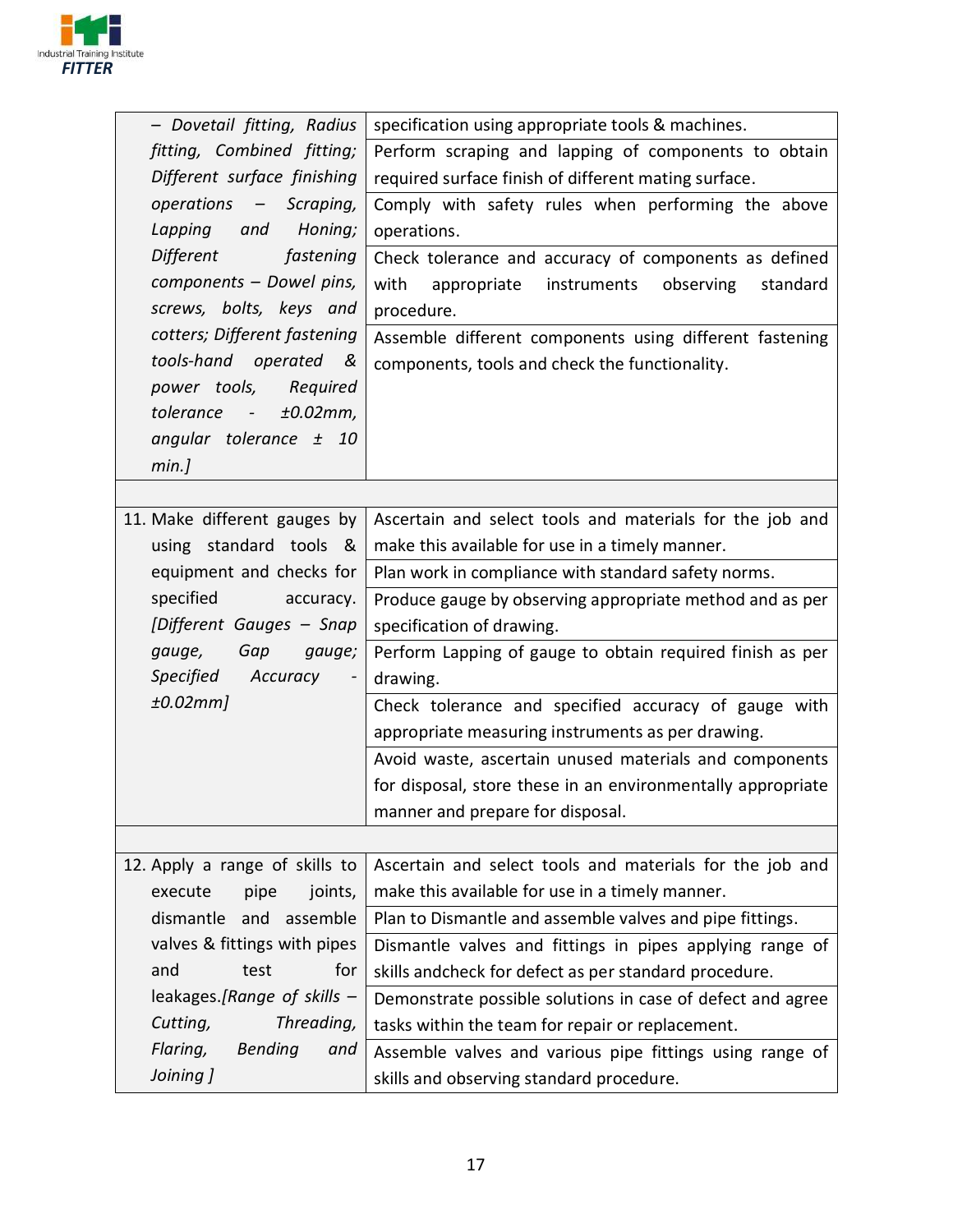

|                                 | Test for leakage and appropriate functioning of valves.         |  |  |
|---------------------------------|-----------------------------------------------------------------|--|--|
|                                 | Avoid waste, ascertain unused materials and components          |  |  |
|                                 | for disposal, store these in an environmentally appropriate     |  |  |
|                                 | manner and prepare for disposal.                                |  |  |
|                                 |                                                                 |  |  |
| 13. Make drill jig & produce    | workplace/ assembly<br>Set<br>location<br>with<br>up<br>due     |  |  |
| drill<br>components<br>on       | consideration to operational stipulation                        |  |  |
| machine by using jigs and       | Ascertain and select tools and materials for the job and        |  |  |
| check for correctness.          | make this available for use in a timely manner.                 |  |  |
|                                 | Collect information related to standard<br>procedure,           |  |  |
|                                 | methods and tools to make drill jigs.                           |  |  |
|                                 | Mark the components as per drawing.                             |  |  |
|                                 | Make drill jigs by turning, drilling, reaming, filing, taping,  |  |  |
|                                 | etc.                                                            |  |  |
|                                 | Test the functionality of jig.                                  |  |  |
|                                 | Select suitable jigs for drilling considering desired result    |  |  |
|                                 | and collecting necessary information.                           |  |  |
|                                 | Produce component by using jig observing standard               |  |  |
|                                 | procedure and check the correctness of the job.                 |  |  |
|                                 | Comply with safety rules when performing the above              |  |  |
|                                 | operations.                                                     |  |  |
|                                 |                                                                 |  |  |
| 14. Plan, dismantle, repair and | Select and ascertain tools and materials for the job and        |  |  |
| assemble<br>different           | make this available for use in a timely manner.                 |  |  |
| damaged<br>mechanical           | Plan to dismantle, repair and assemble mechanical               |  |  |
| components used                 | components used for power transmission as per drawing           |  |  |
| for power transmission &        | and collecting necessary information.                           |  |  |
| check<br>functionality.         | dismantling<br>Perform<br>appropriate<br>repairing<br>оf<br>and |  |  |
| [Different<br>Damage            | mechanical components with accuracy applying range of           |  |  |
| Mechanical Components -         | skills and appropriate repairing processes.                     |  |  |
| Pulley, Gear, Keys, Jibs and    | Check the accuracy of the repaired components with              |  |  |
| Shafts.]                        | appropriate gauge & instruments.                                |  |  |
|                                 | Assemble the repaired mechanical components observing           |  |  |
|                                 | standard procedure.                                             |  |  |
|                                 | Comply with safety rules when performing the above              |  |  |
|                                 | operations.                                                     |  |  |
|                                 | Check different parameters of power transmission e.g.           |  |  |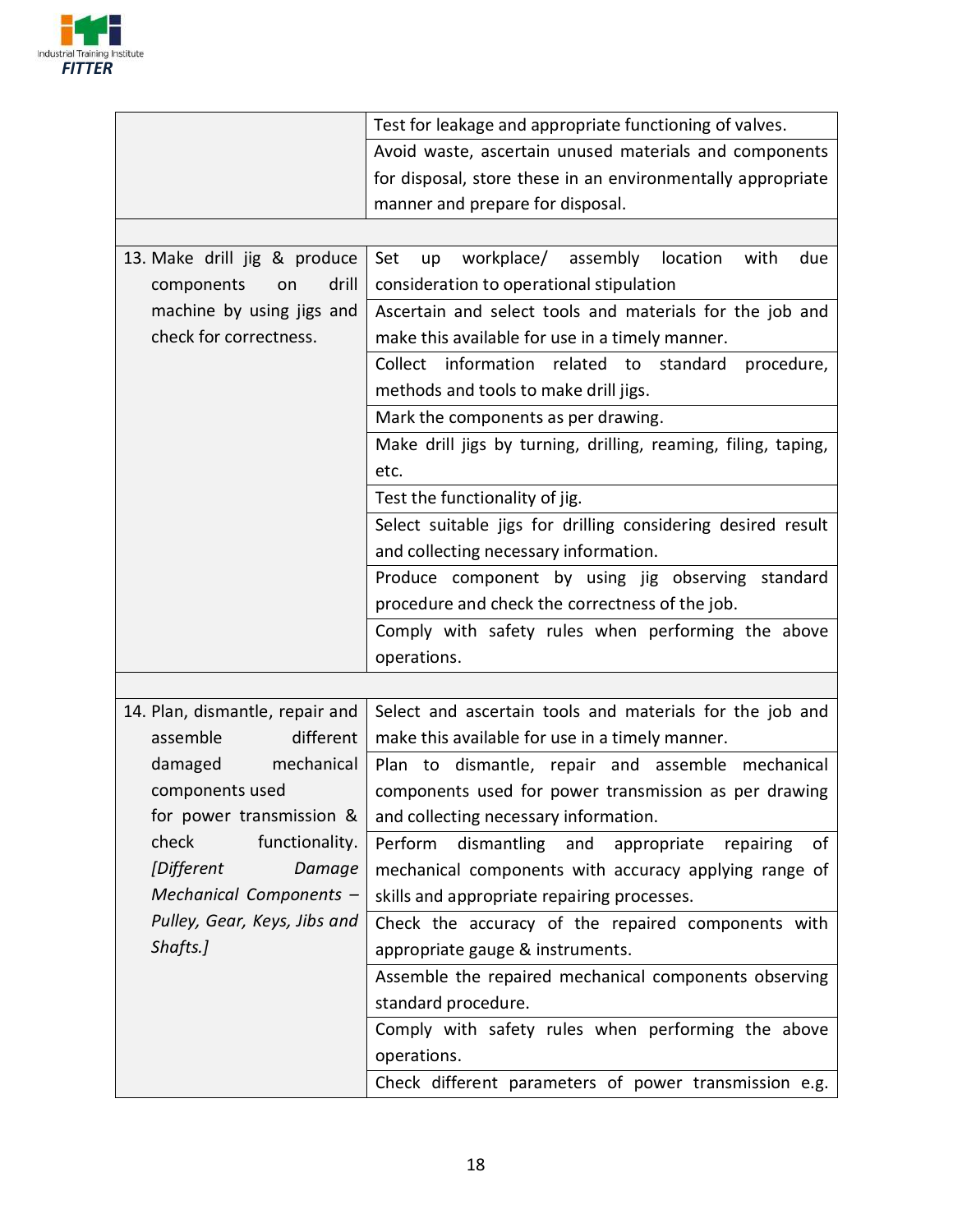

|                                  | R.P.M, slackness of belts, matching of gears/ clutches, loss |  |  |
|----------------------------------|--------------------------------------------------------------|--|--|
|                                  | of RPM etc.                                                  |  |  |
|                                  | Check for functionality of power transmission system or      |  |  |
|                                  | any assembly as per standard parameters.                     |  |  |
|                                  |                                                              |  |  |
| 15. Identify, dismantle, replace | Select and ascertain tools for the job and make this         |  |  |
| different<br>assemble<br>and     | available for use in a timely manner.                        |  |  |
| pneumatics and hydraulics        | Identify different pneumatics and hydraulics components.     |  |  |
| components. [Different           | Plan to dismantle and replace pneumatics & hydraulics        |  |  |
| components - Compressor,         | circuit as per drawing and collecting necessary information. |  |  |
| Gauge, Filter<br>Pressure        | Perform dismantling and replacing of different components    |  |  |
| Regulator<br>Lubricator,         | with accuracy applying range of skills and standard          |  |  |
| Valves and Actuators.]           | operating procedure.                                         |  |  |
|                                  | Assemble different components.                               |  |  |
|                                  | Check functionality of the components.                       |  |  |
|                                  |                                                              |  |  |
| 16. Construct<br>circuit<br>of   | Select and ascertain tools for the job and make this         |  |  |
| pneumatics and hydraulics        | available for use in a timely manner.                        |  |  |
| observing<br>standard            | Plan to construct pneumatics & hydraulics circuit as per     |  |  |
| procedure&<br>operating          | drawing and collecting necessary information.                |  |  |
| safety aspect.                   | Demonstrate possible solutions and agree tasks within the    |  |  |
|                                  | team for constructing circuit.                               |  |  |
|                                  | Construct circuit of pneumatics and hydraulics observing     |  |  |
|                                  | standard procedure.                                          |  |  |
|                                  | Comply with safety rules when performing the above           |  |  |
|                                  | operations.                                                  |  |  |
|                                  | Check different parameters and functionality of the system.  |  |  |
|                                  |                                                              |  |  |
| 17. Plan & perform basic day     | Ascertain preventive maintenance/repair procedure as per     |  |  |
| day<br>preventive<br>to          | manual of machine and select appropriate tools &             |  |  |
| repairing<br>maintenance,        | equipment for undertaking job.                               |  |  |
| check functionality.<br>and      | Interpret construction, alignment and assembly of different  |  |  |
| [Simple Machines - Drill         | parts of machine.                                            |  |  |
| Machine, Power Saw and           | Plan to carry out the preventive maintenance/repair task     |  |  |
| Lathe]                           | with appropriate accuracy of simple machine by collecting    |  |  |
|                                  | necessary information.                                       |  |  |
|                                  | Demonstrate possible solutions and agree tasks within the    |  |  |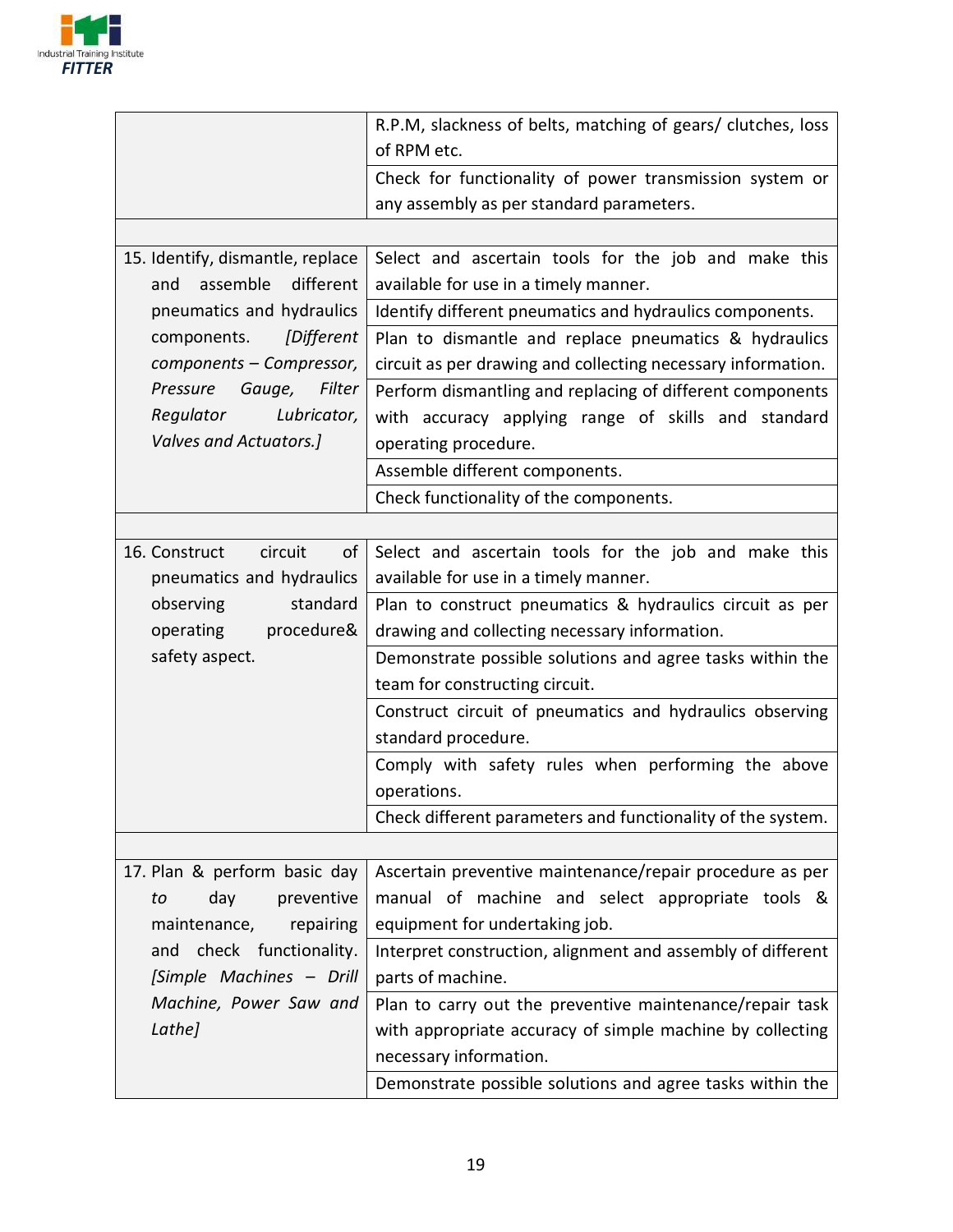

|                                | team.                                                                 |  |  |
|--------------------------------|-----------------------------------------------------------------------|--|--|
|                                | Perform preventive maintenance/dismantle, repair parts                |  |  |
|                                | and assemble sub-assemblies of simple machine as per                  |  |  |
|                                | layout plan and standard procedure.                                   |  |  |
|                                | Put the machine in operation complying Standard                       |  |  |
|                                | operating procedure.                                                  |  |  |
|                                | Check for proper functioning of repaired machine and                  |  |  |
|                                | other parameters of simple machine as per manual after                |  |  |
|                                | erection.                                                             |  |  |
|                                | unsalvageable<br>Dispose<br>materials<br>standard<br>as<br>per        |  |  |
|                                | procedures.                                                           |  |  |
|                                |                                                                       |  |  |
| 18. Plan, erect simple machine | Ascertain erection procedure as per manual of machine                 |  |  |
| machine tool<br>test<br>and    | and select appropriate tools & equipment for undertaking              |  |  |
| [Simple<br>accuracy.           | job.                                                                  |  |  |
| Machines - Drill Machine,      | Interpret construction, alignment and assembly of different           |  |  |
| Power Saw and Lathe]           | parts of machine.                                                     |  |  |
|                                | workplace/<br>assembly<br>location<br>with<br>due<br>Set<br>up        |  |  |
|                                | consideration to operational stipulation                              |  |  |
|                                | Plan to carry out the erection of simple machine by                   |  |  |
|                                | collecting necessary information.                                     |  |  |
|                                | Demonstrate possible solutions and agree tasks within the             |  |  |
|                                | team.                                                                 |  |  |
|                                | Erect simple machine as per layout plan and standard                  |  |  |
|                                | procedure.                                                            |  |  |
|                                | Put the machine in operation complying Standard                       |  |  |
|                                | operating procedure.                                                  |  |  |
|                                | Check alignment of erected machine and other parameters               |  |  |
|                                | of simple machine as per manual after erection.                       |  |  |
|                                | unsalvageable<br><b>Dispose</b><br>standard<br>materials<br>as<br>per |  |  |
|                                | procedures.                                                           |  |  |
|                                |                                                                       |  |  |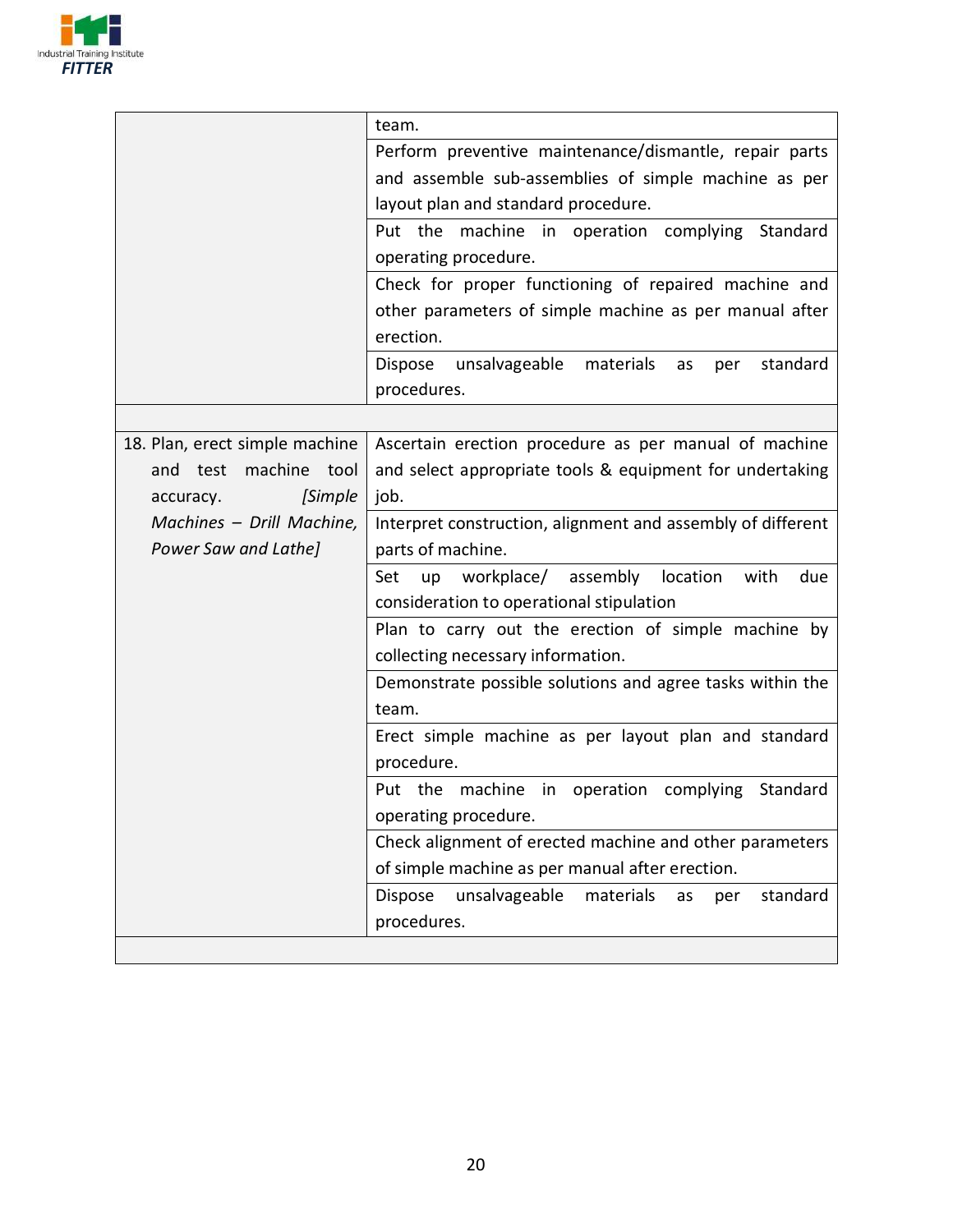

| <b>SYLLABUS FOR FITTER TRADE</b>    |                                                                                                                    |    |                                                                                                                                              |                                                                                                                                                          |
|-------------------------------------|--------------------------------------------------------------------------------------------------------------------|----|----------------------------------------------------------------------------------------------------------------------------------------------|----------------------------------------------------------------------------------------------------------------------------------------------------------|
|                                     |                                                                                                                    |    | <b>FIRST YEAR</b>                                                                                                                            |                                                                                                                                                          |
| <b>Duration</b>                     | <b>Reference Learning</b><br><b>Outcome</b>                                                                        |    | <b>Professional Skills</b><br>(Trade Practical)<br>with Indicative Hours                                                                     | <b>Professional Knowledge</b><br>(Trade Theory)                                                                                                          |
| Professional<br>Skill 250 Hrs;      | Plan and organize the<br>work to make job as<br>specification<br>per                                               | 1. | of<br>trade<br>Importance<br>training, List of tools &<br>Machinery used in the                                                              | All necessary guidance to be<br>provided to the new comers<br>to become familiar with the                                                                |
| Professional<br>Knowledge<br>70 Hrs | different<br>applying<br>types of basic fitting<br>operation and Check<br>dimensional<br>for<br>accuracy following |    | trade. $(1 hr.)$<br>2. Safety<br>attitude<br>development<br>of<br>the<br>trainee by educating them<br>to use Personal Protective             | working of Industrial Training<br>Institute system<br>including<br>stores procedures.<br>Soft Skills, its importance and<br>Job area after completion of |
|                                     | precautions.<br>safety<br>[Basic<br>fitting<br>operation - marking,<br>Hacksawing,<br>Chiseling,<br>Filing,        |    | Equipment (PPE). (5 hrs.)<br>3. First Aid Method and basic<br>training. (2 hrs.)<br>4. Safe disposal of waste<br>materials<br>like<br>cotton | training.<br>Importance of safety and<br>general precautions observed<br>in the in the industry/shop<br>floor.                                           |
|                                     | Drilling, Taping and<br>Grinding<br>etc.<br>Accuracy: $\pm$ 0.25mm]                                                | 5. | waste, metal chips/burrs<br>etc. (2 hrs.)<br>Hazard identification and<br>avoidance. (2 hrs.)                                                | Introduction of First aid.<br>Operation of electrical mains<br>electrical<br>and<br>safety.<br>Introduction of PPEs.                                     |
|                                     |                                                                                                                    |    | 6. Safety signs for Danger,<br>Warning,<br>caution<br>&<br>personal safety message.<br>(1 hrs.)                                              | Response to emergencies<br>e.g.; power failure, fire, and<br>system failure.<br>Importance of housekeeping                                               |
|                                     |                                                                                                                    | 7. | Preventive measures for<br>electrical<br>accidents<br>&<br>steps to be taken in such<br>accidents. (2 hrs.)                                  | & good shop floor practices.<br>Introduction to 5S concept &<br>its application.<br>Occupational<br><b>Safety</b><br>&                                   |
|                                     |                                                                                                                    | 8. | Use of Fire extinguishers.<br>(7 hrs.)<br>9. Practice and understand<br>precautions<br>to<br>be                                              | Health: Health, Safety and<br>Environment<br>guidelines,<br>legislations &regulations as<br>applicable.                                                  |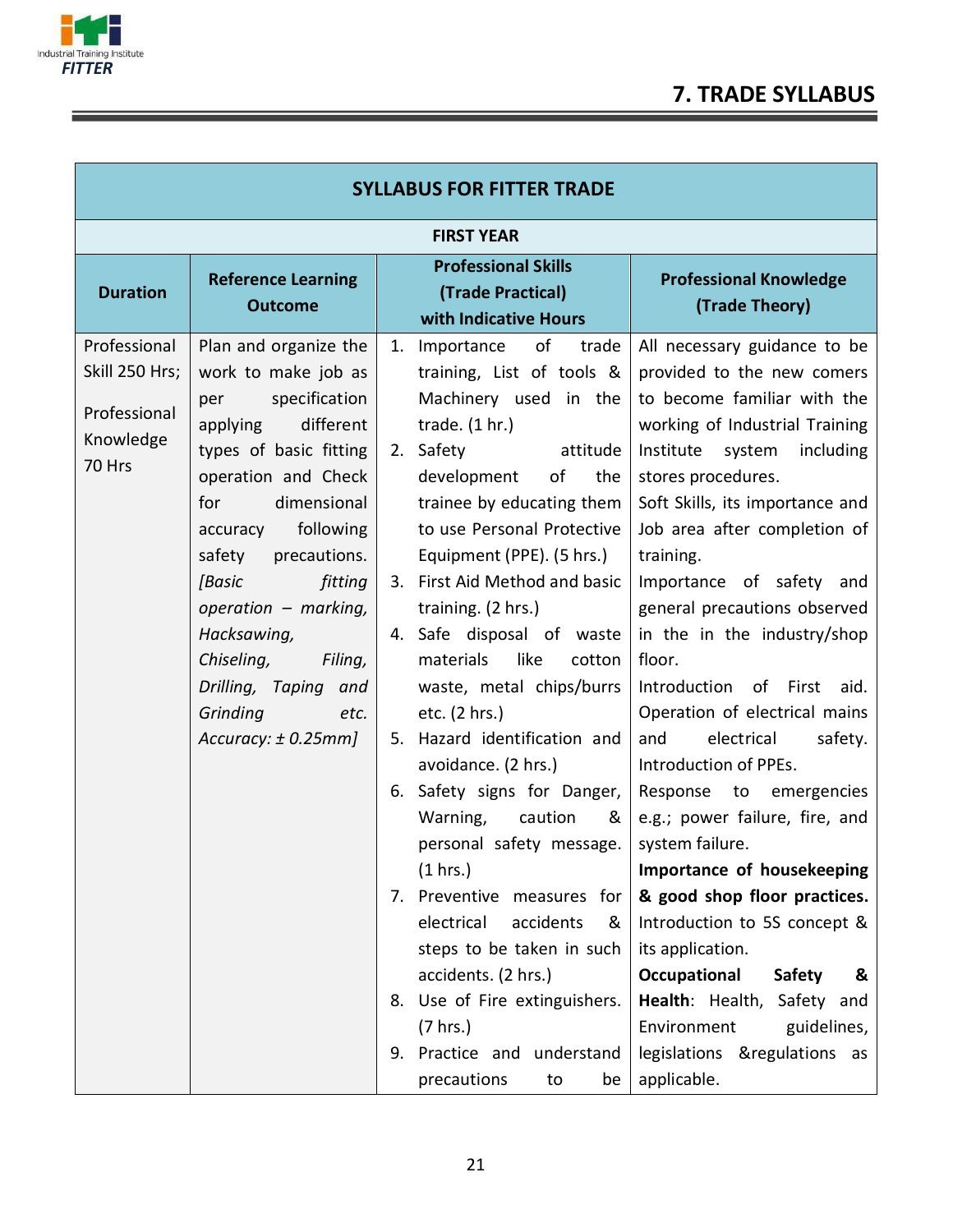

|  | followed while working in         |                                    |
|--|-----------------------------------|------------------------------------|
|  | fitting jobs. (2 hrs.)            | Basic understanding on Hot         |
|  | 10. Safe use of tools and         | work, confined space work          |
|  | equipments used in the            | material<br>handling<br>and        |
|  | trade. $(1 hrs.)$                 | equipment. (07 hrs.)               |
|  |                                   |                                    |
|  | 11. Identification<br>of<br>tools | Linear<br>measurements-<br>its     |
|  | &equipment as per desired         | dividers,<br>units,<br>calipers,   |
|  | specifications for marking        | hermaphrodite, centre punch,       |
|  | & sawing. (5 hrs.)                | dot punch, prick punch their       |
|  | 12. Selection of material as per  | description<br>and<br>uses<br>of . |
|  | application. (1 hrs.)             | different types of hammers.        |
|  | 13. Visual inspection of raw      | Description, use and care of       |
|  | for<br>material<br>rusting,       | 'V' Blocks, marking off table.     |
|  | scaling, corrosion etc. (1        | Measuring standards (English,      |
|  | hrs.)                             | Metric<br>Units),<br>angular       |
|  | 14. Marking out lines, gripping   | measurements.                      |
|  | suitably in<br>vice<br>jaws,      | (07 hrs.)                          |
|  | hacksawing<br>given<br>to         |                                    |
|  | dimensions. (10 hrs.)             |                                    |
|  | 15. Sawing different types of     |                                    |
|  | of<br>different<br>metals         |                                    |
|  | sections. (8 hrs.)                |                                    |
|  | 16. Filing Channel, Parallel. (5  | Bench<br>vice<br>construction,     |
|  | hrs.)                             | types,<br>&<br>uses,<br>care       |
|  | 17. Filing- Flat and<br>square    | maintenance, vice clamps,          |
|  | (Rough finish), (10 hrs.)         | hacksaw frames and blades,         |
|  | 18. Filing practice, surface      | specification,                     |
|  |                                   | description,                       |
|  | filing, marking of straight       | types and their uses, method       |
|  | and parallel lines with odd       | of using hacksaws.                 |
|  | leg calipers and steel rule.      | Files-<br>specifications,          |
|  | (5 hrs.)                          | description, materials, grades,    |
|  | 19. Marking<br>practice<br>with   | cuts, file elements,<br>uses.      |
|  | dividers, odd leg calipers        | Types of files, care<br>and        |
|  | and steel rule (circles,          | maintenance of files.              |
|  | ARCs, parallel lines).            | Measuring standards (English,      |
|  | (5 hrs.)                          | Metric<br>Units),<br>angular       |
|  |                                   | (07 hrs.)<br>measurements.         |
|  | 20. Marking off straight lines    | Marking off and layout tools,      |
|  |                                   |                                    |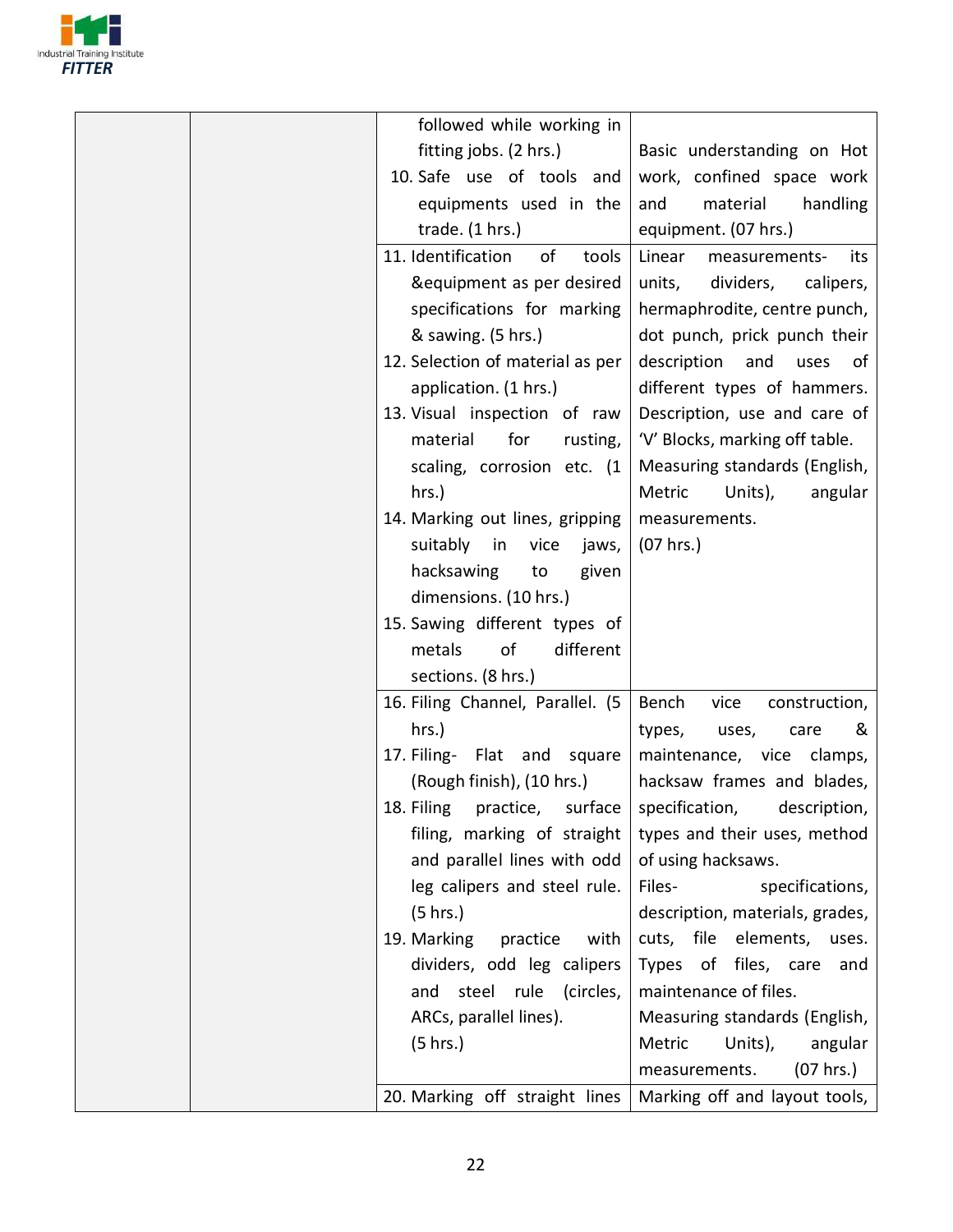

| and ARCs using scribing<br>dividers, scribing block, -<br>block and dividers. (5 hrs.)<br>classification,<br>description,<br>21. Chipping flat surfaces along<br>material,<br>care<br>&<br>a marked line. (10 hrs.)<br>maintenance.<br>filing,<br>Try square, ordinary depth<br>22. Marking,<br>filing<br>square and check using tri<br>protractor-<br>gauge,<br>square. (10 hrs.)<br>description, uses and cares.<br>Uses, care & maintenance of<br>cold chisels- materials, types,<br>cutting angles. (07 hrs.)<br>23. Marking according<br>Marking media, marking blue,<br>to<br>Prussian blue, red lead, chalk<br>simple<br>blueprints<br>for<br>locating, position of holes,<br>and their special application,<br>scribing lines on chalked<br>description.<br>surfaces<br>with<br>Use, care and maintenance of<br>marking<br>tools. (10 hrs.)<br>scribing block.<br>24. Finding centre of round bar<br>Surface plate and auxiliary<br>with the help of 'V' block<br>marking equipment, 'V' block,<br>and marking block. (3 hrs.)<br>angle plates, parallel block,<br>25. Joining straight line to an<br>description,<br>types,<br>uses, |
|-----------------------------------------------------------------------------------------------------------------------------------------------------------------------------------------------------------------------------------------------------------------------------------------------------------------------------------------------------------------------------------------------------------------------------------------------------------------------------------------------------------------------------------------------------------------------------------------------------------------------------------------------------------------------------------------------------------------------------------------------------------------------------------------------------------------------------------------------------------------------------------------------------------------------------------------------------------------------------------------------------------------------------------------------------------------------------------------------------------------------------------------------|
|                                                                                                                                                                                                                                                                                                                                                                                                                                                                                                                                                                                                                                                                                                                                                                                                                                                                                                                                                                                                                                                                                                                                               |
|                                                                                                                                                                                                                                                                                                                                                                                                                                                                                                                                                                                                                                                                                                                                                                                                                                                                                                                                                                                                                                                                                                                                               |
|                                                                                                                                                                                                                                                                                                                                                                                                                                                                                                                                                                                                                                                                                                                                                                                                                                                                                                                                                                                                                                                                                                                                               |
|                                                                                                                                                                                                                                                                                                                                                                                                                                                                                                                                                                                                                                                                                                                                                                                                                                                                                                                                                                                                                                                                                                                                               |
|                                                                                                                                                                                                                                                                                                                                                                                                                                                                                                                                                                                                                                                                                                                                                                                                                                                                                                                                                                                                                                                                                                                                               |
|                                                                                                                                                                                                                                                                                                                                                                                                                                                                                                                                                                                                                                                                                                                                                                                                                                                                                                                                                                                                                                                                                                                                               |
|                                                                                                                                                                                                                                                                                                                                                                                                                                                                                                                                                                                                                                                                                                                                                                                                                                                                                                                                                                                                                                                                                                                                               |
|                                                                                                                                                                                                                                                                                                                                                                                                                                                                                                                                                                                                                                                                                                                                                                                                                                                                                                                                                                                                                                                                                                                                               |
|                                                                                                                                                                                                                                                                                                                                                                                                                                                                                                                                                                                                                                                                                                                                                                                                                                                                                                                                                                                                                                                                                                                                               |
|                                                                                                                                                                                                                                                                                                                                                                                                                                                                                                                                                                                                                                                                                                                                                                                                                                                                                                                                                                                                                                                                                                                                               |
|                                                                                                                                                                                                                                                                                                                                                                                                                                                                                                                                                                                                                                                                                                                                                                                                                                                                                                                                                                                                                                                                                                                                               |
|                                                                                                                                                                                                                                                                                                                                                                                                                                                                                                                                                                                                                                                                                                                                                                                                                                                                                                                                                                                                                                                                                                                                               |
|                                                                                                                                                                                                                                                                                                                                                                                                                                                                                                                                                                                                                                                                                                                                                                                                                                                                                                                                                                                                                                                                                                                                               |
|                                                                                                                                                                                                                                                                                                                                                                                                                                                                                                                                                                                                                                                                                                                                                                                                                                                                                                                                                                                                                                                                                                                                               |
|                                                                                                                                                                                                                                                                                                                                                                                                                                                                                                                                                                                                                                                                                                                                                                                                                                                                                                                                                                                                                                                                                                                                               |
|                                                                                                                                                                                                                                                                                                                                                                                                                                                                                                                                                                                                                                                                                                                                                                                                                                                                                                                                                                                                                                                                                                                                               |
|                                                                                                                                                                                                                                                                                                                                                                                                                                                                                                                                                                                                                                                                                                                                                                                                                                                                                                                                                                                                                                                                                                                                               |
|                                                                                                                                                                                                                                                                                                                                                                                                                                                                                                                                                                                                                                                                                                                                                                                                                                                                                                                                                                                                                                                                                                                                               |
|                                                                                                                                                                                                                                                                                                                                                                                                                                                                                                                                                                                                                                                                                                                                                                                                                                                                                                                                                                                                                                                                                                                                               |
| ARC. (12 hrs.)<br>accuracy,<br>and<br>care                                                                                                                                                                                                                                                                                                                                                                                                                                                                                                                                                                                                                                                                                                                                                                                                                                                                                                                                                                                                                                                                                                    |
| maintenance. (07 hrs.)                                                                                                                                                                                                                                                                                                                                                                                                                                                                                                                                                                                                                                                                                                                                                                                                                                                                                                                                                                                                                                                                                                                        |
| 26. Chipping, Chamfering, Chip<br>Physical<br>of<br>properties                                                                                                                                                                                                                                                                                                                                                                                                                                                                                                                                                                                                                                                                                                                                                                                                                                                                                                                                                                                                                                                                                |
| slots<br>&<br>oils<br>engineering metal:<br>colour,<br>grooves                                                                                                                                                                                                                                                                                                                                                                                                                                                                                                                                                                                                                                                                                                                                                                                                                                                                                                                                                                                                                                                                                |
| (Straight). (08 hrs.)<br>weight,<br>structure,<br>and                                                                                                                                                                                                                                                                                                                                                                                                                                                                                                                                                                                                                                                                                                                                                                                                                                                                                                                                                                                                                                                                                         |
| 27. Filing flat, square, and<br>conductivity,<br>magnetic,                                                                                                                                                                                                                                                                                                                                                                                                                                                                                                                                                                                                                                                                                                                                                                                                                                                                                                                                                                                                                                                                                    |
| fusibility, specific gravity.<br>parallel to an accuracy of                                                                                                                                                                                                                                                                                                                                                                                                                                                                                                                                                                                                                                                                                                                                                                                                                                                                                                                                                                                                                                                                                   |
| 0.5mm. (07 hrs.)<br>Mechanical<br>properties:                                                                                                                                                                                                                                                                                                                                                                                                                                                                                                                                                                                                                                                                                                                                                                                                                                                                                                                                                                                                                                                                                                 |
| 28. Chip curve along a line-<br>malleability<br>ductility,                                                                                                                                                                                                                                                                                                                                                                                                                                                                                                                                                                                                                                                                                                                                                                                                                                                                                                                                                                                                                                                                                    |
| mark out, keyways<br>hardness,<br>brittleness,<br>at                                                                                                                                                                                                                                                                                                                                                                                                                                                                                                                                                                                                                                                                                                                                                                                                                                                                                                                                                                                                                                                                                          |
| various angles &<br>toughness, tenacity,<br>and<br>cut                                                                                                                                                                                                                                                                                                                                                                                                                                                                                                                                                                                                                                                                                                                                                                                                                                                                                                                                                                                                                                                                                        |
| keyways. (1 hrs.)<br>elasticity. (07 hrs.)                                                                                                                                                                                                                                                                                                                                                                                                                                                                                                                                                                                                                                                                                                                                                                                                                                                                                                                                                                                                                                                                                                    |
| 29. Sharpening of Chisel. (2                                                                                                                                                                                                                                                                                                                                                                                                                                                                                                                                                                                                                                                                                                                                                                                                                                                                                                                                                                                                                                                                                                                  |
| hrs.)                                                                                                                                                                                                                                                                                                                                                                                                                                                                                                                                                                                                                                                                                                                                                                                                                                                                                                                                                                                                                                                                                                                                         |
| 30. File thin metal to<br>an                                                                                                                                                                                                                                                                                                                                                                                                                                                                                                                                                                                                                                                                                                                                                                                                                                                                                                                                                                                                                                                                                                                  |
| accuracy of 0.5 mm. (07                                                                                                                                                                                                                                                                                                                                                                                                                                                                                                                                                                                                                                                                                                                                                                                                                                                                                                                                                                                                                                                                                                                       |
| hrs.)                                                                                                                                                                                                                                                                                                                                                                                                                                                                                                                                                                                                                                                                                                                                                                                                                                                                                                                                                                                                                                                                                                                                         |
| 31. Saw along a straight line,   Power<br>band<br>Saw,<br>saw,                                                                                                                                                                                                                                                                                                                                                                                                                                                                                                                                                                                                                                                                                                                                                                                                                                                                                                                                                                                                                                                                                |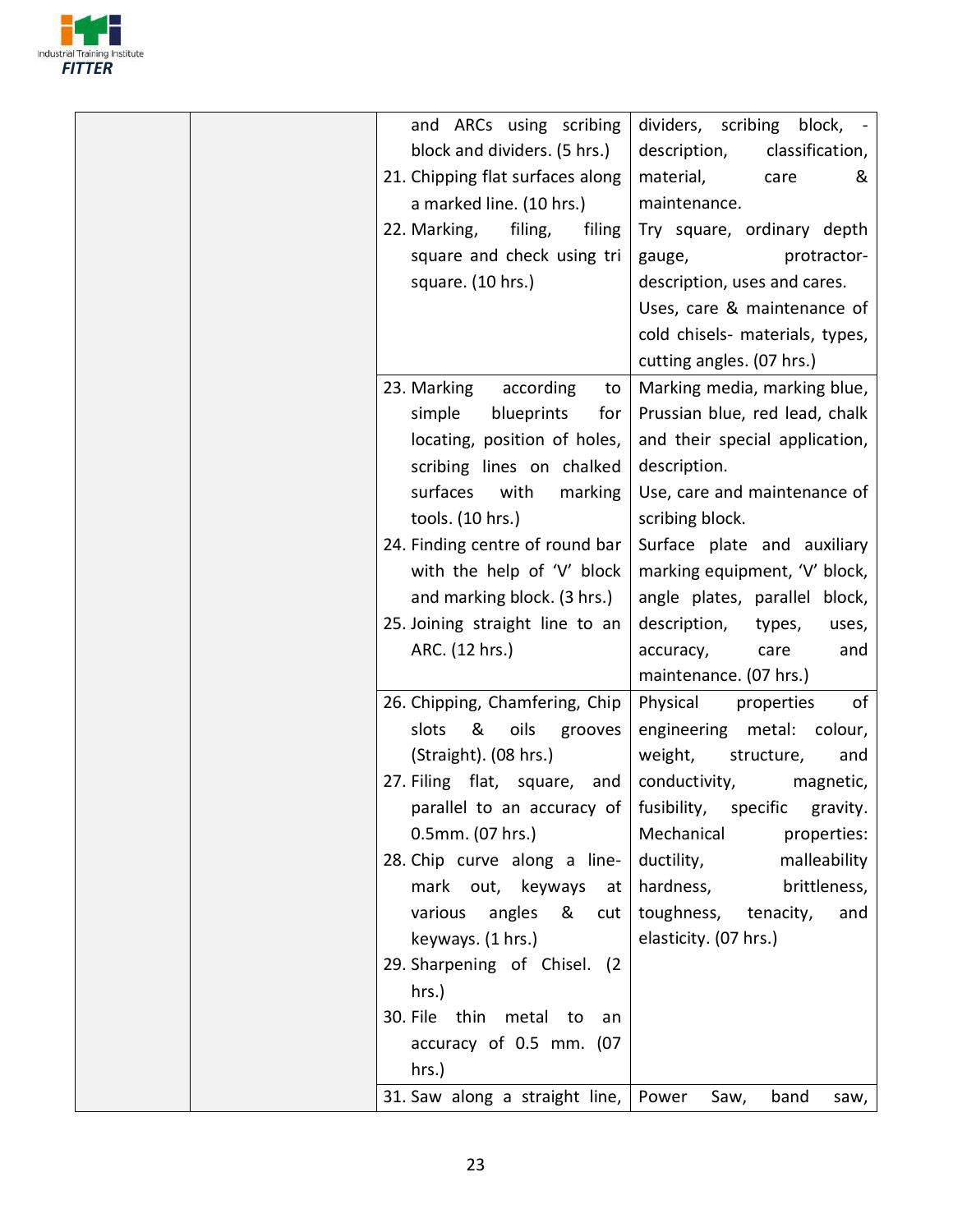

|                |                       |                                   | curved line, on different   Circular saw machines used |
|----------------|-----------------------|-----------------------------------|--------------------------------------------------------|
|                |                       |                                   | for metal cutting. (07 hrs.)                           |
|                |                       | sections of metal. (15 hrs.)      |                                                        |
|                |                       | 32. Straight saw<br>on<br>thick   |                                                        |
|                |                       | section, M.S. angle and           |                                                        |
|                |                       | pipes. (10 hrs.)                  |                                                        |
|                |                       | 33. File steps and finish with    | Micrometer-<br>outside<br>and                          |
|                |                       | smooth file to accuracy of $\pm$  | inside<br>principle,                                   |
|                |                       | $0.25$ mm. $(15$ hrs.)            | constructional features, parts                         |
|                |                       | 34. File and saw on M.S.          | graduation, reading, use and                           |
|                |                       | Square and pipe. (10 hrs.)        | Micrometer<br>depth<br>care.                           |
|                |                       |                                   | gauge, parts, graduation,                              |
|                |                       |                                   | reading, use and care. Digital                         |
|                |                       |                                   | micrometer. (07 hrs.)                                  |
|                |                       | 35. File radius along a marked    | Vernier calipers, principle,                           |
|                |                       | line (Convex & concave) &         | construction,<br>graduations,                          |
|                |                       | match. (15 hrs.)                  | reading, use and care. Vernier                         |
|                |                       | 36. Chip<br>sheet<br>metal        | bevel<br>protractor,                                   |
|                |                       | $(5 \text{ hrs.})$<br>(shearing). | construction,<br>graduations,                          |
|                |                       | 37. Chip step and file. (5 hrs.)  | reading, use and care, dial                            |
|                |                       |                                   | Vernier<br>Caliper,<br>Digital                         |
|                |                       |                                   | Vernier caliper.                                       |
|                |                       |                                   | Vernier<br>height<br>gauge:                            |
|                |                       |                                   | material construction, parts,                          |
|                |                       |                                   | graduations<br>(English<br>&                           |
|                |                       |                                   | Metric) uses,<br>care<br>and                           |
|                |                       |                                   | maintenance. (07 hrs.)                                 |
|                |                       | 38. Mark off and drill through    | Drilling processes: common                             |
|                |                       | holes. (5 hrs.)                   | type (bench type, pillar type,                         |
|                |                       | 39. Drill and tap on M.S. flat.   | radial<br>type),<br>and<br>gang                        |
|                |                       | (10 hrs.)                         | multiple drilling machine.                             |
|                |                       | 40. Punch letter and number       | Determination of tap drill                             |
|                |                       | (letter punch and number          | size. (07 hrs.)                                        |
|                |                       | punch) (5 hrs.)                   |                                                        |
|                |                       | 41. Practice use of different     |                                                        |
|                |                       | punches. (5 hrs.)                 |                                                        |
| Professional   | Manufacture<br>simple | 42. Marking of straight lines,    | Safety precautions to<br>be                            |
| Skill 125 Hrs; | sheet metal items as  | circles, profiles and various     | observed in a sheet metal                              |
|                | per drawing and join  | geometrical<br>shapes<br>and      | workshop, sheet and sizes,                             |
|                |                       |                                   |                                                        |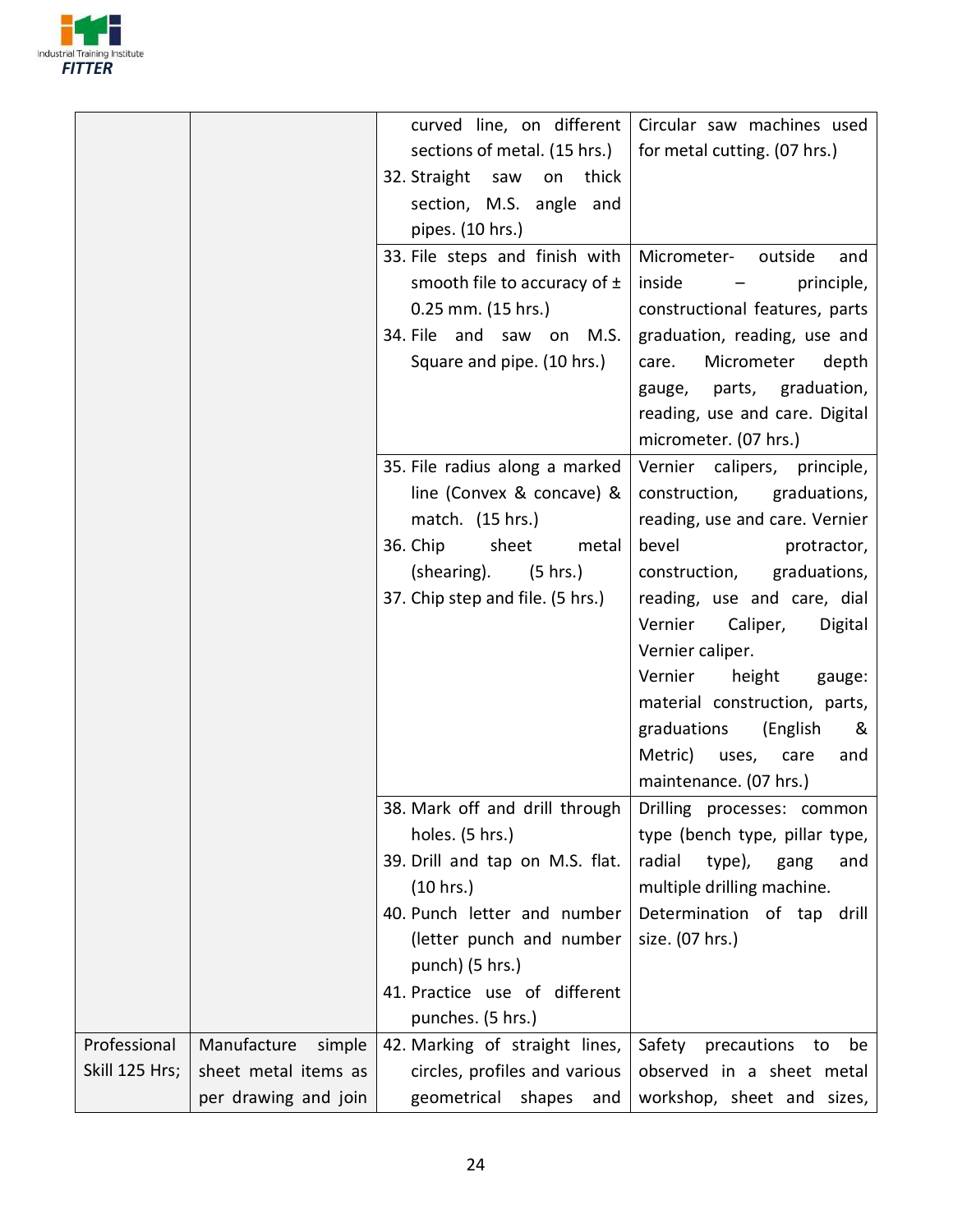

| Professional | them<br>by soldering, | cutting the sheets with          | Commercial sizes and various    |
|--------------|-----------------------|----------------------------------|---------------------------------|
| Knowledge    | brazing and riveting. | snips. (15 hrs.)                 | types of metal sheets, coated   |
| 35 Hrs       |                       | 43. Marking out of simple        | sheets and their uses as per    |
|              |                       | development (5 hrs.)             | BIS specifications. Shearing    |
|              |                       | 44. Marking out for flaps for    | machine- description, parts     |
|              |                       | soldering and sweating. (5       | and uses. (07 hrs.)             |
|              |                       | hrs.)                            |                                 |
|              |                       | 45. Make various joints: wiring, | Marking and measuring tools,    |
|              |                       | hemming, soldering and           | wing compass, tin<br>man's      |
|              |                       | brazing,<br>form<br>locked,      | square tools, snips, types and  |
|              |                       | grooved and knocked up           | uses. Tin man's hammers and     |
|              |                       | single hem straight and          | mallets<br>type-sheet<br>metal  |
|              |                       | curved edges form double         | tools, types, specifications,   |
|              |                       | hemming. (30 hrs.)               | uses. Trammel- description,     |
|              |                       | 46. Punch holes-using hollow     | parts, uses. Hand grooves-      |
|              |                       | and solid punches. (5 hrs.)      | specifications and uses.        |
|              |                       | 47. Do lap and butt joints. (15  | Sheet and wire gauge. (14       |
|              |                       | hrs.)                            | hrs.)                           |
|              |                       | 48. Bend sheet<br>metal into     | Stakes-bench types,<br>parts,   |
|              |                       | curvature<br>form,<br>various    | their uses. Various types of    |
|              |                       | wired edges- straight and        | metal joints, their selection   |
|              |                       | curves. Fold sheet metal at      | and application, tolerance for  |
|              |                       | angle using stakes. (8 hrs.)     | various joints, their selection |
|              |                       | 49. Make<br>simple<br>Square     | & application. Wired edges.     |
|              |                       | container with wired edge        | (07 hrs.)                       |
|              |                       | and fix handle. (17 hrs.)        |                                 |
|              |                       | 50. Make square tray with        | Solder<br>and<br>soldering:     |
|              |                       | square soldered corner. (15      | Introduction-types of solder    |
|              |                       | hrs.)                            | and flux. Composition of        |
|              |                       | 51. Practice in soft soldering   | various types of solders and    |
|              |                       | and silver soldering. (10        | heating<br>media<br>their<br>οf |
|              |                       | hrs.)                            | soldering iron. Method of       |
|              |                       |                                  | soldering,<br>selection<br>and  |
|              |                       |                                  | application-joints.<br>Hard     |
|              |                       |                                  | solder- Introduction,<br>types  |
|              |                       |                                  | method<br>of<br>brazing.<br>and |
|              |                       |                                  | $(07$ hrs.)                     |
| Professional | Join<br>metal         | 52. Make riveted lap and butt    | Various rivets shape and form   |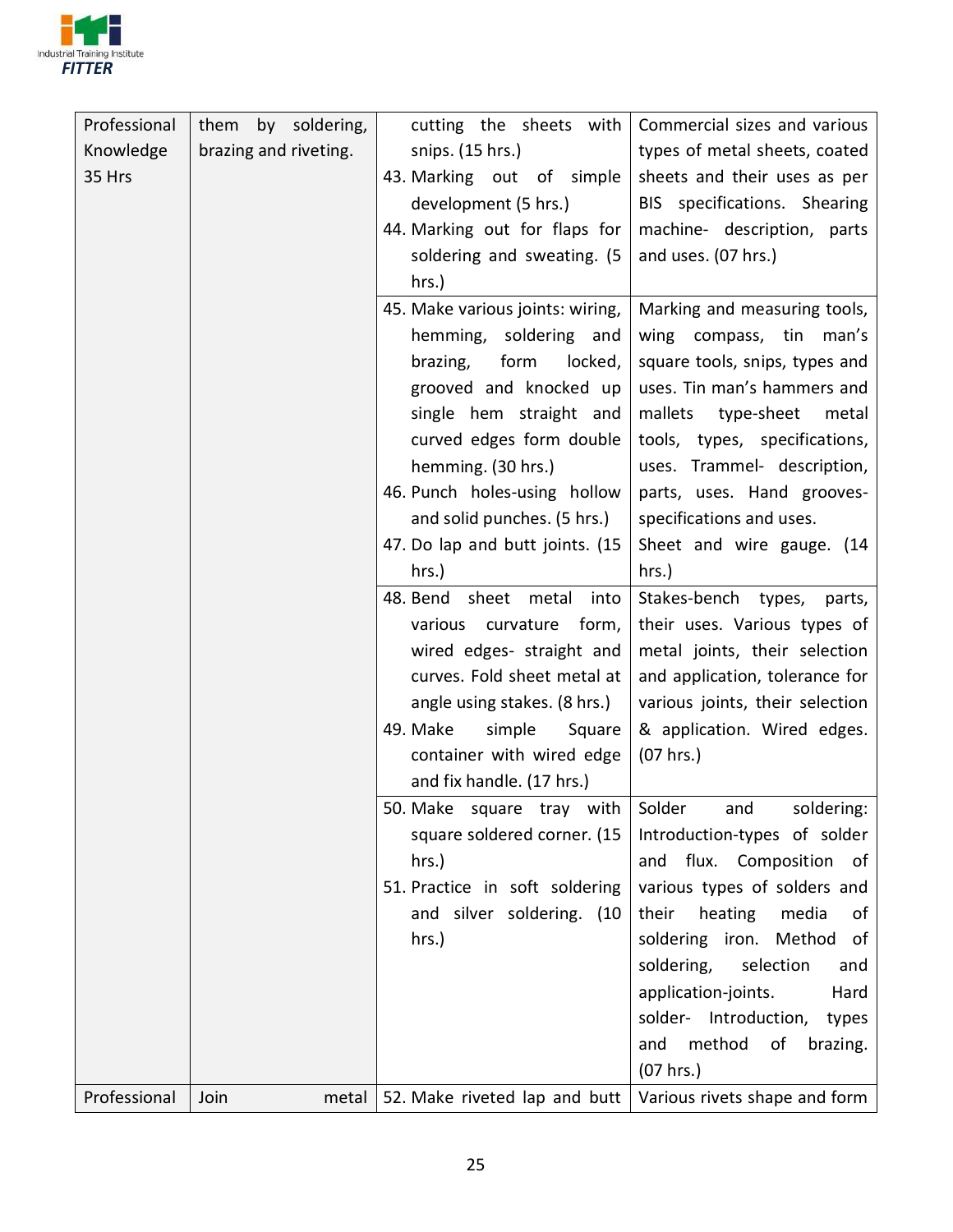

| Skill 25 Hrs;       | by<br>components       | joint. (9 hrs.)                 | of<br>heads,<br>importance<br>of       |
|---------------------|------------------------|---------------------------------|----------------------------------------|
|                     | observing<br>riveting  | 53. Make<br>funnel<br>as<br>per | correct head size.                     |
| Professional        | standard procedure.    | development and<br>solder       | Rivets-Tin man's rivets types,         |
| Knowledge           |                        | joints. (10 hrs.)               | selection<br>sizes,<br>and<br>for      |
| 07 Hrs              |                        | 54. Drill for riveting. (1 hr.) | various works.                         |
|                     |                        | 55. Riveting with as<br>many    | Riveting tools, dolly snaps            |
|                     |                        | types of rivet as available,    | description and uses. Method           |
|                     |                        | use of counter sunk head        | of riveting,                           |
|                     |                        | rivets. (5 hrs.)                | The spacing of rivets. Flash           |
|                     |                        |                                 | riveting, use of correct tools,        |
|                     |                        |                                 | hot<br>compare<br>and<br>cold          |
|                     |                        |                                 | riveting. (07 hrs.)                    |
| Professional        | metal<br>Join          | 56. Welding - Striking<br>and   | Safety-importance of safety            |
| Skill 25 Hrs;       | component<br>by<br>arc | maintaining ARC, laying         | general<br>precautions<br>and          |
| Professional        | welding<br>observing   | Straight-line bead. (25 hrs.)   | observed in a welding shop.            |
|                     | standard procedure.    |                                 | Precautions in electric and gas        |
| Knowledge<br>07 Hrs |                        |                                 | (Before,<br>welding.<br>during,        |
|                     |                        |                                 | after) Introduction to safety          |
|                     |                        |                                 | equipment and their uses.              |
|                     |                        |                                 | <b>Machines</b><br>and<br>accessories, |
|                     |                        |                                 | welding transformer, welding           |
|                     |                        |                                 | generators. (07 hrs.)                  |
| Professional        | Cut and join metal     | 57. Making square, butt joint   | Welding<br>hand<br>tools:              |
| Skill 75 Hrs;       | component<br>by<br>gas | and 'T' fillet joint-gas and    | welding<br>Hammers,                    |
| Professional        | (oxy-acetylene)        | ARC. (15 hrs.)                  | description, types and uses,           |
| Knowledge           |                        | 58. Do setting up of flames,    | description, principle, method         |
| 21 Hrs              |                        | and<br>fusion runs with         | of operating, carbon dioxide           |
|                     |                        | without filler rod, and gas.    | H.P.<br>welding<br>welding.            |
|                     |                        | (10 hrs.)                       | equipment:<br>description,             |
|                     |                        |                                 | principle,<br>method<br>of             |
|                     |                        |                                 | welding<br>operating<br>L.P.           |
|                     |                        |                                 | description,<br>equipment:             |
|                     |                        |                                 | method<br>principle,<br>of             |
|                     |                        |                                 | operating. Types of Joints-            |
|                     |                        |                                 | Butt and fillet as per BIS SP:         |
|                     |                        |                                 | 46-1988 specifications. Gases          |
|                     |                        |                                 | and gas cylinder description,          |
|                     |                        |                                 | kinds, main difference and             |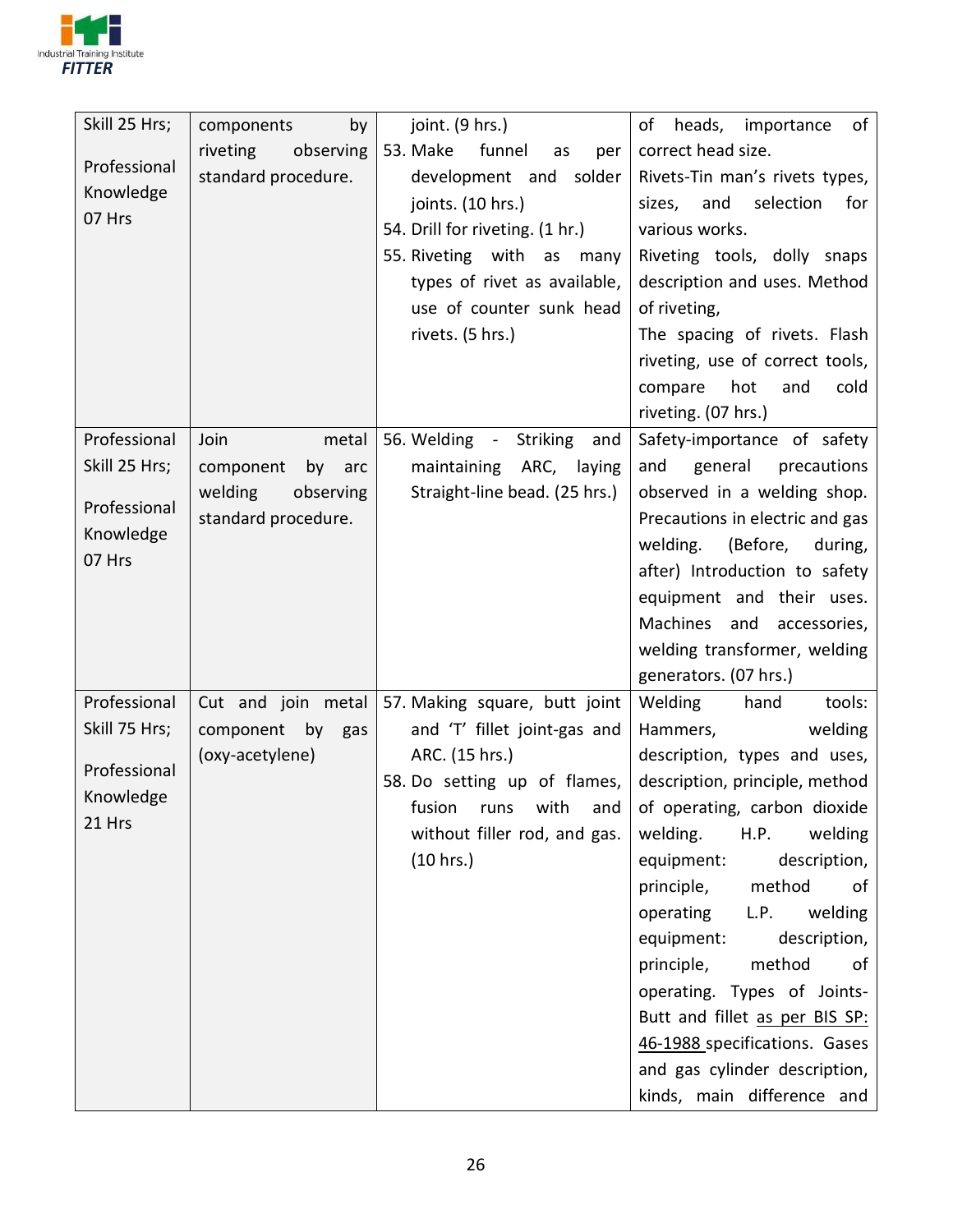

|                                                                       |                                                                                                                                                                                           |                                                                                                                                                                                                                                                                                                                | uses. (07 hrs.)                                                                                                                                                                                                                                                                                                                                                                                                                   |
|-----------------------------------------------------------------------|-------------------------------------------------------------------------------------------------------------------------------------------------------------------------------------------|----------------------------------------------------------------------------------------------------------------------------------------------------------------------------------------------------------------------------------------------------------------------------------------------------------------|-----------------------------------------------------------------------------------------------------------------------------------------------------------------------------------------------------------------------------------------------------------------------------------------------------------------------------------------------------------------------------------------------------------------------------------|
|                                                                       |                                                                                                                                                                                           | weld<br>59. Make<br>butt<br>and<br>corner, fillet in ARC welding<br>(25 hrs.)                                                                                                                                                                                                                                  | Setting up parameters for<br>ARC<br>welding<br>machines-<br>selection<br>of<br>Welding                                                                                                                                                                                                                                                                                                                                            |
|                                                                       |                                                                                                                                                                                           |                                                                                                                                                                                                                                                                                                                | electrodes. Care to be taken<br>keeping<br>electrode.<br>in<br>(07 hrs.)                                                                                                                                                                                                                                                                                                                                                          |
|                                                                       |                                                                                                                                                                                           | 60. Gas cutting of MS plates<br>(25 hrs.)                                                                                                                                                                                                                                                                      | Oxygen<br>acetylene cutting-<br>machine description, parts,<br>uses, method of handling,<br>cutting<br>torch-description,<br>parts, function and uses.<br>$(07$ hrs.)                                                                                                                                                                                                                                                             |
| Professional<br>Skill 150 Hrs;<br>Professional<br>Knowledge<br>42 Hrs | Produce components<br>different<br>by<br>operations and check<br>using<br>accuracy<br>appropriate<br>measuring<br>instruments.[Different<br>Operations - Drilling,<br>Reaming,<br>Taping, | 61. Mark off and drill through<br>holes. (5 hrs.)<br>62. Drill on M.S. flat. (1 hrs.)<br>63. File radius and profile to<br>suit gauge. (13 hrs.)<br>64. Sharpening of Drills. (1 hrs.)<br>65. Practice use of angular<br>measuring instrument. (5<br>hrs.)                                                     | Drill- material, types, (Taper<br>shank, straight shank) parts<br>and sizes. Drill angle-cutting<br>angle for different materials,<br>cutting speed feed. R.P.M. for<br>different<br>materials.<br>Drill<br>holding<br>devices-<br>material,<br>construction and their uses.<br>(07 hrs.)                                                                                                                                         |
|                                                                       | Dieing; Appropriate<br><b>Measuring Instrument</b><br>Vernier,<br>Screw<br>Gauge, Micrometer]                                                                                             | 66. Counter sink, counter bore<br>and ream split fit (three<br>piece fitting). (5 hrs.)<br>67. Drill through hole and blind<br>holes. (2 hrs.)<br>68. Form internal threads with<br>standard<br>size<br>to<br>taps<br>(through holes and blind<br>holes). (3 hrs.)<br>69. Prepare studs and bolt. (15<br>hrs.) | Counter sink, counter bore<br>and spot facing-tools and<br>nomenclature,<br>Reamer-<br>material, types (Hand and<br>machine reamer), kinds, parts<br>and their uses, determining<br>hole<br>size (or reaming),<br>Reaming procedure.<br>Screw threads: terminology,<br>parts, types and their uses.<br>Screw pitch gauge: material<br>parts and uses. Taps British<br>standard (B.S.W., B.S.F., B.A.<br>& B.S.P.) and metric /BIS |
|                                                                       |                                                                                                                                                                                           |                                                                                                                                                                                                                                                                                                                | (coarse and fine) material,<br>parts (shank body, flute,                                                                                                                                                                                                                                                                                                                                                                          |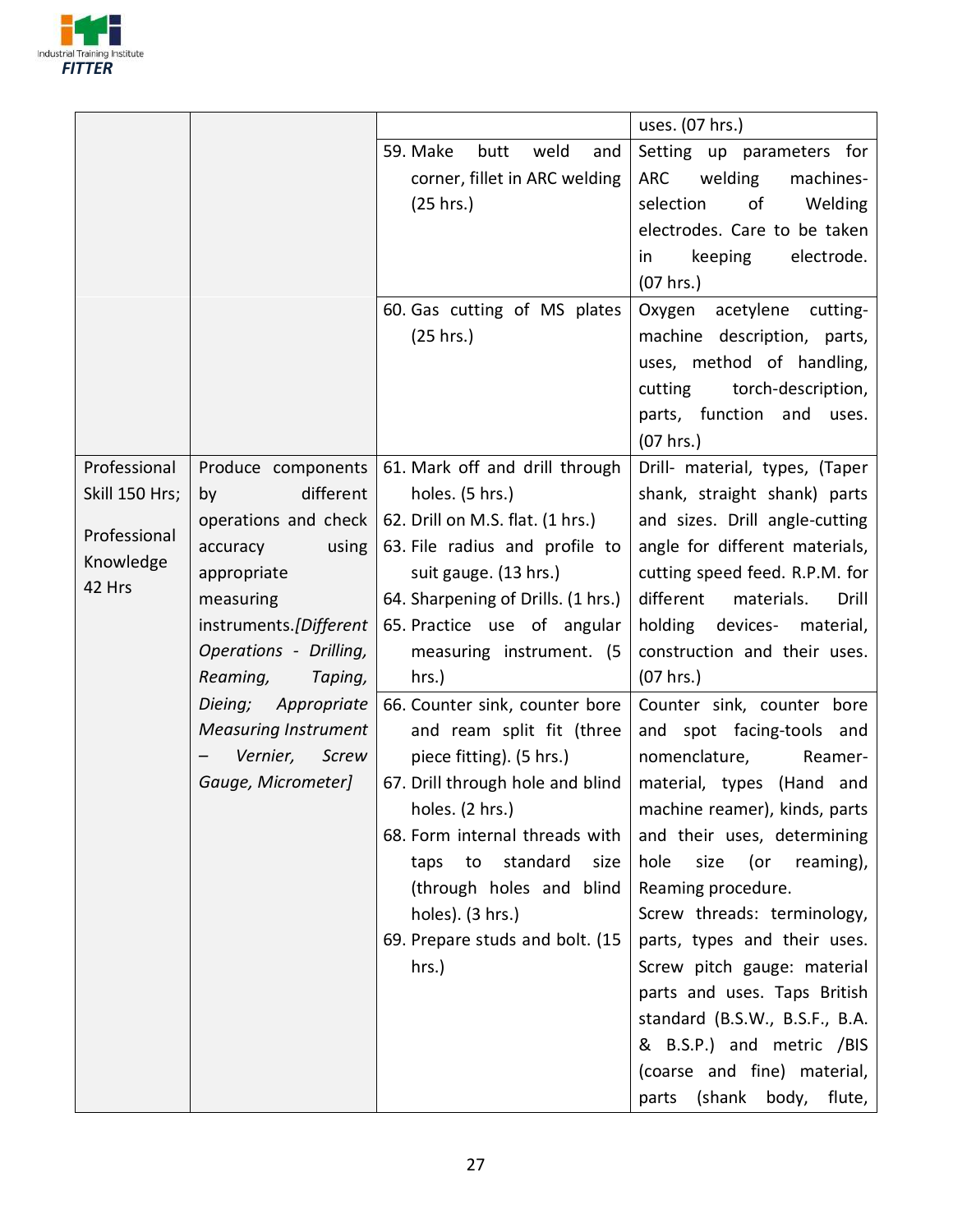

|                     |                         |                                     | cutting edge). (07 hrs.)          |
|---------------------|-------------------------|-------------------------------------|-----------------------------------|
|                     |                         | 70. Form external threads with      | Tap wrench: material, parts,      |
|                     |                         | dies to standard size. (10          | (solid<br>&adjustable<br>types    |
|                     |                         | hrs.                                | types) and their uses removal     |
|                     |                         | 71. Prepare nuts and match          | of broken tap, studs (tap stud    |
|                     |                         | with bolts. (15 hrs.)               | extractor).                       |
|                     |                         |                                     | Dies: British standard, metric    |
|                     |                         |                                     | and BIS standard, material,       |
|                     |                         |                                     | parts, types, Method of using     |
|                     |                         |                                     | dies. Die stock: material, parts  |
|                     |                         |                                     | and uses. (07 hrs.)               |
|                     |                         | 72. File and make Step fit,         | Drill troubles: causes<br>and     |
|                     |                         | angular fit, angle, surfaces        | remedy. Equality of<br>lips,      |
|                     |                         | (Bevel gauge accuracy 1             | clearance,<br>dead<br>correct     |
|                     |                         | degree). (15 hrs.)                  | centre, length of lips. Drill     |
|                     |                         | 73. Make simple open<br>and         | kinds: Fraction, metric, letters  |
|                     |                         | sliding fits. (10 hrs.)             | and numbers, grinding of drill.   |
|                     |                         |                                     | (07 hrs.)                         |
|                     |                         | 74. Enlarge hole and increase       | Grinding<br>wheel:<br>Abrasive,   |
|                     |                         | internal dia. (2 hrs.)              | grade<br>structures,<br>bond,     |
|                     |                         | 75. File cylindrical surfaces. (5   | specification, use, mounting      |
|                     |                         | $hrs.$ )                            | and dressing. Selection of        |
|                     |                         | 76. Make<br>open<br>fitting<br>0f   | grinding<br>wheels.<br>Bench      |
|                     |                         | curved profiles. (18 hrs.)          | grinder parts and use.            |
|                     |                         |                                     | $(07$ hrs.)                       |
|                     |                         | 77. Correction of drill location    | Radius/fillet<br>feeler<br>gauge, |
|                     |                         | binding<br>previously<br>by         | gauge, hole gauge, and their      |
|                     |                         | drilled hole. (5 hrs.)              | uses, care and maintenance.       |
|                     |                         | 78. Make inside square fit. (20     | (07 hrs.)                         |
|                     |                         | hrs.)                               |                                   |
| Professional        | Make different fit of   | 79. Make sliding 'T' fit. (25 hrs.) | Interchange ability: Necessity    |
| Skill 150 Hrs;      | components<br>for       |                                     | in Engg, field definition, BIS.   |
| Professional        | assembling<br>as<br>per |                                     | Definition, types of limit,       |
|                     | required<br>tolerance   |                                     | terminology of limits and fits-   |
| Knowledge<br>42 Hrs | observing principle of  |                                     | basic<br>size,<br>actual<br>size, |
|                     | interchange<br>ability  |                                     | deviation, high and low limit,    |
|                     | check<br>and<br>for     |                                     | line, tolerance<br>zone<br>zero   |
|                     | functionality.          |                                     | Different standard systems of     |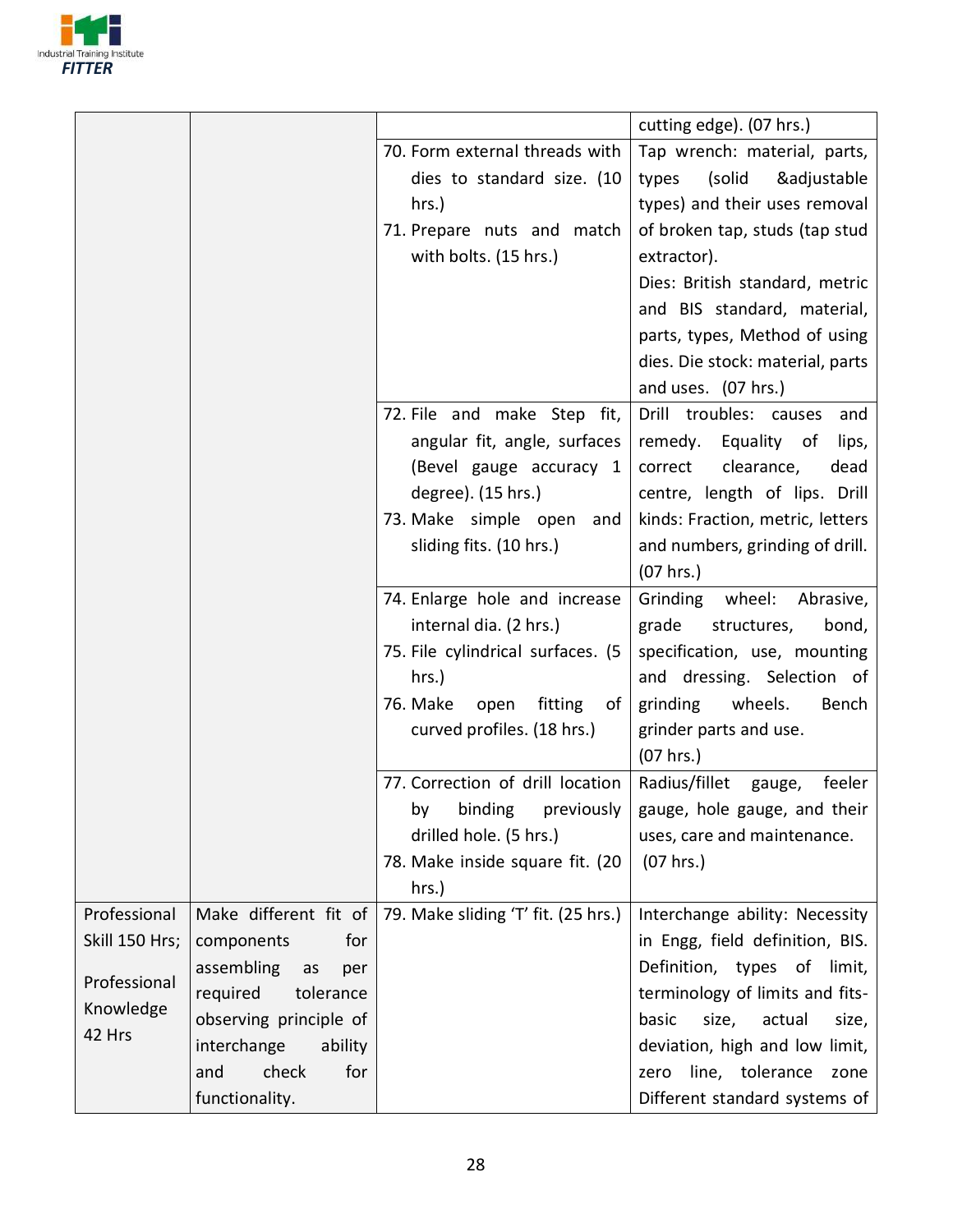

| [Different Fit - Sliding, |                                                         | fits<br>limits.<br>and<br><b>British</b> |
|---------------------------|---------------------------------------------------------|------------------------------------------|
| Angular, Step fit, 'T'    |                                                         | standard system, BIS system.             |
| fit, Square fit and       |                                                         | (07 hrs.)                                |
| Profile fit; Required     | 80. File fit- combined, open                            | of<br>Method<br>expressing               |
| tolerance: ±0.04 mm,      | angular and sliding sides.                              | tolerance as per BIS Fits:               |
| angular tolerance: 30     | (10 hrs.)                                               | Definition, types, description           |
| min.]                     | 81. File<br>internal<br>angles                          | of each with sketch. Vernier             |
|                           | 30 minutes accuracy open,                               | height<br>gauge:<br>material             |
|                           | angular fit. (15 hrs.)                                  | construction,<br>parts,                  |
|                           |                                                         | graduations<br>(English<br>&             |
|                           |                                                         | Metric) uses, care<br>and                |
|                           |                                                         | maintenance. (07 hrs.)                   |
|                           | 82. Make sliding fit with angles                        | Pig Iron: types of pig Iron,             |
|                           | other than 90° (25 hrs.)                                | properties and uses.                     |
|                           |                                                         | Cast Iron: types, properties             |
|                           |                                                         | and<br>usesWrought<br>iron:-             |
|                           |                                                         | properties and uses.                     |
|                           |                                                         | Steel: plain carbon steels,              |
|                           |                                                         | types, properties and uses.              |
|                           |                                                         | Non-ferrous metals (copper,              |
|                           |                                                         | aluminium, tin, lead, zinc)              |
|                           |                                                         | properties and uses. (07 hrs.)           |
|                           | 83. Scrap on flat surfaces,                             | Simple scraper- flat,<br>half            |
|                           | surfaces<br>curved<br>and                               | round, triangular and hook               |
|                           | parallel surfaces and test.                             | scraper and their uses. Blue             |
|                           | (5 hrs.)                                                | matching of scraped surfaces             |
|                           | 84. Make & assemble, sliding   (flat and curved bearing |                                          |
|                           | flats, plain surfaces. (15                              | surfaces).<br>Testing<br>scraped         |
|                           | hrs.)                                                   | surfaces: ordinary<br>surfaces           |
|                           | 85. Check for blue math of                              | without a master plate. (07              |
|                           | bearing surfaces- both flat                             | hrs.)                                    |
|                           | and curved surfaces by wit                              |                                          |
|                           | worth method. (5 hrs.)                                  |                                          |
|                           | 86. File and fit combined radius                        | Vernier micrometer, material,            |
|                           | angular<br>surface<br>and                               | parts, graduation, use, care             |
|                           | (accuracy<br>$\pm$ 0.5<br>mm),                          | and maintenance. Calibration             |
|                           | angular and radius fit. (18                             | of measuring instruments.                |
|                           | hrs.)                                                   | Introduction to mechanical               |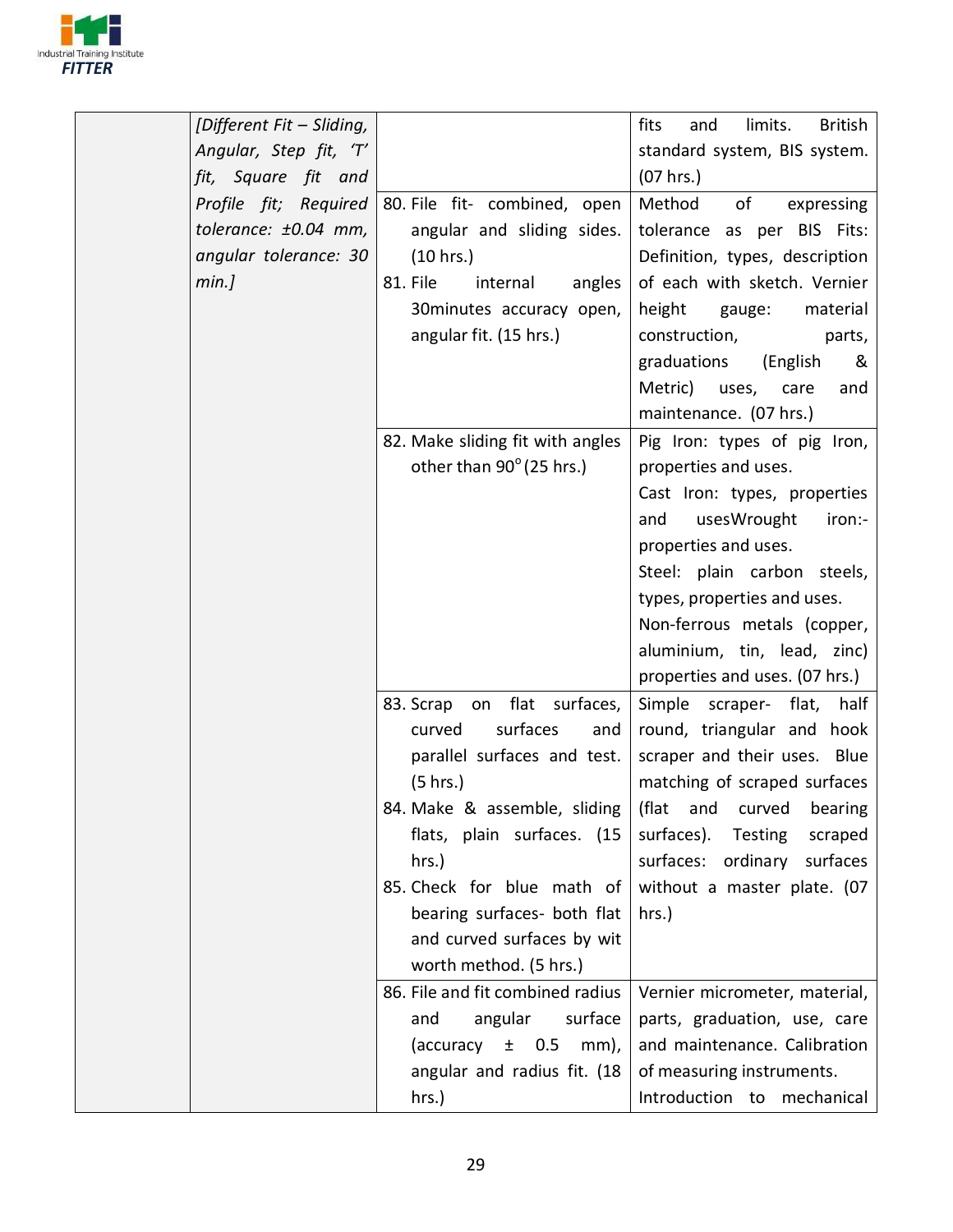

|                |                               | 87. Locate accurate holes &      | fasteners and its uses.          |
|----------------|-------------------------------|----------------------------------|----------------------------------|
|                |                               | hole for<br>make accurate        | Screw thread<br>micrometer:      |
|                |                               | stud fit. (2 hrs.)               | Construction, graduation and     |
|                |                               | 88. Fasten<br>mechanical         | use. (07 hrs.)                   |
|                |                               | sub-<br>components<br>$\prime$   |                                  |
|                |                               | assemblies together using        |                                  |
|                |                               | screws, bolts and collars        |                                  |
|                |                               | using hand tools. (5 hrs.)       |                                  |
|                |                               | 89. Make sliding fits assembly   | Dial<br>indicator,<br>test       |
|                |                               | with parallel and angular        | construction, parts, material,   |
|                |                               | mating surface. $(\pm 0.04)$     | graduation, Method of use,       |
|                |                               | mm)(25 hrs.)                     | care and maintenance. Digital    |
|                |                               |                                  | dial indicator. Comparators-     |
|                |                               |                                  | measurement of quality in        |
|                |                               |                                  | the cylinder bores. (07 hrs.)    |
| Professional   | Produce components            | 90. Lathe operations-            | Safely precautions to<br>be      |
| Skill 125 Hrs; | different<br>involving        | 91. True job on four jaw chuck   | observed while working on a      |
|                | operations on lathe           | using knife tool. (5 hrs.)       | lathe, Lathe specifications,     |
| Professional   | observing<br>standard         | 92. Face both the ends for       | and constructional features.     |
| Knowledge      | procedure and check           | holding between centres.         | Lathe main parts descriptions-   |
| 35 Hrs         | for<br>accuracy.              | (9 hrs.)                         | bed, head stock, carriage, tail  |
|                | [Different Operations         | 93. Using roughing tool parallel | stock, feeding and thread        |
|                | facing,<br>plain              | turn $\pm$ 0.1 mm. (10 hrs.)     | cutting mechanisms. Holding      |
|                | turning, step turning,        | the<br>94. Measure<br>diameter   | between<br>of job<br>centres,    |
|                | parting, chamfering,          | using outside caliper and        | works with catch plate, dog,     |
|                | shoulder<br>turn,             | steel rule. (1 hr.)              | simple description of a facing   |
|                | grooving, knurling,           |                                  | and roughing tool and their      |
|                | boring, taper turning,        |                                  | applications. (07 hrs.)          |
|                | threading<br><i>(external</i> | 95. Holding job in three jaw     | Lathe<br>cutting<br>tools-       |
|                | $'V'$ only)]                  | chuck. (2 hrs.)                  | Nomenclature of single point     |
|                |                               | 96. Perform the facing, plain    | & multipoint cutting tools,      |
|                |                               | turn, step turn, parting,        | selection<br>Tool<br>based<br>on |
|                |                               | chamfer-corner,<br>deburr,       | different requirements and       |
|                |                               | roundthe ends, and use           | necessity of correct grinding,   |
|                |                               | form tools. (11 hrs.)            | solid and tipped, throw away     |
|                |                               | 97. Shoulder<br>turn:<br>square, | type tools, cutting speed and    |
|                |                               | filleted, beveled undercut       | feed and comparison<br>for       |
|                |                               | shoulder, turning-filleted       | H.S.S., carbide tools. Use of    |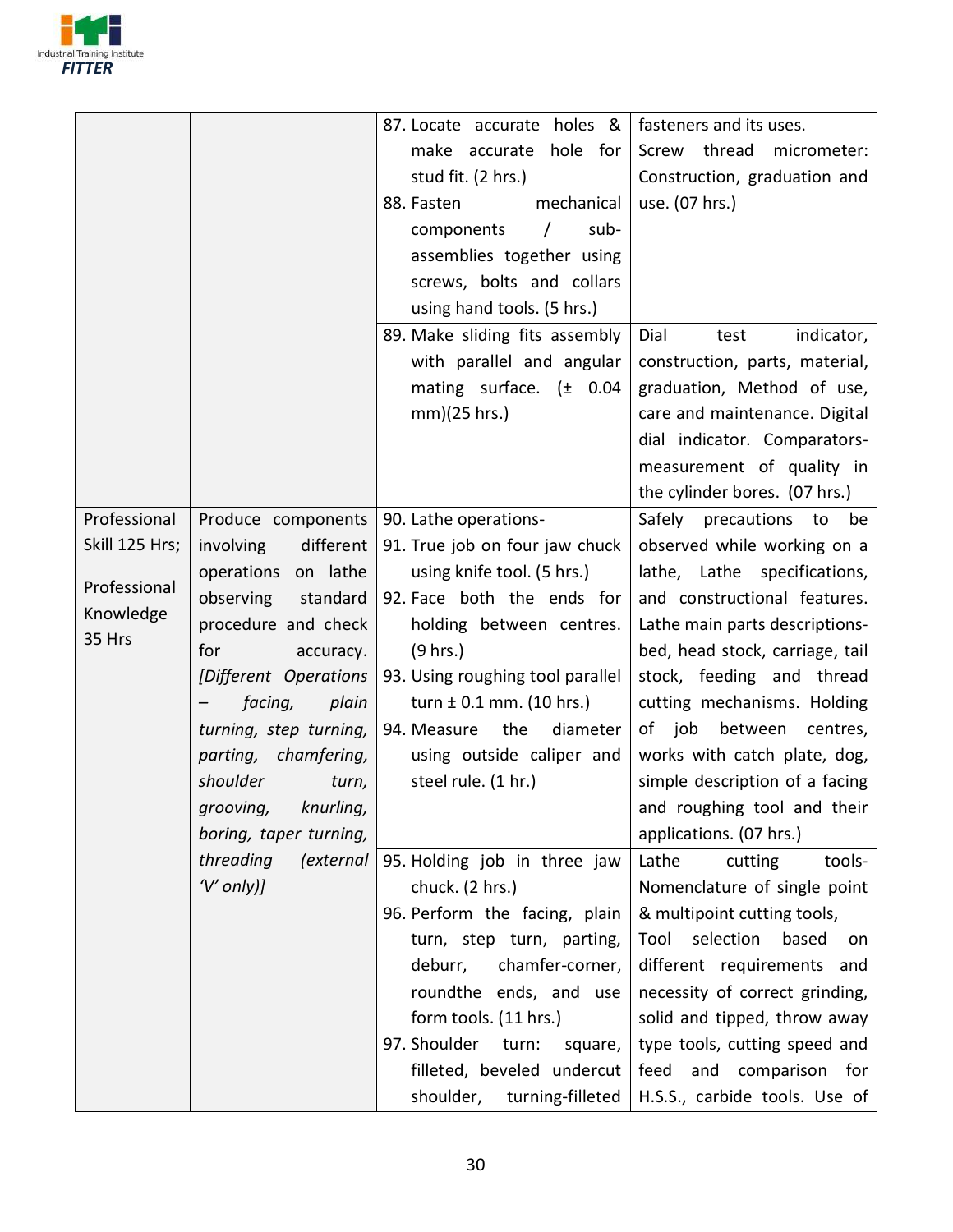

| under cut, square beveled.      | coolants<br>lubricants.<br>and                 |
|---------------------------------|------------------------------------------------|
| (11 hrs.)                       | (07 hrs.)                                      |
| 98. Sharpening of -Single point |                                                |
| Tools. (1 hr.)                  |                                                |
| 99.<br>Cut grooves-<br>square,  | Chucks<br>and chucking the                     |
| round, 'V' groove. (10          | independent four-jaw chuck.                    |
| hrs.)                           | Reversible features of jaws,                   |
| 100. Make<br>mandrel-turn<br>a  | the back plate, Method of                      |
| diameter to sizes. (5 hrs.)     | clearing the thread of the                     |
| 101. Knurl the job. (1 hr.)     | chuck-mounting<br>and                          |
| 102. Bore holes -spot face,     | dismounting,<br>chucks,                        |
| pilot drill, enlarge hole       | chucking true, face plate,                     |
| using boring tools.<br>(9)      | drilling - method of holding                   |
| hrs.)                           | drills in the tail stock, Boring               |
|                                 | tools and enlargement of                       |
|                                 | holes. (07 hrs.)                               |
| 103. Make a bush step bore-     | General turning operations-                    |
| cut recess, turn hole           | parallel or straight, turning.                 |
| diameter to sizes. (5 hrs.)     | Stepped turning, grooving,                     |
| 104. Turn taper (internal and   | and shape of tools for the                     |
| external). (10 hrs.)            | above<br>operations.                           |
| 105. Turn taper pins. (5 hrs.)  | method<br>Appropriate<br>0f                    |
| 106. Turn standard tapers to    | holding the tool on tool post                  |
| suit with gauge. (5 hrs.)       | or tool rest, Knurling: - tools                |
|                                 | description,<br>grade,<br>uses,                |
|                                 | speed and feed, coolant for                    |
|                                 | knurling, speed,<br>feed                       |
|                                 | calculation.                                   |
|                                 | Taper $-$ definition, use and                  |
|                                 | method of expressing tapers.                   |
|                                 | Standard                                       |
|                                 | tapers-taper,<br>calculations Morse taper. (07 |
|                                 |                                                |
|                                 | hrs.)                                          |
| 107. Practice threading using   | Screw thread definition - uses                 |
| taps, dies on lathe by          | and<br>application.<br>Square,                 |
| hand. (2 hrs.)                  | buttress,<br>acme<br>worm,                     |
| 108. Make external 'V' thread.  | nonstandard-screw threads),                    |
| (8 hrs.)                        | Principle of cutting screw                     |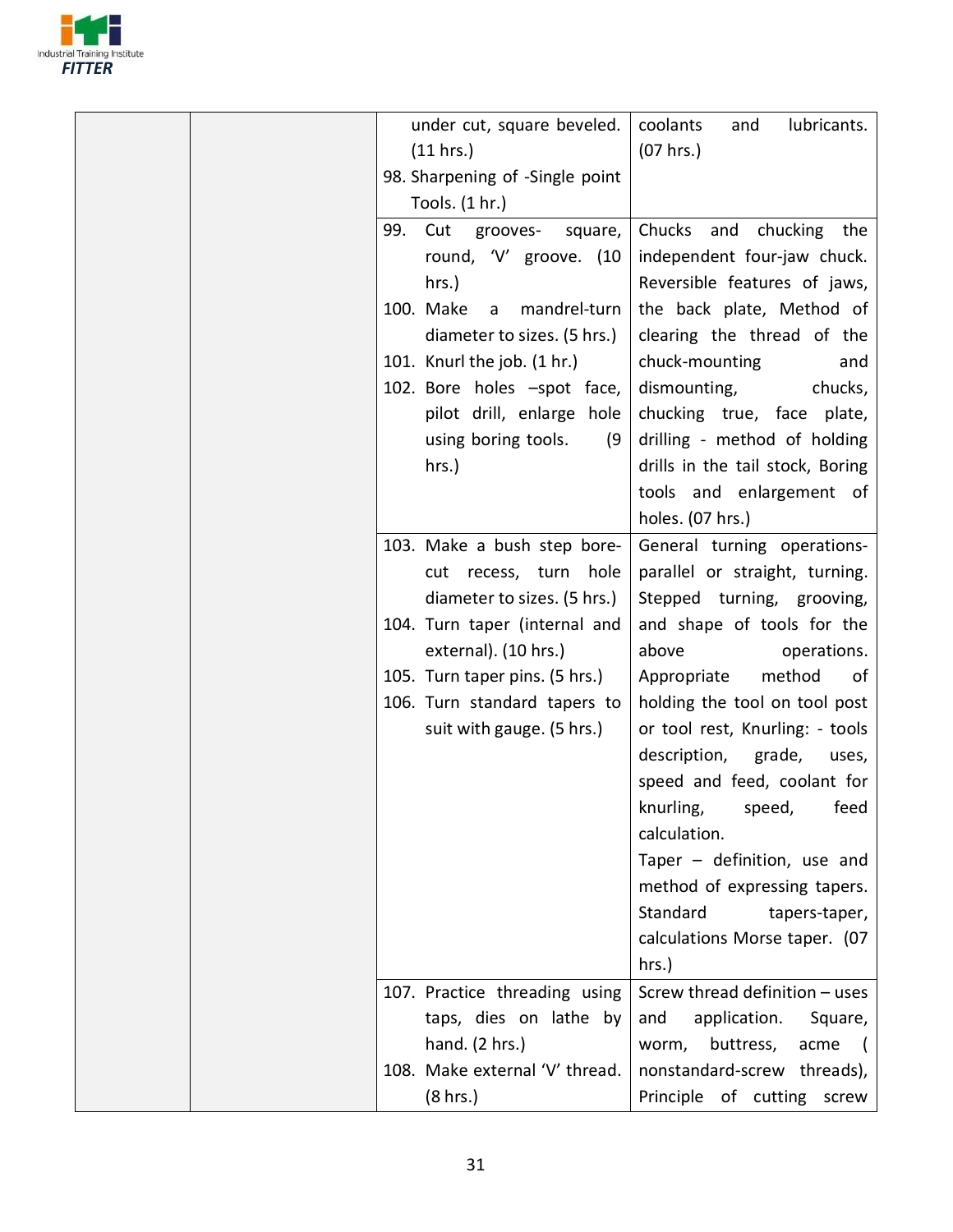

|                     |                       | 109. Prepare a nut and match     | thread in centre<br>$l$ athe $-$                        |
|---------------------|-----------------------|----------------------------------|---------------------------------------------------------|
|                     |                       | with the bolt. (15 hrs.)         | principle of chasing the screw                          |
|                     |                       |                                  | thread $-$ use of centre gauge,                         |
|                     |                       |                                  | for<br>tool<br>cutting<br>setting                       |
|                     |                       |                                  | internal and external threads,                          |
|                     |                       |                                  | use of screw pitch gauge for                            |
|                     |                       |                                  | checking the screw thread.                              |
|                     |                       |                                  | (07hrs.)                                                |
| Professional        | &<br>Plan<br>perform  | 110. Simple<br>repair<br>work:   | <b>Maintenance</b>                                      |
| Skill 75 Hrs;       | simple<br>repair,     | Simple<br>assembly<br>of         | productive<br>-Total                                    |
|                     | overhauling<br>of     | machine<br>from<br>parts         | maintenance                                             |
| Professional        | different<br>machines | blueprints. (15 hrs.)            | -Autonomous maintenance<br>-Routine maintenance         |
| Knowledge<br>21 Hrs | check<br>for<br>and   | 111. Rectify possible assembly   | -Maintenance schedule                                   |
|                     | functionality.        | faults during assembly.          | of<br>data<br>-Retrieval<br>from                        |
|                     | [Different Machines - | (19 hrs.)                        | machine manuals Preventive                              |
|                     | Drill Machine, Power  | 112. Perform<br>the<br>routine   | maintenance-objective<br>and                            |
|                     | Saw, Bench Grinder    | maintenance with check           | function<br>of<br>Preventive                            |
|                     | and Lathe]            | list (10 hrs.)                   | maintenance,<br>section<br>Visual<br>inspection.<br>and |
|                     |                       | 113. Monitor machine as per      | detailed, lubrication survey,                           |
|                     |                       | routine checklist (3 hrs.)       | system of symbol and colour                             |
|                     |                       | 114. Read<br>pressure<br>gauge,  | coding.<br>Revision, simple                             |
|                     |                       | temperature gauge, oil           | estimation of materials, use                            |
|                     |                       | level (1 hr.)                    | of handbooks and reference                              |
|                     |                       | 115. Set<br>pressure<br>in       | table.<br>Possible causes for                           |
|                     |                       | pneumatic system (2 hrs.)        | failures<br>assembly<br>and<br>remedies.                |
|                     |                       |                                  | Installation, maintenance and                           |
|                     |                       |                                  | overhaul of machinery and                               |
|                     |                       |                                  | equipment(14<br>engineering                             |
|                     |                       |                                  | hrs.)                                                   |
|                     |                       | 116. Assemble simple fitting     | Assembling techniques such                              |
|                     |                       | using dowel pins and tap         | as aligning, bending, fixing,                           |
|                     |                       | assembly<br>using<br>screw       | mechanical jointing, threaded                           |
|                     |                       | torque wrench. (25 hrs.)         | jointing,<br>sealing,<br>and                            |
|                     |                       |                                  | torqueing.<br>Dowel<br>pins:                            |
|                     |                       |                                  | material, construction, types,                          |
|                     |                       |                                  | accuracy and uses. (07 hrs.)                            |
|                     |                       | In-plant training / Project work |                                                         |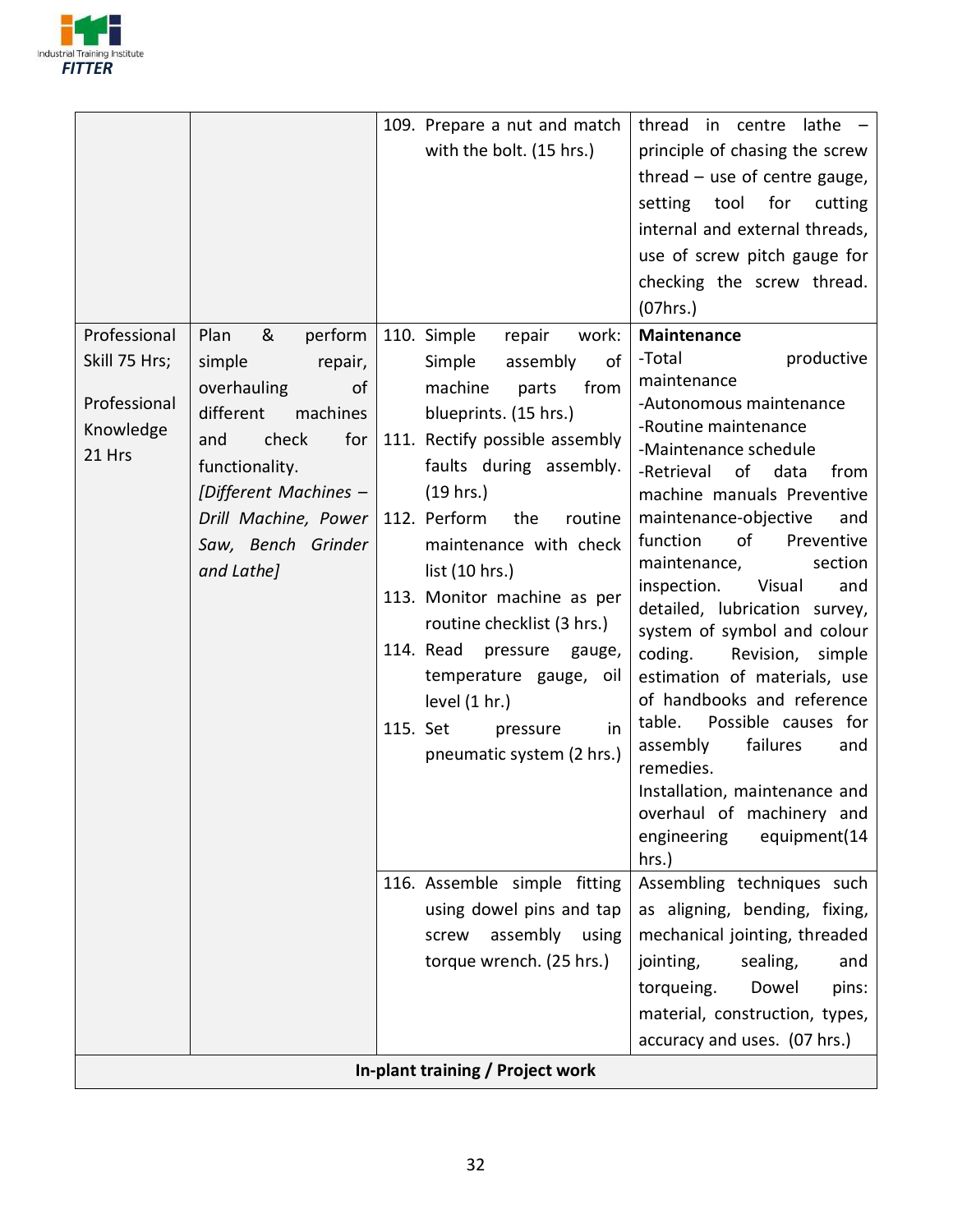

| <b>SYLLABUS FOR FITTER TRADE</b>                                              |                                                                                                                                                                                                                                                                                            |  |                                                                                                                                                                                                                                                                                                                                                                                            |                                                                                                                                                                                                                                                                                                                                                                       |  |  |  |
|-------------------------------------------------------------------------------|--------------------------------------------------------------------------------------------------------------------------------------------------------------------------------------------------------------------------------------------------------------------------------------------|--|--------------------------------------------------------------------------------------------------------------------------------------------------------------------------------------------------------------------------------------------------------------------------------------------------------------------------------------------------------------------------------------------|-----------------------------------------------------------------------------------------------------------------------------------------------------------------------------------------------------------------------------------------------------------------------------------------------------------------------------------------------------------------------|--|--|--|
| <b>SECOND YEAR</b>                                                            |                                                                                                                                                                                                                                                                                            |  |                                                                                                                                                                                                                                                                                                                                                                                            |                                                                                                                                                                                                                                                                                                                                                                       |  |  |  |
| <b>Duration</b>                                                               | <b>Reference Learning</b><br><b>Outcome</b>                                                                                                                                                                                                                                                |  | <b>Professional Skills</b><br>(Trade Practical)<br>with Indicative hrs.                                                                                                                                                                                                                                                                                                                    | <b>Professional Knowledge</b><br>(Trade Theory)                                                                                                                                                                                                                                                                                                                       |  |  |  |
| Professional<br>Skill 300 Hrs;<br>Professional<br>Knowledge<br><b>108 Hrs</b> | Make<br>&<br>assemble<br>components<br>of<br>different<br>mating<br>surfaces<br>as<br>per<br>required tolerance by<br>different<br>surface<br>finishing<br>operations<br>different<br>using<br>fastening<br>components,<br>tools<br>check<br>and<br>functionality.<br>[Different<br>Mating |  | 117. Make 'H' fitting. (17 hrs.)<br>118. Power tools: Practice<br>operation of power tool<br>for fastening. (5 hrs.)<br>119. Tightening of bolt/ screw<br>with specified torque. (2)<br>$hrs.$ )<br>120. Selection of right tool as<br>for<br>Tightening<br>or<br>loosening of screw/bolt<br>as per accessibility. (1 hr.)<br>121. Assembly sliding for using<br>keys, dowel<br>pin<br>and | Screws: material, designation,<br>specifications,<br>Property<br>classes (e.g. 9.8 on screw<br>head), Tools for tightening/<br>loosening of screw or bolts,<br>Torque wrench, screw joint<br>calculation uses.<br>Power<br>tools:<br>its<br>constructional features, uses<br>& maintenance. (09 hrs.)<br>Locking device: Nuts- types<br>(lock nut castle nut, slotted |  |  |  |
|                                                                               | Surfaces - Dovetail<br>fitting, Radius fitting,<br>Combined<br>fitting;<br><b>Different</b><br>surface<br>finishing operations $-$<br>Scraping, Lapping and<br>Different<br>Honing;<br>fastening components<br>- Dowel pins, screws,<br>bolts,<br>keys<br>and<br>Different<br>cotters;     |  | 0.02<br>screw,<br>$\pm$<br>mm<br>accuracy on plain surface<br>and testing of sliding<br>fitting job. (13 hrs.)<br>122. File & fit angular mating<br>within<br>surface<br>an<br>accuracy of $\pm$ 0.02 mm &<br>10<br>minutes<br>angular<br>fitting. (12 hrs.)<br>123. Drill through and blind<br>holes at an angle using                                                                    | nuts, swam nut, grooved nut)<br>Description and use.<br>Various types of<br>keys,<br>allowable<br>&<br>clearances<br>tapers, types, uses of key<br>pullers. (09 hrs.)<br>Special files: types<br>(pillar,<br>naught,<br>Dread<br>Barrow,                                                                                                                              |  |  |  |
|                                                                               | tools-hand<br>fastening<br>operated<br>& power<br>tools,<br>Required<br>tolerance - $\pm 0.02$ mm,<br>angular tolerance $\pm$ 10<br>min.]                                                                                                                                                  |  | swivel table of drilling<br>machine. (10 hrs.)<br>124. Precision drilling, reaming<br>and tapping and Test-<br>Job. (15 hrs.)<br>125. Make Dovetailed fitting<br>and radius fitting. (25                                                                                                                                                                                                   | warding) description & their<br>uses.<br>(09 hrs.)<br>Templates<br>and<br>gauges-<br>Introduction, necessity, types.                                                                                                                                                                                                                                                  |  |  |  |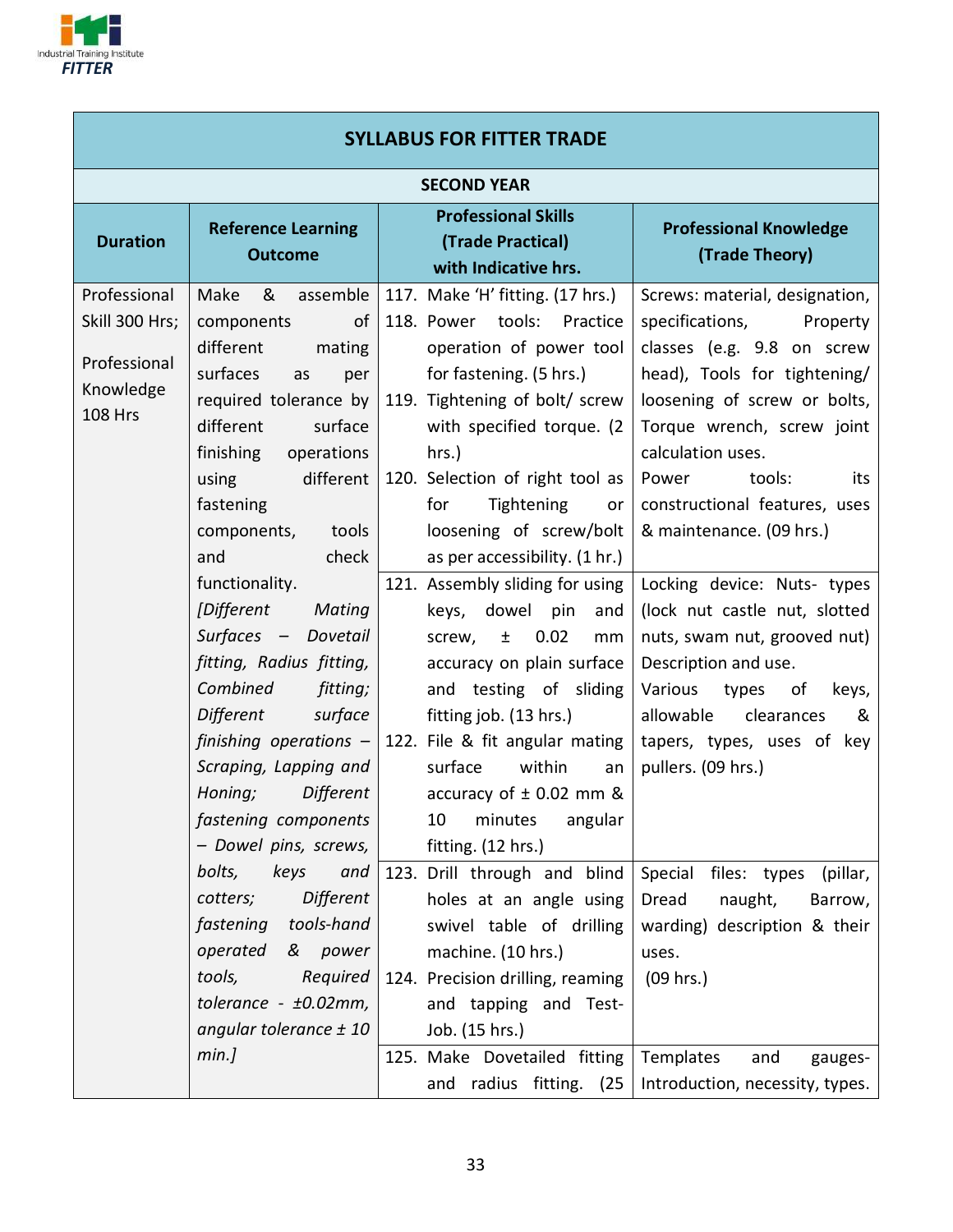

| hrs.)                            | Limit gauge: Ring gauge, snap    |
|----------------------------------|----------------------------------|
|                                  | plug<br>gauge,<br>gauge,         |
|                                  | description and uses.            |
|                                  | Description<br>and<br>uses<br>0f |
|                                  | gauge- types (feeler, screw,     |
|                                  | pitch, radius, wire gauge). (09  |
|                                  | hrs.)                            |
| 126. File and fit, combined fit  | Slip gauge: Necessity of using,  |
| with<br>straight,<br>angular     | classification & accuracy, set   |
| surface with $\pm$ 0.02 mm       | of blocks (English and Metric).  |
| check<br>accuracy<br>and         | Details of slip gauge. Metric    |
| adherence<br>to                  | sets 46: 103: 112. Wringing      |
| specification and quality        | and building up of slip gauge    |
| standards<br>using               | and care and maintenance.        |
| equipment like Vernier-          | (09 hrs.)                        |
| calipers,<br>micrometres         |                                  |
| etc.(25 hrs.)                    |                                  |
| 127. Drilling<br>and<br>reaming, | Application of slip gauges for   |
| small<br>dia.<br>holes<br>to     | measuring, Sine Bar-Principle,   |
| &<br>correct<br>accuracy         | application & specification.     |
| location for fitting. (4         | Procedure<br>check<br>to         |
| hrs.)                            | adherence to specification       |
| 128. Perform drilling using 'V'  | and quality standards. (09       |
| block and a clamp. (1            | hrs.)                            |
| $hrs.$ )                         |                                  |
| 129. Make male and female        |                                  |
| fitting parts, drill and         |                                  |
| ream holes not less than         |                                  |
| 12.7 mm. (20 hrs.)               |                                  |
| 130. Make Sliding Diamond        | Application<br>Lapping:<br>of    |
| fitting. (20 hrs.)               | lapping, material for lapping    |
| 131. Lap flat surfaces using     | tools,<br>abrasives,<br>lapping  |
| lapping plate. (5 hrs.)          | charging of lapping tool.        |
|                                  | Surface finish importance,       |
|                                  | equipment for testing-terms      |
|                                  | relation to surface finish.      |
|                                  |                                  |
|                                  | Equipment<br>for<br>tasting      |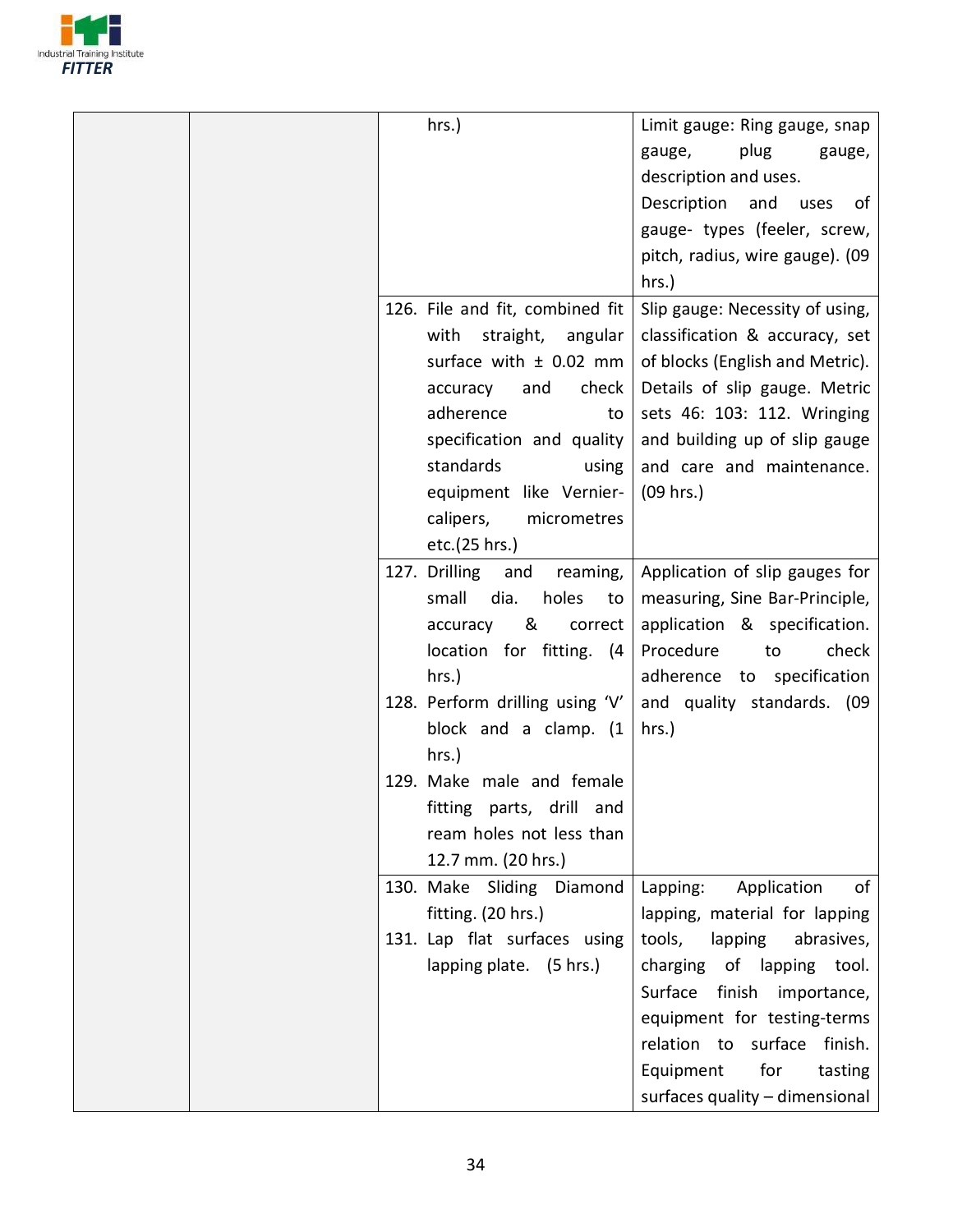

|                |                                              |                                                                                                                                 | tolerances of surface finish.<br>$(09$ hrs.)                                                                                                                                            |
|----------------|----------------------------------------------|---------------------------------------------------------------------------------------------------------------------------------|-----------------------------------------------------------------------------------------------------------------------------------------------------------------------------------------|
|                |                                              | 132. Prepare Stepped keyed<br>fitting and test job. (20<br>hrs.)<br>133. Lapping<br>holes<br>and<br>surfaces. (5<br>cylindrical | Application<br>Honing:<br>0f<br>honing, material for honing,<br>tools shapes, grades, honing<br>abrasives. Frosting- its aim<br>the<br>methods<br>and<br>of                             |
|                |                                              | $hrs.$ )                                                                                                                        | performance. (09 hrs.)                                                                                                                                                                  |
|                |                                              | 134. Dovetail and Dowel pin<br>assembly. (20 hrs.)                                                                              | Metallurgical<br>and<br>metal<br>working processes such as                                                                                                                              |
|                |                                              | 135. Scrape cylindrical bore. (5<br>hrs.)                                                                                       | Heat treatment, various heat<br>methods<br>treatment<br>normalizing,<br>annealing,<br>hardening and tempering,<br>purpose of each method,<br>tempering<br>colour<br>chart.<br>(09 hrs.) |
|                |                                              | 136. Scrapping cylindrical bore                                                                                                 | Annealing and normalizing,                                                                                                                                                              |
|                |                                              | and to make a fit-(15 hrs.)<br>137. Scrapping<br>cylindrical<br>taper bore and check<br>taper angle with sine bar.<br>(10 hrs.) | hardening<br>Case<br>and<br>carburising and its methods,<br>process of carburising (solid,<br>liquid and gas). (09 hrs.)                                                                |
|                |                                              | 138. Make<br>cotter<br>jib<br>a<br>assembly. (25 hrs.)                                                                          | Tapers on keys and cotters<br>permissible<br>by<br>various<br>standards. (09 hrs.)                                                                                                      |
|                |                                              | 139. Hand reams and fit taper<br>pin. (15 hrs.)<br>140. Drilling<br>and<br>reaming                                              | The various coatings used to<br>protect metals, protection<br>coat by heat and electrical                                                                                               |
|                |                                              | holes in correct location,<br>fitting dowel pins, stud,                                                                         | deposit treatments.<br>Treatments to<br>provide<br>- a                                                                                                                                  |
|                |                                              | and bolts. (10 hrs.)                                                                                                            | pleasing<br>finish<br>such<br>as<br>chromium<br>silver<br>plating,<br>nickel plating and galvanizing.<br>(09hrs.)                                                                       |
| Professional   | Make different gauges                        | 141. Making a snap gauge for                                                                                                    | Gauges and types of gauge                                                                                                                                                               |
| Skill 125 Hrs; | using standard<br>by<br>tools &<br>equipment | checking a dia. of 10 $\pm$<br>0.02 mm. (25 hrs.)                                                                               | commonly used in gauging<br>finished product-Method of                                                                                                                                  |
|                |                                              |                                                                                                                                 |                                                                                                                                                                                         |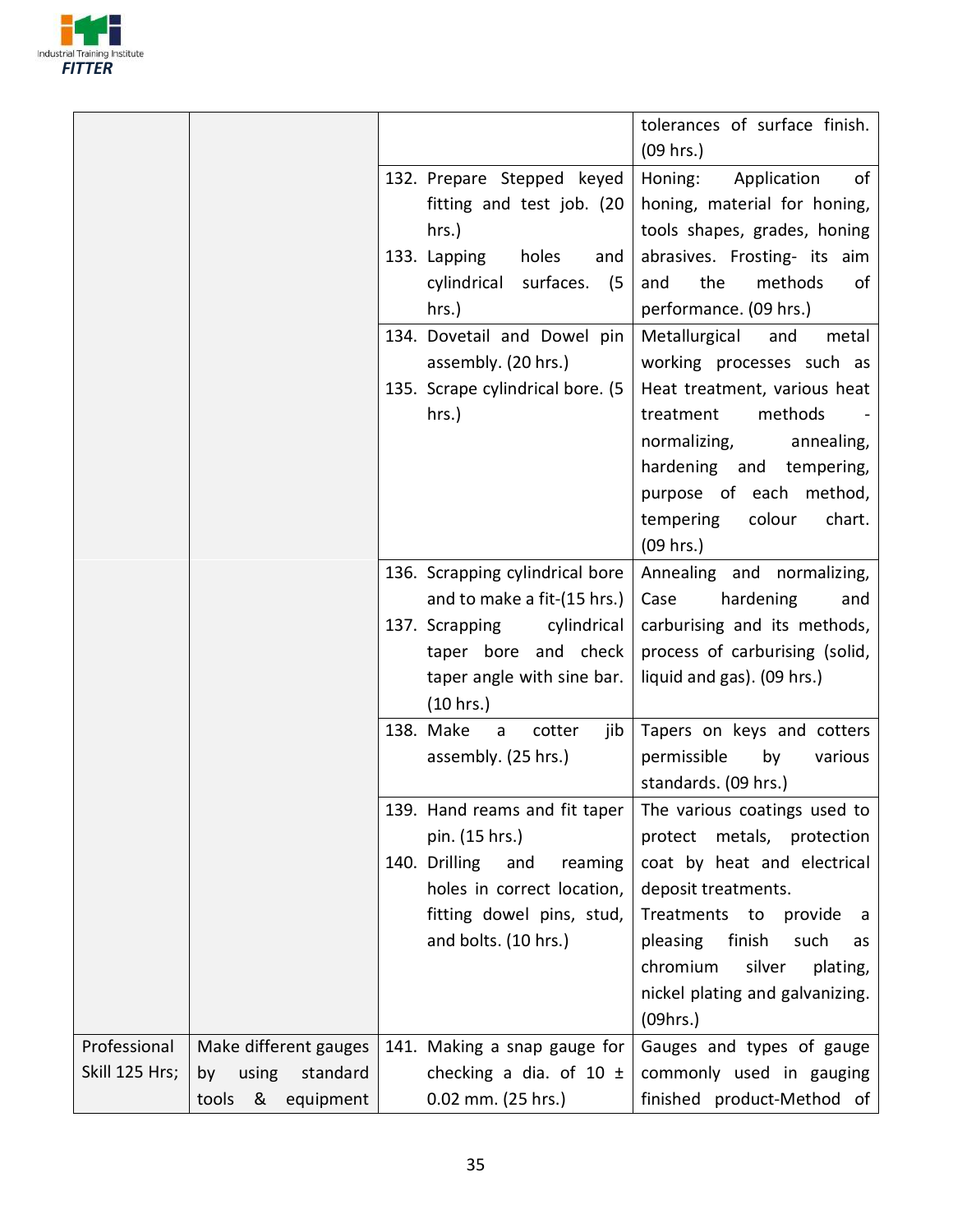

| Professional<br>Knowledge<br>45 Hrs | checks<br>and<br>for<br>specified<br>accuracy.<br>[Different Gauges -<br>Snap<br>gauge,<br>Gap |                                           | 'Go'<br>selective<br>assembly<br>system of gauges, hole plug<br>basis of standardization. (09<br>hrs.) |
|-------------------------------------|------------------------------------------------------------------------------------------------|-------------------------------------------|--------------------------------------------------------------------------------------------------------|
|                                     | Specified<br>gauge;                                                                            | 142. Scrape external angular              | Bearing-Introduction,                                                                                  |
|                                     | $Accuracy - \pm 0.02mm$ ]                                                                      | mating surface and check                  | classification<br>(Journal<br>and                                                                      |
|                                     |                                                                                                | angle with sine bar. (15                  | Thrust), Description of each,                                                                          |
|                                     |                                                                                                | $hrs.$ )                                  | ball bearing: Single<br>row,                                                                           |
|                                     |                                                                                                | 143. Scrape<br>internal<br>on             | double row, description of                                                                             |
|                                     |                                                                                                | surface and check. (10                    | each, and advantages<br>of                                                                             |
|                                     |                                                                                                | hrs.)                                     | double row.<br>(09 hrs.)                                                                               |
|                                     |                                                                                                | 144. Practice in dovetail fitting         | Roller and needle bearings:                                                                            |
|                                     |                                                                                                | assembly and dowel pins                   | <b>Types</b><br>of<br>roller<br>bearing.                                                               |
|                                     |                                                                                                | and cap screws assembly.                  | Description & use of each.                                                                             |
|                                     |                                                                                                | (20 hrs.)                                 | Method of fitting ball and                                                                             |
|                                     |                                                                                                | 145. Industrial visit. (5 hrs.)           | roller bearings                                                                                        |
|                                     |                                                                                                |                                           | $(09$ hrs.)                                                                                            |
|                                     |                                                                                                | of<br>146. Preparation<br>gap             | Bearing<br>metals<br>types,<br>$\qquad \qquad -$                                                       |
|                                     |                                                                                                | gauges. (15 hrs.)                         | composition and uses.                                                                                  |
|                                     |                                                                                                | 147. Perform<br>lapping<br>οf             | Synthetic<br>materials<br>for                                                                          |
|                                     |                                                                                                | (hand<br>lapping<br>gauges                | bearing: The plastic laminate                                                                          |
|                                     |                                                                                                | only) (10 hrs.)                           | materials, their properties                                                                            |
|                                     |                                                                                                |                                           | and uses in bearings such as                                                                           |
|                                     |                                                                                                |                                           | phenolic, Teflon polyamide                                                                             |
|                                     |                                                                                                | of<br>drill                               | (nylon). (09hrs.)                                                                                      |
|                                     |                                                                                                | 148. Preparation<br>(10 hrs.)             | The importance of keeping<br>the work free from rust and                                               |
|                                     |                                                                                                | gauges.<br>149. File and fit straight and | corrosion. (09 hrs.)                                                                                   |
|                                     |                                                                                                | surfaces<br>angular                       |                                                                                                        |
|                                     |                                                                                                | internally. (13 hrs.)                     |                                                                                                        |
|                                     |                                                                                                | 150. Identify different ferrous           |                                                                                                        |
|                                     |                                                                                                | metals by spark test (2)                  |                                                                                                        |
|                                     |                                                                                                | hrs.)                                     |                                                                                                        |
| Professional                        | Apply a range of skills                                                                        | 151. Flaring of pipes and pipe            | Pipes<br>and<br>pipe<br>fitting-                                                                       |
| Skill 75 Hrs.;                      | to execute pipe joints,                                                                        | joints. (3 hrs.)                          | commonly used pipes. Pipe                                                                              |
|                                     | dismantle<br>and                                                                               | 152. Cutting & Threading of               | schedule and standard sizes.                                                                           |
| Professional                        | assemble<br>valves<br>&                                                                        | pipe length. (3 hrs.)                     | Pipe bending methods. Use of                                                                           |
| Knowledge                           | fittings with pipes and                                                                        | 153. Fitting of pipes as per              | bending fixture, pipe threads-                                                                         |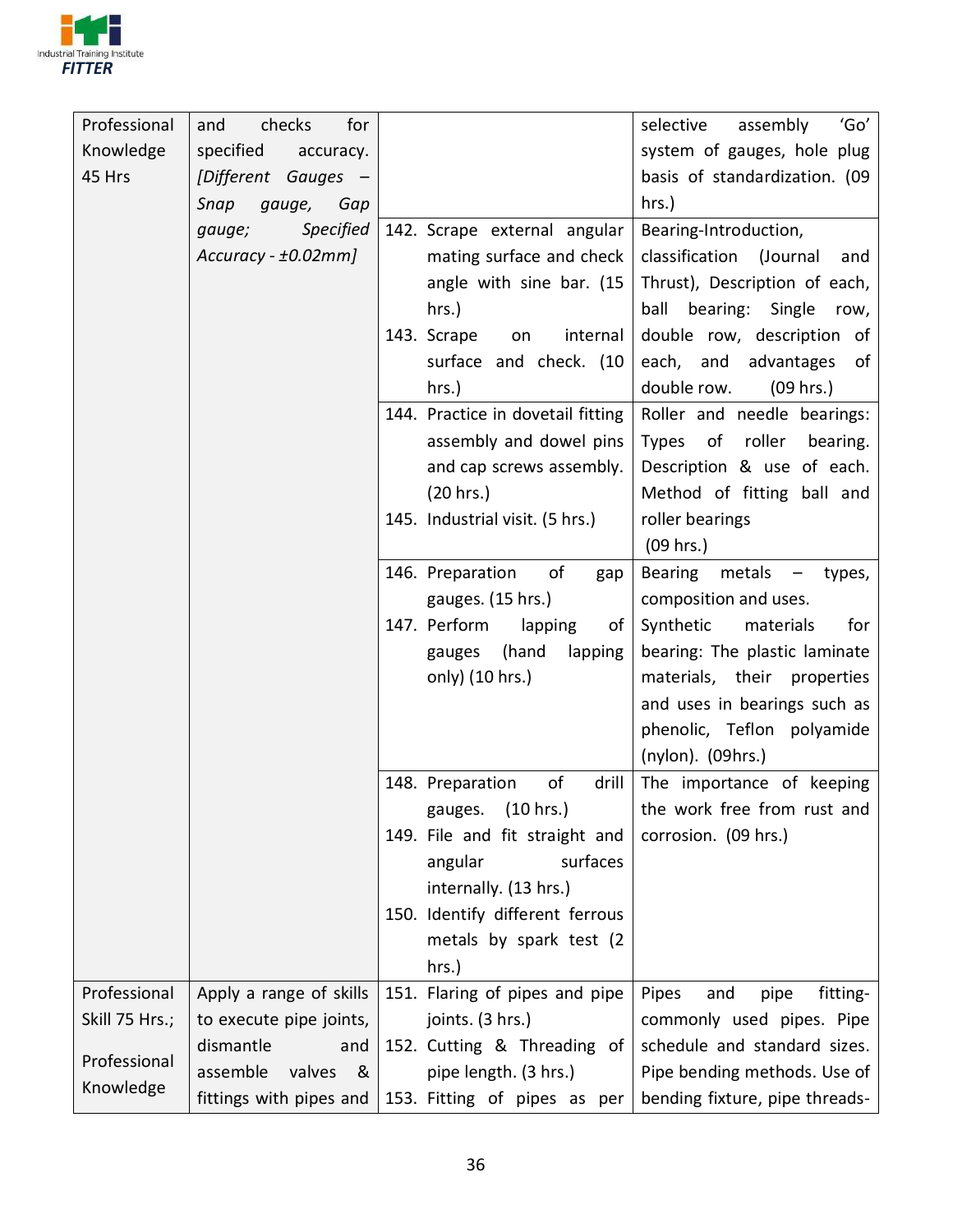

| 27 Hrs         | for<br>test                                    | sketch<br>observing                                    | Std. Pipe threads Die and Tap,        |
|----------------|------------------------------------------------|--------------------------------------------------------|---------------------------------------|
|                | leakages.[Range<br>of                          | conditions used for pipe                               | pipe vices. (09 hrs.)                 |
|                | skills<br>Cutting,<br>$\overline{\phantom{m}}$ | work. (12 hrs.)                                        |                                       |
|                | Threading,<br>Flaring,                         | 154. Bending of pipes- cold                            |                                       |
|                | <b>Bending and Joining]</b>                    | and hot. (7 hrs.)                                      |                                       |
|                |                                                | 155. Dismantling & assembling                          | Use of tools such as pipe             |
|                |                                                | - globe valves, sluice                                 | cutters, pipe wrenches, pipe          |
|                |                                                | valves, stop cocks, seat                               | dies, and tap, pipe bending           |
|                |                                                | valves and non-return                                  | machine etc. (09 hrs.)                |
|                |                                                | valve. (25 hrs.)                                       |                                       |
|                |                                                | 156. Fit & assemble pipes,                             | Standard pipefitting-                 |
|                |                                                | valves<br>and<br>test<br>for                           | Methods<br>of<br>fitting<br>or        |
|                |                                                | leakage & functionality of                             | replacing the above fitting,          |
|                |                                                | valves. (22 hrs.)                                      | repairs and<br>erection<br>on         |
|                |                                                | 157. Visual<br>inspection<br>for $ $                   | rainwater drainage pipes and          |
|                |                                                | visual defects e.g. dents,                             | household taps and<br>pipe            |
|                |                                                | surface finish. (1 hr.)                                | work.                                 |
|                |                                                | 158. Measuring, checking and                           | Inspection & Quality control          |
|                |                                                | recording<br>in<br>control                             | -Basic SPC                            |
|                |                                                | chart. (2 hrs.)                                        | -Visual Inspection. (09 hrs.)         |
| Professional   | Make<br>drill<br>&<br>jig                      | 159. Make a simple drilling jig.                       | <b>Drilling</b><br>jig-constructional |
| Skill 25 Hrs.; | produce components                             | (20 hrs.)                                              | features, types and uses.             |
|                | on drill machine by                            | 160. Use simple jigs<br>and                            | Fixtures-Constructional               |
| Professional   | using jigs and check                           | fixtures for drilling. (5                              | features, types and uses. (09         |
| Knowledge      | for correctness.                               | hrs.)                                                  | hrs.)                                 |
| 09 Hrs.        |                                                |                                                        |                                       |
| Professional   |                                                | Plan, dismantle, repair   161. Marking out for angular | Aluminum and its<br>alloys.           |
| Skill 200 Hrs. | assemble<br>and                                | outlines, filing and fitting                           | Uses,<br>advantages<br>and            |
| Professional   | different<br>damaged                           | the inserts into gaps. (8)                             | disadvantages, weight<br>and          |
| Knowledge      | mechanical                                     | $hrs.$ )                                               | strength as compared with             |
| 72 Hrs.        | components used for                            | 162. Exercises<br>finished<br>on                       | steel. Non-ferrous<br>metals          |
|                | power transmission &                           | material<br>such<br>as                                 | such<br>brass, phosphor<br>as         |
|                | functionality.<br>check                        | aluminium/ brass/ copper                               | bronze, gunmetal, copper,             |
|                | [Different<br>Damage                           | / stainless steel, marking                             | aluminum<br>Their<br>etc.             |
|                | Mechanical                                     | out, cutting to<br>size,                               | composition and purposes,             |
|                | Components - Pulley,                           | drilling,<br>tapping<br>etc.                           | where<br>and<br>why<br>used,          |
|                | Gear, Keys, Jibs and                           | without<br>damage<br>to                                | advantages<br>for<br>specific         |
|                | Shafts.]                                       | surface<br>of<br>finished                              | purposes, surface<br>wearing          |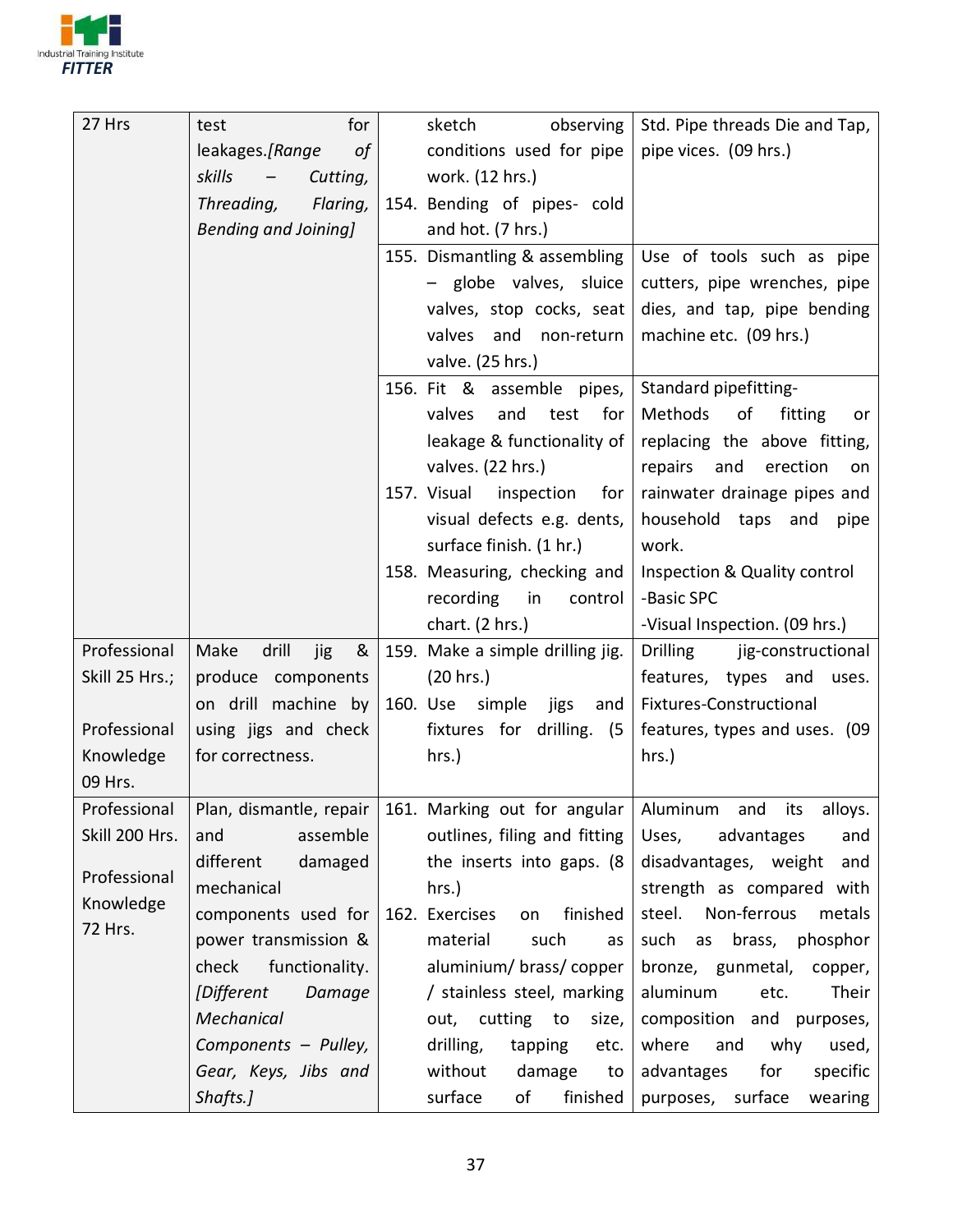

|  | articles. (12 hrs.)            | properties of bronze<br>and<br>brass. (07 hrs.) |
|--|--------------------------------|-------------------------------------------------|
|  | 163. Making an adjustable      | Power transmission elements.                    |
|  | spanner: - Marking out as      | The object of belts, their sizes                |
|  | Blueprint, drilling,<br>per    | and specifications, materials                   |
|  | cutting,<br>straight<br>and    | of which the belts are made,                    |
|  | curve filing, threading,       | selection of the type of belts                  |
|  | cutting slot and cutting       | with the consideration of                       |
|  | internal threads<br>with       | weather, load and tension                       |
|  | taps. (20 hrs.)                | methods of joining leather                      |
|  |                                | belts. (07 hrs.)                                |
|  | 164. Dismantling<br>and        | Vee<br>belts<br>their<br>and                    |
|  | mounting of pulleys. (15       | advantages<br>and                               |
|  | hrs.)                          | disadvantages,<br>of<br>use                     |
|  | 165. Making<br>&<br>replacing  | commercial belts, dressing                      |
|  | damaged keys. (15 hrs.)        | and resin creep and slipping,                   |
|  | 166. Dismounting,<br>repairing | calculation.                                    |
|  | damaged<br>gears<br>and        | Power<br>transmissions-                         |
|  | mounting and check for         | coupling<br>types-flange                        |
|  | workability. (20 hrs.)         | coupling,-Hooks<br>coupling-                    |
|  | 167. Repair & replacement of   | universal coupling and their                    |
|  | belts<br>and<br>check<br>for   | different uses.                                 |
|  | workability. (15 hrs.)         | Pulleys-types-solid, split and                  |
|  |                                | 'V' belt pulleys, standard                      |
|  |                                | calculation for determining                     |
|  |                                | size crowning of faces-loose                    |
|  |                                | and fast pulleys-jockey pulley.                 |
|  |                                | Types of drives-open<br>and                     |
|  |                                | belt<br>drives.<br>The<br>cross                 |
|  |                                | geometrical explanation<br>of                   |
|  |                                | the belt drivers at an angle.                   |
|  |                                | (24 hrs.)                                       |
|  | 168. Making<br>of              | transmission<br>Power<br>$-by$                  |
|  | template/gauge to check        | gears, most common form                         |
|  | involute profile. (22 hrs.)    | spur gear, set names of some                    |
|  |                                | essential parts of the set-The                  |
|  |                                | pitch circles, Diametral pitch,                 |
|  |                                | velocity ratio of a gear set.                   |
|  |                                |                                                 |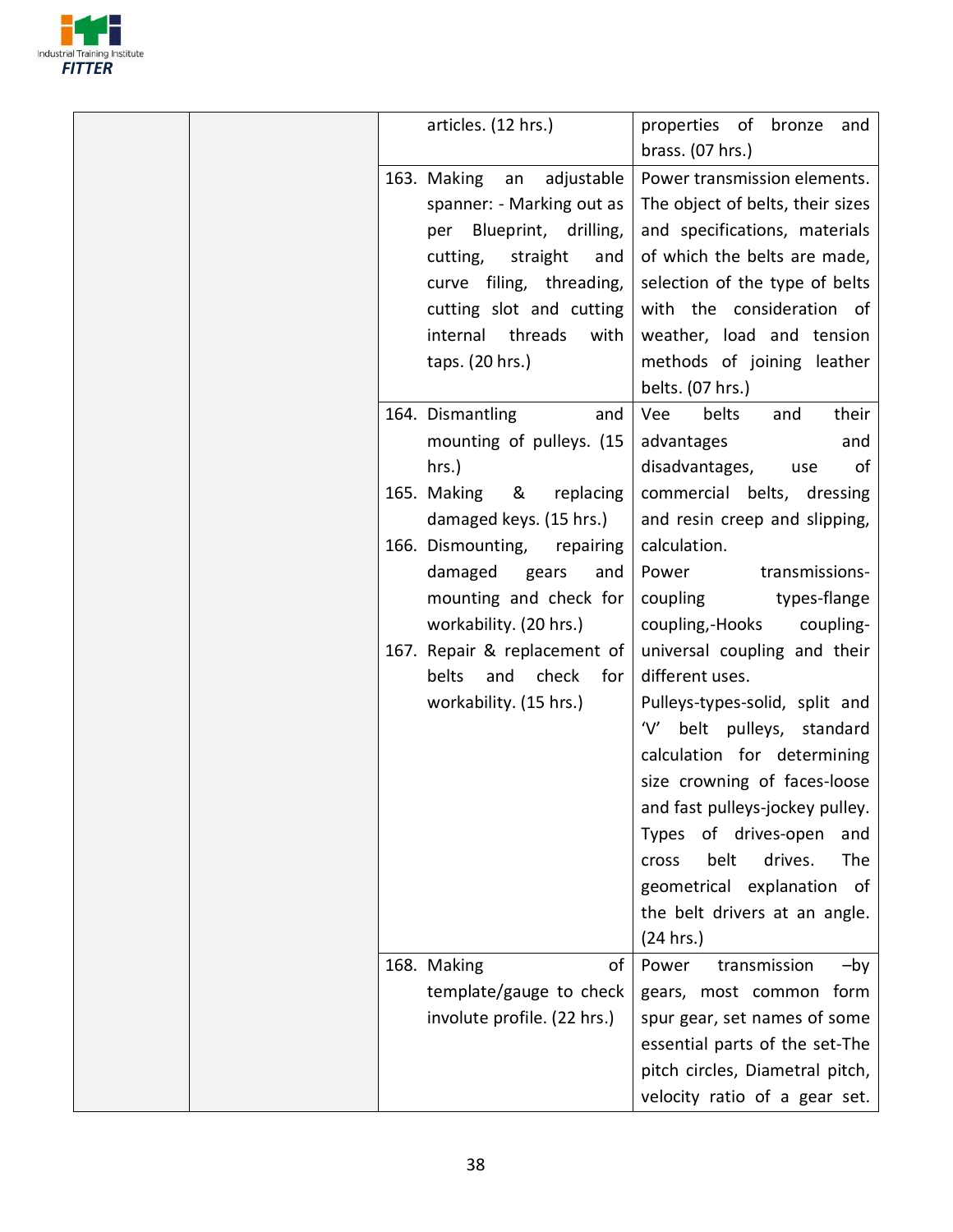

|               |                         |                                              | (08 hrs.)                        |
|---------------|-------------------------|----------------------------------------------|----------------------------------|
|               |                         | 169. Repair of broken gear                   | Helical gear, herring bone       |
|               |                         | tooth by stud and repair                     | gears, bevel gearing, spiral     |
|               |                         | broker gear teeth by                         | bevel gearing, hypoid gearing,   |
|               |                         | dovetail. (23 hrs.)                          | pinion<br>and<br>rack,<br>worm   |
|               |                         |                                              | gearing, velocity ratio of       |
|               |                         |                                              | worm gearing. Repair of gear     |
|               |                         |                                              | teeth by building up and         |
|               |                         |                                              | dovetail method. (08 hrs.)       |
|               |                         | 170. Make<br>hexagonal<br>slide              | Method or fixing geared          |
|               |                         | fitting.<br>(20 hrs.)                        | wheels for various purpose       |
|               |                         | 171. Prepare different types of              | drives. General cause of the     |
|               |                         | documentation as<br>per                      | wear and tear of the toothed     |
|               |                         | industrial<br>need<br>by                     | wheels and their remedies,       |
|               |                         | different<br>methods<br>οf                   | method of fitting spiral gears,  |
|               |                         | recording information. (5                    | helical gears, bevel gears,      |
|               |                         | hrs.)                                        | worm and worm wheels in          |
|               |                         |                                              | relation to required drive.      |
|               |                         |                                              | maintenance of<br>Care and       |
|               |                         |                                              | (09 hrs.)<br>gears.              |
|               |                         | 172. Marking out on the round                | Fluid<br>power, Pneumatics,      |
|               |                         | sections for geometrical                     | Hydraulics,<br>and<br>their      |
|               |                         | shaped fittings such as                      | comparison, Overview of a        |
|               |                         | spline with 3 or 4 teeth.                    | pneumatic system,<br>Boyle's     |
|               |                         | Finishing and fitting to                     | law.                             |
|               |                         | size, checking up the                        | Overview of an industrial        |
|               |                         | faces for universality. $(25 \mid$ hydraulic | system,                          |
|               |                         | hrs.)                                        | Applications, Pascal's Law. (09  |
|               |                         |                                              | hrs.)                            |
| Professional  | dismantle,<br>Identify, | 173. Identify<br>pneumatic                   | Compressed air generation        |
| Skill 25 Hrs; | replace and assemble    | components                                   | conditioning,<br>and<br>Air      |
| Professional  | different<br>pneumatics | Compressor,<br>pressure                      | compressors,<br>Pressure         |
| Knowledge     | hydraulics<br>and       | Filter-Regulator-<br>gauge,                  | regulation,<br>Air<br>Dryers,    |
| 09 Hrs        | components.             | Lubricator (FRL) unit, and                   | Conductors<br>receiver,<br>and   |
|               | [Different components   | Different types of valves                    | fittings, FRL unit, Applications |
|               | Compressor,             | and actuators. (2 hrs.)                      | of pneumatics, Hazards &         |
|               | Pressure Gauge, Filter  | 174. Dismantle, replace, and                 | precautions<br>safety<br>in      |
|               | Regulator Lubricator,   | assemble FRL unit. (5                        | pneumatic systems.               |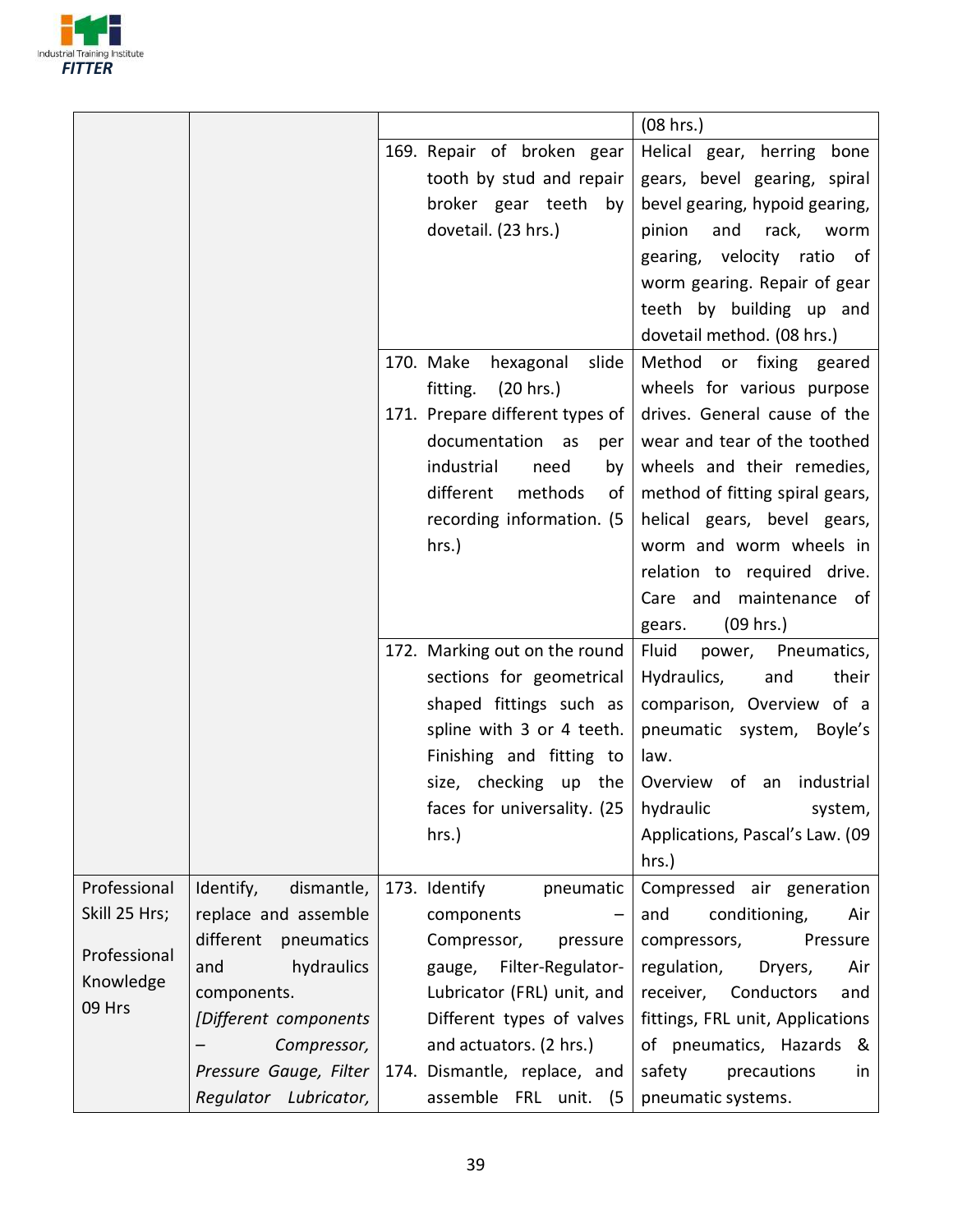

|                                            | Valves and Actuators.]                                                | hrs.)                                                                                                                                                                                                    |                                                                                                                                                                                  |
|--------------------------------------------|-----------------------------------------------------------------------|----------------------------------------------------------------------------------------------------------------------------------------------------------------------------------------------------------|----------------------------------------------------------------------------------------------------------------------------------------------------------------------------------|
|                                            |                                                                       | 175. Demonstrate knowledge<br>of safety procedures in<br>pneumatic systems and<br>personal<br>Protective<br>Equipment (PPE). (2 hrs.)<br>176. Identify the parts of a<br>pneumatic cylinder. (1<br>hrs.) | Pneumatic actuators:- Types,<br>Basic operation, Force, Stroke<br>length,<br>Single-acting<br>and<br>double-acting cylinders.<br>$(09$ hrs.)                                     |
|                                            |                                                                       | 177. Dismantle and assemble<br>a pneumatic cylinder. (8<br>hrs.)<br>178. Construct a circuit for the                                                                                                     |                                                                                                                                                                                  |
|                                            |                                                                       | direction & speed control<br>of a small-bore single-<br>acting (s/a) pneumatic<br>cylinder. (7 hrs.)                                                                                                     |                                                                                                                                                                                  |
| Professional                               | Construct circuit of                                                  | 179. Construct a control circuit                                                                                                                                                                         | Pneumatic<br>valves:-                                                                                                                                                            |
| Skill 25 Hrs;<br>Professional<br>Knowledge | pneumatics<br>and<br>hydraulics<br>observing<br>standard<br>operating | for the control of a d/a<br>pneumatic cylinder with<br>momentary input signals.                                                                                                                          | Classification,<br>Symbols<br>of<br>pneumatic components, 3/2-<br>way valves (NO & NC types)                                                                                     |
| 09 Hrs                                     | procedure&<br>safety<br>aspect.                                       | (5 hrs.)<br>180. Construct a circuit for the<br>direct & indirect control<br>d/a<br>οf<br>pneumatic  <br>$\overline{a}$<br>cylinder with a single $&$ $ $<br>double solenoid valve.<br>(10 hrs.)         | (manually-actuated<br>&<br>pneumatically-actuated)<br>&<br>5/2-way valves,<br>Check valves, Flow control<br>valves, One-way flow control<br>valve<br>Roller<br>Pneumatic valves: |
|                                            |                                                                       | 181. Dismantling & assembling<br>of solenoid valves. (10<br>hrs.)                                                                                                                                        | valve, Shuttle valve, Two-<br>pressure valve<br>Electro-pneumatics:<br>Introduction, 3/2-way single                                                                              |
|                                            |                                                                       |                                                                                                                                                                                                          | solenoid valve, 5/2-way single<br>solenoid<br>valve,<br>$5/2$ -way<br>double<br>solenoid<br>valve,<br>Control<br>components<br>Pushbuttons (NO & NC type)                        |
|                                            |                                                                       |                                                                                                                                                                                                          | Electromagnetic<br>and<br>relay                                                                                                                                                  |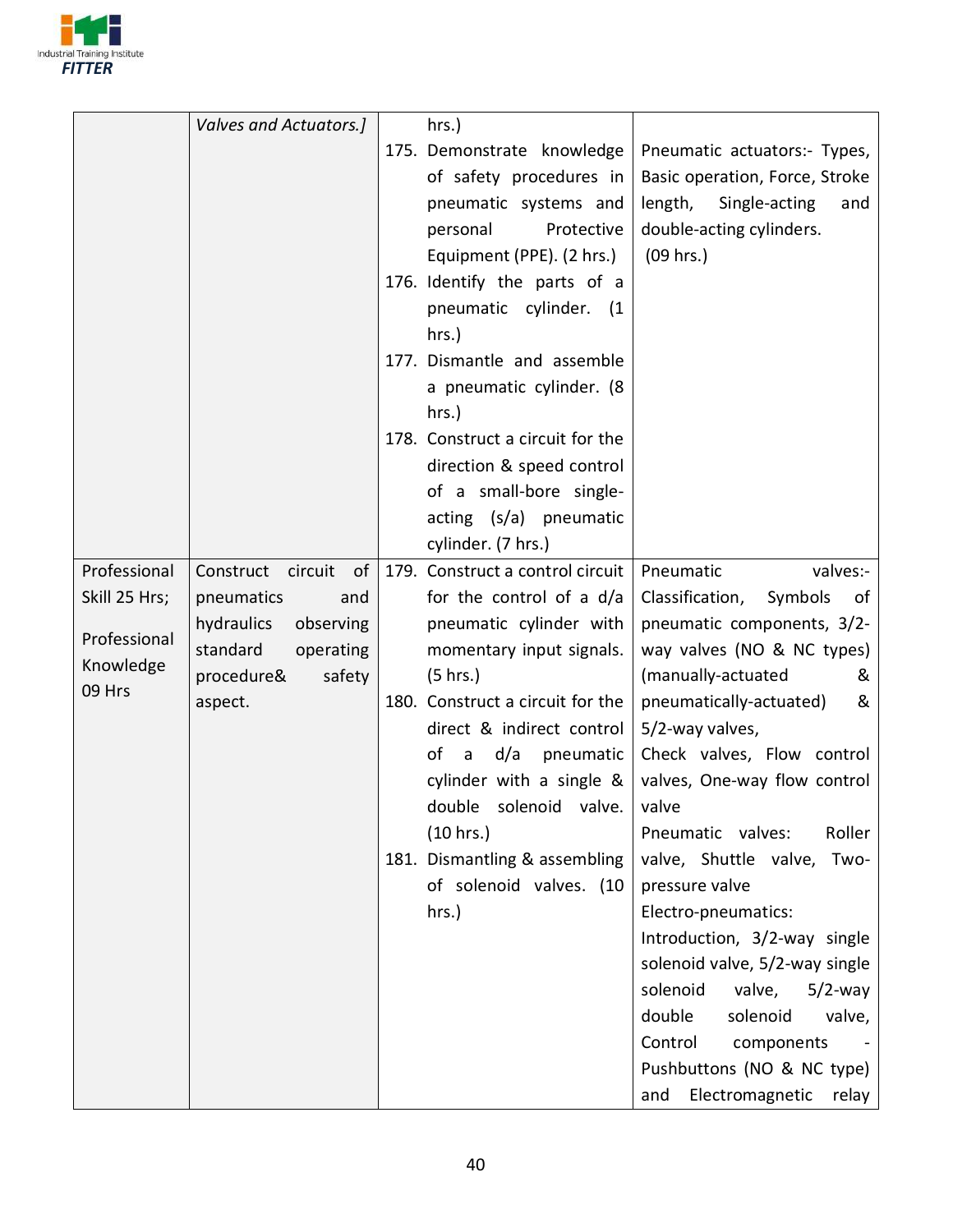

|                                               |                                                                                                                                  |                                                                                                                                                                                                                                     |                          | unit, Logic controls. (09 hrs.)                                                                                                                                                                                            |
|-----------------------------------------------|----------------------------------------------------------------------------------------------------------------------------------|-------------------------------------------------------------------------------------------------------------------------------------------------------------------------------------------------------------------------------------|--------------------------|----------------------------------------------------------------------------------------------------------------------------------------------------------------------------------------------------------------------------|
| Professional<br>Skill 25 Hrs;<br>Professional | dismantle,<br>Identify,<br>replace and assemble<br>different<br>pneumatics<br>hydraulics<br>and                                  | 182. Demonstrate knowledge<br>of safety procedures in<br>hydraulic systems (Demo<br>by video) (5 hrs.)                                                                                                                              |                          | of<br>Symbols<br>hydraulic<br>components, Hydraulic oils<br>-function, properties, and<br>types, Contamination in                                                                                                          |
| Knowledge<br>09 Hrs                           | components.<br>[Different components<br>Compressor,<br>Pressure Gauge, Filter<br>Regulator Lubricator,<br>Valves and Actuators.] | 183. Identify hydraulic<br>components $-$ Pumps, $ -$<br>Reservoir,<br>Fluids,<br>relief<br>Pressure<br>valve<br>(PRV), Filters, different<br>types of valves, actuators,<br>and hoses (5 hrs.)<br>184. Inspect<br>fluid<br>levels, |                          | oils and its control<br>Hydraulic Filters - types,<br>constructional<br>features,<br>their<br>typical<br>and<br>installation<br>locations,<br>cavitation,<br>Hazards<br>&<br>safety precautions<br>in<br>hydraulic systems |
|                                               |                                                                                                                                  | reservoirs,<br>service<br>clean/replace filters (5<br>hrs.)                                                                                                                                                                         | $\blacksquare$           | Hydraulic<br>reservoir<br>&<br>accessories,<br>Pumps,<br>Classification - Gear/vane/                                                                                                                                       |
|                                               |                                                                                                                                  | 185. Inspect hose for twist,<br>kinks, and minimum bend<br>radius, Inspect hose/tube<br>fittings (5 hrs.)                                                                                                                           | $\blacksquare$           | piston<br>types, Pressure<br>relief valves - Direct acting<br>and pilot-operated types<br>Pipes, tubing, Hoses and                                                                                                         |
|                                               |                                                                                                                                  | 186. Identify internal parts of<br>hydraulic<br>cylinders,<br>pumps/ motors (5 hrs.)                                                                                                                                                |                          | fittings - Constructional<br>details, Minimum<br>bend<br>radius, routing tips for<br>hoses. (09 hrs.)                                                                                                                      |
| Professional<br>Skill 25 Hrs.;                | Construct circuit of<br>pneumatics<br>and                                                                                        | 187. Construct a circuit for the $\vert$ -<br>control of a s/a hydraulic                                                                                                                                                            | $\sim$                   | Hydraulic cylinders - Types<br>Hydraulic motors - Types                                                                                                                                                                    |
| Professional<br>Knowledge<br>09 Hrs           | hydraulics observing<br>standard<br>operating<br>procedure&<br>safety<br>aspect.                                                 | cylinder using a 3/2-way<br>valve (Weight loaded d/a<br>cylinder may be used as a<br>s/a cylinder), 4/2- & 4/3-<br>way valves. (10 hrs.)                                                                                            | $\overline{\phantom{a}}$ | Hydraulic valves:<br>Classification,<br>Directional<br>Control valves $-2/2$ - and<br>3/2-way valves<br>Hydraulic valves: 4/2- and                                                                                         |
|                                               |                                                                                                                                  | 188. Maintenance,<br>troubleshooting,<br>and<br>of $\vert$ -<br>safety<br>aspects<br>pneumatic and hydraulic<br>systems (The practical for<br>this<br>component<br>may<br>demonstrated by video). $\vert$ -                         |                          | 4/3-way valves, Centre<br>positions of 4/3-way valves<br>Hydraulic valves: Check<br>valves and Pilot-operated<br>check valves, Load holding<br>function<br>Flow control valves: Types,                                     |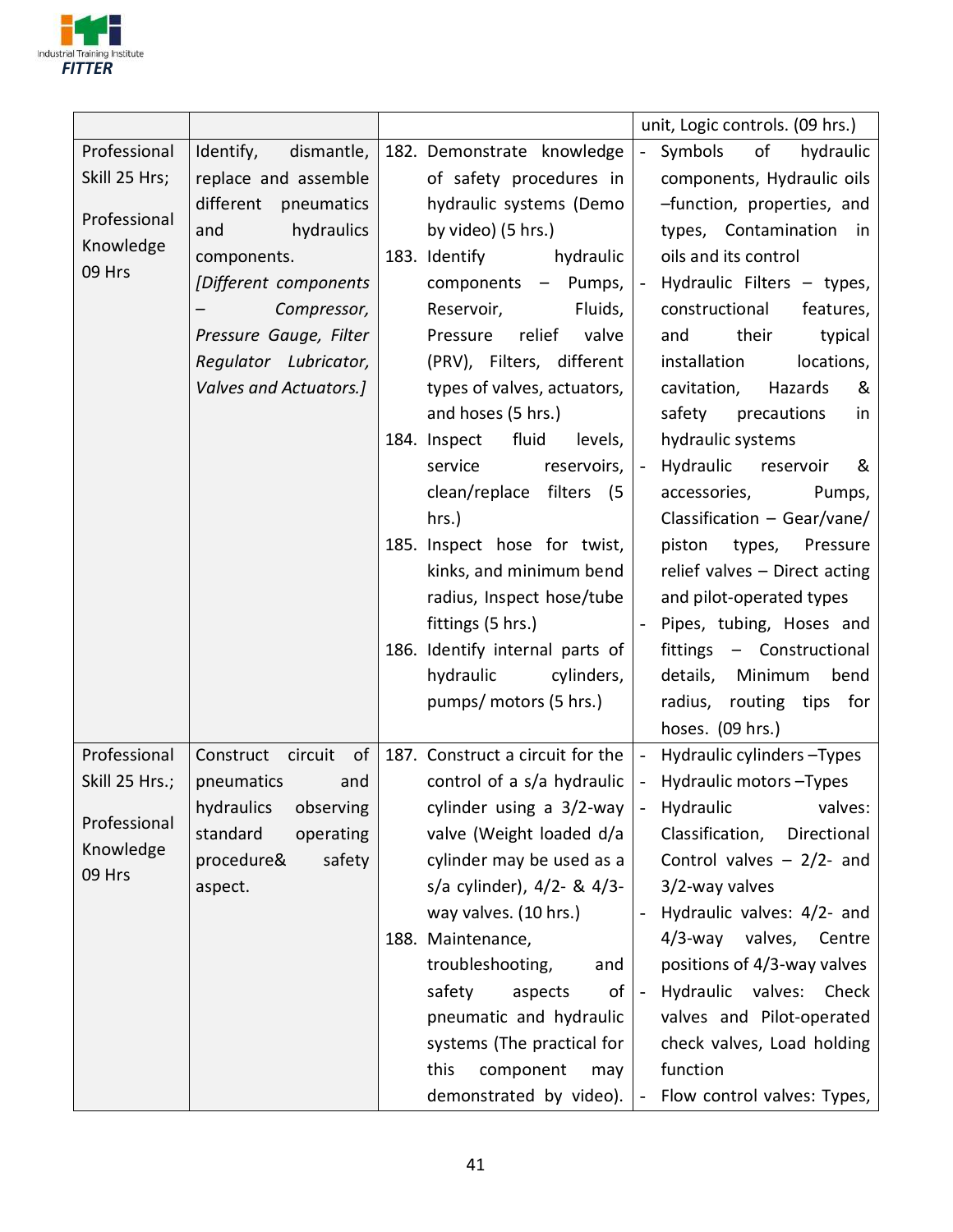

|                |                          | (15 hrs.)                      | Speed control methods -                            |
|----------------|--------------------------|--------------------------------|----------------------------------------------------|
|                |                          |                                | meter-in and meter-out                             |
|                |                          |                                | Preventive maintenance &                           |
|                |                          |                                | troubleshooting<br>0f                              |
|                |                          |                                | &<br>pneumatic<br>hydraulic                        |
|                |                          |                                | systems,<br>System                                 |
|                |                          |                                | malfunctions<br>due<br>to                          |
|                |                          |                                | contamination,<br>leakage,                         |
|                |                          |                                | friction,<br>improper                              |
|                |                          |                                | mountings, cavitation, and                         |
|                |                          |                                | sampling<br>proper<br>of                           |
|                |                          |                                | hydraulic oils.<br>(09 hrs.)                       |
| Professional   | Plan & perform basic     | 189. Dismantle, overhauling &  | of<br>Technical<br>Importance                      |
| Skill 100 Hrs; | day to day preventive    | assemble cross-slide<br>୍ଷ     | English terms used in industry                     |
|                | maintenance,             | hand-slide<br>of<br>lathe      | definition<br>simple<br>$-\mathsf{(in}$            |
| Professional   | repairing and check      | carriage. (25 hrs.)            | only)Technical forms, process                      |
| Knowledge      | functionality. [Simple   |                                | charts, activity logs, in                          |
| 36 Hrs         | <b>Machines</b><br>Drill |                                | required formats of industry,                      |
|                | Machine, Power Saw       |                                | estimation,<br>time,<br>cycle                      |
|                | and Lathe]               |                                | productivity<br>reports,<br>job                    |
|                |                          |                                | cards. (09 hrs.)                                   |
|                |                          | 190. Simple<br>of<br>repair    | Method of lubrication-gravity                      |
|                |                          | machinery: - Making of         | feed, force (pressure) feed,                       |
|                |                          | packing gaskets. (5 hrs.)      | splash lubrication.<br>Cutting                     |
|                |                          | 191. Check washers, gasket,    | lubricants<br>and<br>coolants:                     |
|                |                          | clutch, keys, jibs, cotter,    | Soluble off soaps,<br>suds-                        |
|                |                          |                                | Circlip, $etc.$ and   paraffin, soda water, common |
|                |                          | replace/repair if needed.      | lubricating oils and their                         |
|                |                          | (5 hrs.)                       | commercial names, selection                        |
|                |                          | 192. Use<br>hollow<br>punches, | of lubricants.                                     |
|                |                          | extractor, drifts, various     | Clutch: Type, positive clutch                      |
|                |                          | types of hammers and           | (straight tooth type, angular                      |
|                |                          | spanners, etc. for repair      | tooth type).                                       |
|                |                          | work. (20 hrs.)                | Washers-Types<br>and                               |
|                |                          | 193. Dismantling, assembling   | calculation of washer sizes.                       |
|                |                          | of different types of          | The making of joints and                           |
|                |                          | bearing and check for          | fitting packing.                                   |
|                |                          | functionality. (25 hrs.)       | Chains,<br>wire<br>ropes<br>and                    |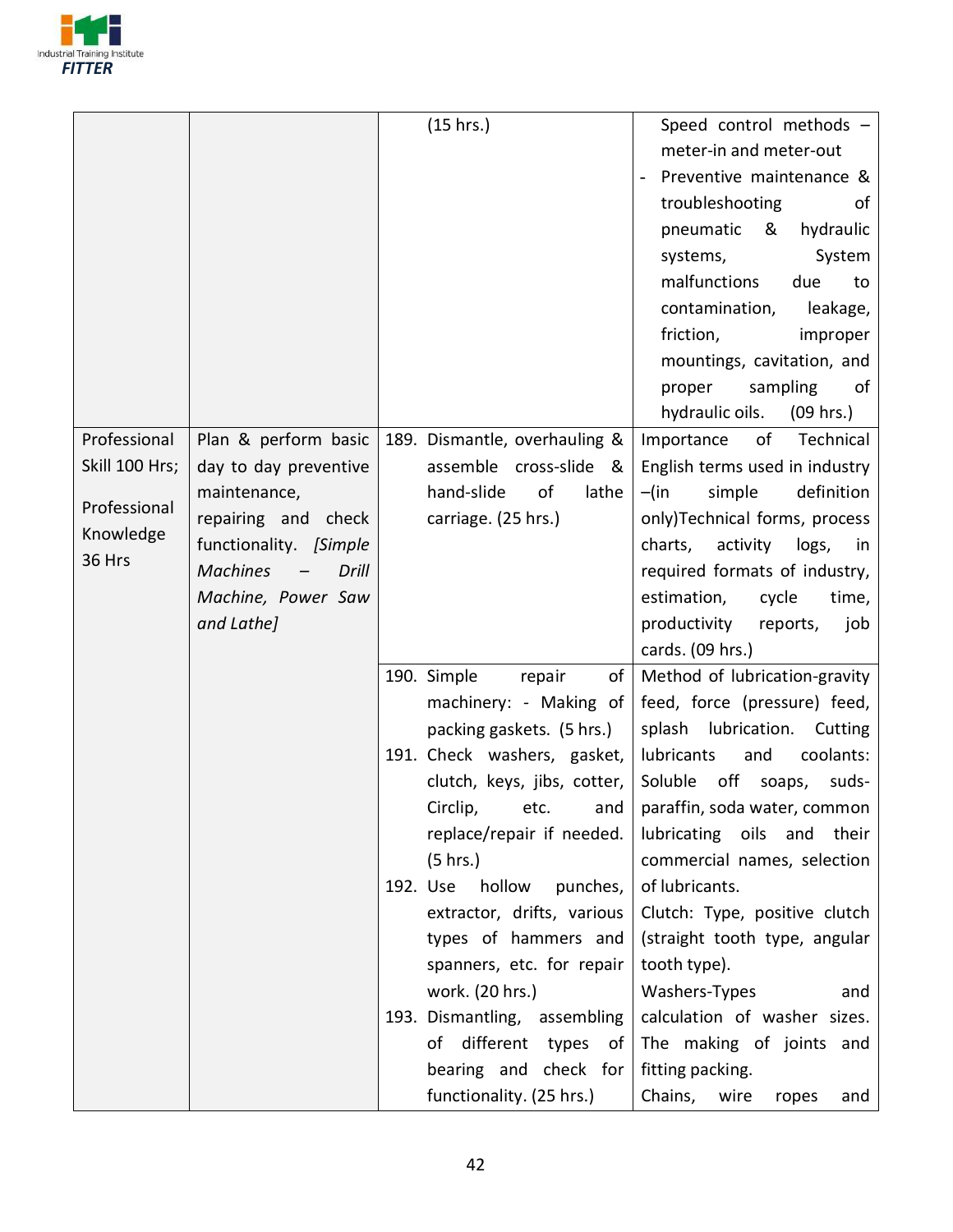

|                                 |                                 |  | 194. Perform routine check of  | clutches<br>for<br>power       |  |
|---------------------------------|---------------------------------|--|--------------------------------|--------------------------------|--|
|                                 |                                 |  | machine and do replenish       | transmission. Their types and  |  |
|                                 |                                 |  | as per requirement. (20        | brief description. (27 hrs.)   |  |
|                                 |                                 |  | hrs.)                          |                                |  |
| Professional                    | simple<br>Plan,<br>erect        |  | 195. Inspection of Machine     | Lubrication and lubricants-    |  |
| Skill 75 Hrs;                   | machine<br>and<br>test          |  | tools such as alignment,       | purpose of using different     |  |
| Professional                    | machine<br>tool                 |  | levelling. (10 hrs.)           | types, description and uses of |  |
| Knowledge                       | <b>Simple</b><br>accuracy.      |  | 196. Accuracy<br>of<br>testing | each<br>type.<br>Method<br>of  |  |
| 27 Hrs                          | <b>Machines</b><br><b>Drill</b> |  | Machine tools such as          | lubrication. A good lubricant, |  |
|                                 | Machine, Power Saw              |  | geometrical parameters.        | viscosity of the lubricant,    |  |
|                                 | and Lathe]                      |  | (15 hrs.)                      | Main property of lubricant.    |  |
|                                 |                                 |  |                                | How a film of oil is formed in |  |
|                                 |                                 |  |                                | journal Bearings.<br>(09 hrs.) |  |
|                                 |                                 |  | 197. Practicing,<br>making     | Foundation bolt: types (Lewis  |  |
|                                 |                                 |  | various<br>knots,<br>correct   | cotter bolt) description of    |  |
|                                 |                                 |  | loading of slings, correct     | each erection tools, pulley    |  |
|                                 |                                 |  | safe removal<br>and<br>- of    | block, crowbar, spirit level,  |  |
|                                 |                                 |  | parts. (5 hrs.)                | Plumb bob, wire rope, manila   |  |
|                                 |                                 |  | 198. Erect simple machines.    | rope, wooden block.            |  |
|                                 |                                 |  | (45 hrs.)                      | The use of lifting appliances, |  |
|                                 |                                 |  |                                | extractor presses and their    |  |
|                                 |                                 |  |                                | use. Practical method<br>of    |  |
|                                 |                                 |  |                                | mechanical<br>obtaining        |  |
|                                 |                                 |  |                                | advantage. The slings and      |  |
|                                 |                                 |  |                                | handling of heavy machinery,   |  |
|                                 |                                 |  |                                | special precautions in the     |  |
|                                 |                                 |  |                                | removal and replacement of     |  |
|                                 |                                 |  |                                | heavy parts. (18 hrs.)         |  |
| In-plant training/ Project work |                                 |  |                                |                                |  |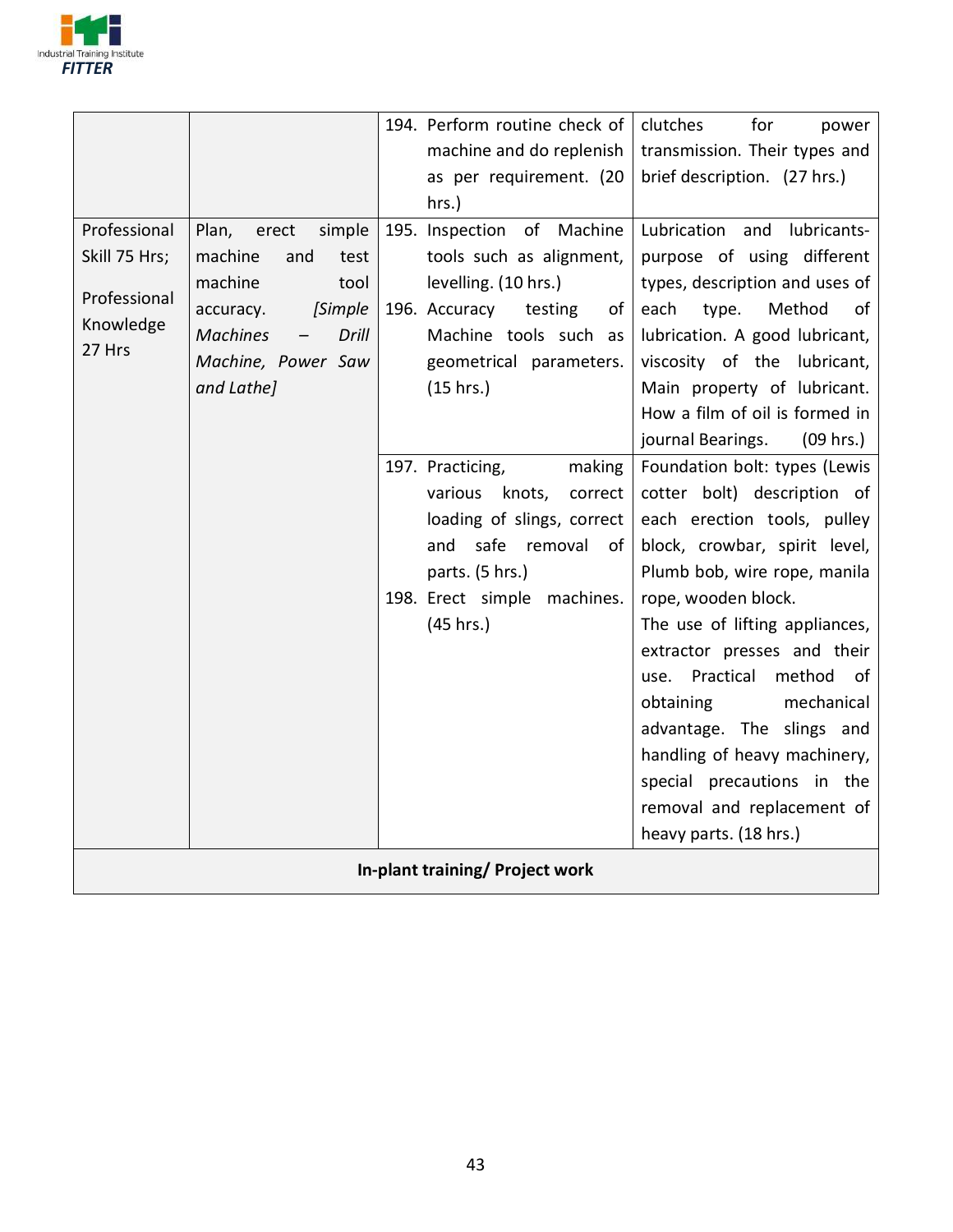

# **SYLLABUS FOR CORE SKILLS**

- 1. Workshop Calculation & Science (Common for two year) (80Hrs. + 80 Hrs.)
- 2. Engineering Drawing (Common for Group-I (Mechanical Trade Group))(80Hrs. + 80 Hrs.)
- 3. Employability Skills (Common for all CTS trades) (160Hrs. + 80 Hrs.)

Learning outcomes, assessment criteria, syllabus and Tool List of Core Skills subjects which is common for a group of trades, provided separately inwww.bharatskills.gov.in.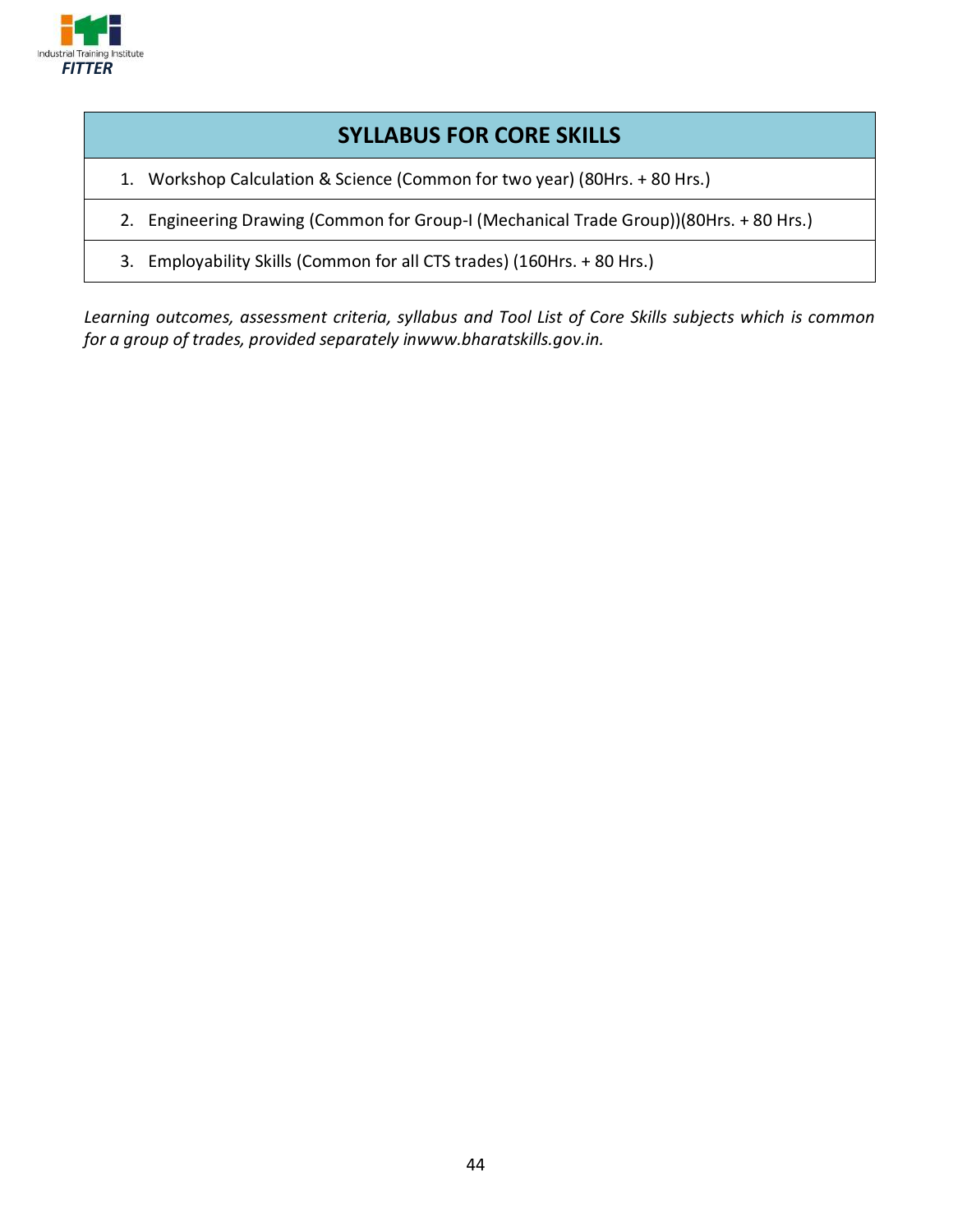

<u> 1989 - Johann Stoff, deutscher Stoffen und der Stoffen und der Stoffen und der Stoffen und der Stoffen und de</u>

| <b>FITTER</b> |                                                                                       |                                             |                 |  |  |  |
|---------------|---------------------------------------------------------------------------------------|---------------------------------------------|-----------------|--|--|--|
|               | LIST OF TOOLS AND EQUIPMENT (For batch of 20candidates)                               |                                             |                 |  |  |  |
| S no.         | <b>Name of the Tool &amp; Equipments</b>                                              | <b>Specification</b>                        | <b>Quantity</b> |  |  |  |
|               | A. TRAINEES TOOL KIT (For each additional unit trainees tool kit Sl. 1-18 is required |                                             |                 |  |  |  |
| additionally) |                                                                                       |                                             |                 |  |  |  |
| 1.            | Steel Rule with metric & British<br>graduation                                        | 150 mm, Stainless steel                     | $(20+1)$ Nos.   |  |  |  |
| 2.            | Try Square.                                                                           | 150 mm blade                                | $(20+1)$ Nos.   |  |  |  |
| 3.            | Caliper inside spring type.                                                           | 150 mm                                      | $(20+1)$ Nos.   |  |  |  |
| 4.            | Caliper hermaphrodite spring type                                                     | 150 mm                                      | $(20+1)$ Nos.   |  |  |  |
| 5.            | Caliper outside spring type                                                           | 150 mm                                      | $(20+1)$ Nos.   |  |  |  |
| 6.            | Divider spring type                                                                   | 150 mm                                      | $(20+1)$ Nos.   |  |  |  |
| 7.            | Scriber                                                                               | 150 mm                                      | $(20+1)$ Nos.   |  |  |  |
| 8.            | Centre Punch                                                                          | 10 mm and Length - 120 mm                   | $(20+1)$ Nos.   |  |  |  |
| 9.            | Screw driver                                                                          | 150mm insulated flat type                   | $(20+1)$ Nos.   |  |  |  |
| 10.           | Chisel cold flat                                                                      | 20 mm X 150 mm High<br>carbon steel         | $(20+1)$ Nos.   |  |  |  |
| 11.           | Hammer ball peen with handle                                                          | 450 grams (1 lb)                            | $(20+1)$ Nos.   |  |  |  |
| 12.           | Hammer ball peen with handle.                                                         | 220 grams (1/2 lb)                          | $(20+1)$ Nos.   |  |  |  |
| 13.           | File flat - second cut                                                                | 250 mm                                      | $(20+1)$ Nos.   |  |  |  |
| 14.           | File flat smooth                                                                      | 250 mm.                                     | $(20+1)$ Nos.   |  |  |  |
| 15.           | File half round second cut                                                            | 150 mm.                                     | (20+1) Nos.     |  |  |  |
| 16.           | Hacksaw frame fixed type                                                              | 300 mm                                      | $(20+1)$ Nos.   |  |  |  |
| 17.           | Safety goggles.                                                                       |                                             | $(20+1)$ Nos.   |  |  |  |
| 18.           | Dot punch                                                                             | 100 mm                                      | $(20+1)$ Nos.   |  |  |  |
|               | B. INSTRUMENTS AND GENERAL SHOP OUTFIT - For 2 (1+1) units no additional items are    |                                             |                 |  |  |  |
| required      |                                                                                       |                                             |                 |  |  |  |
|               | <b>INSTRUMENTS</b>                                                                    |                                             |                 |  |  |  |
| 19.           | Steel Rule Graduated both in Metric and<br>English Unit                               | 300 mm Stainless steel                      | 4 nos.          |  |  |  |
| 20.           | Straight edge steel                                                                   | 300 mm or above                             | 2 nos.          |  |  |  |
| 21.           | Spirit Level metal Type - 2                                                           | 300 mm Basic Length<br>Accuracy 0.1mm/Meter | 1 no.           |  |  |  |
| 22.           | Stud Extractor EZY - out                                                              | Set of 8                                    | 2 sets          |  |  |  |
| 23.           | <b>Combination Set</b>                                                                | 300 mm                                      | 2 nos.          |  |  |  |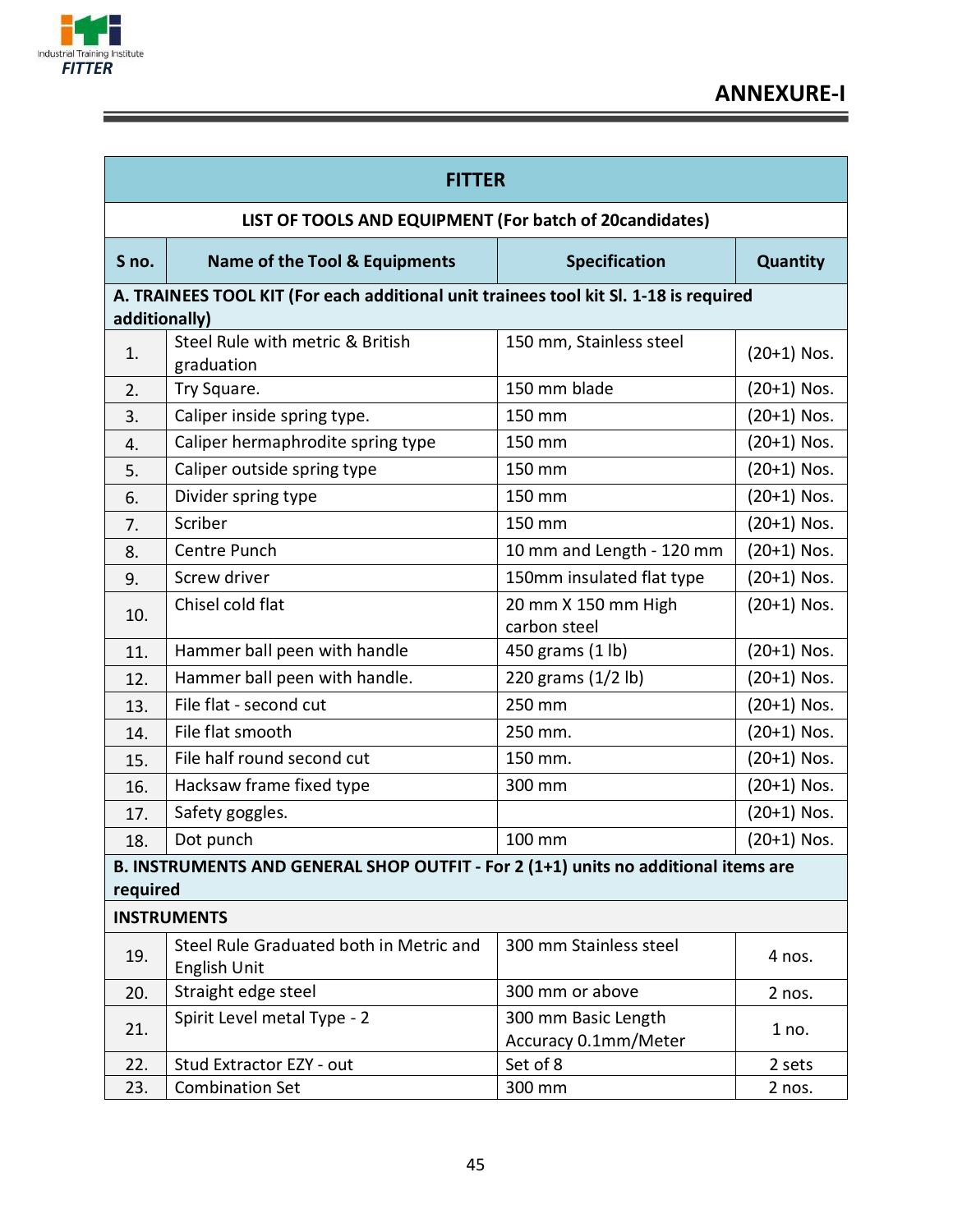

| 24. | Micrometer outside.                      | $0 - 25$ mm                 | 2 nos.  |  |
|-----|------------------------------------------|-----------------------------|---------|--|
| 25. | Micrometer outside.                      | 25 - 50 mm                  | 2 nos.  |  |
| 26. | Micrometer outside.                      | 50 - 75 mm                  | 2 nos.  |  |
|     | Micrometer inside with extension rods.   | Accuracy 0.01 mm with       |         |  |
| 27. |                                          | extension rods up to 150    | 1 no.   |  |
|     |                                          | mm                          |         |  |
| 28. | Vernier caliper                          | 150 mm                      | 4 nos.  |  |
| 29. | Vernier height gauges                    | 0 - 300 mm with least count | 1 no.   |  |
|     |                                          | $= 0.02$ mm                 |         |  |
| 30. | Vernier bevel protractor Blade with      | 300 mm                      | 1 no.   |  |
|     | Acute Angle Attachment                   |                             |         |  |
| 31. | Screw pitch gauge Metric                 | 0.25 to 6 mm                | 1 no.   |  |
| 32. | Wire gauge, metric standard.             |                             | 1 no.   |  |
|     | <b>GENERAL SHOP OUTFIT</b>               |                             |         |  |
|     |                                          | 600 x 600 mm                |         |  |
| 33. | Surface plate C.I/Granite with Stand and |                             | 1 no.   |  |
|     | Cover                                    |                             |         |  |
| 34. | Marking table (Mild steel)               | 900X900X900 mm              | 1 no.   |  |
| 35. | Universal scribing block.                | 220 mm                      | 2 nos.  |  |
| 36. | V-Block pair with clamps                 | 150 x 100 x 100 mm          | 2 nos.  |  |
| 37. | Angle plate                              | 150 X 150 X 250 mm          | 2 nos.  |  |
| 38. | Punch letter set.                        | 3 mm                        | 1 no.   |  |
| 39. | Punch number set.                        | 3 mm                        | 1 no.   |  |
| 40. | Portable hand drill (Electric)           | 0 to 13 mm Capacity         | 1 no.   |  |
| 41. | Drill twist straight shank               | 3 mm to 12 mm by 0.5 mm     | 2 sets  |  |
|     |                                          | H.S.S.                      |         |  |
| 42. | Drill twist Taper shank                  | 8 mm to 20 mm by 0.5 mm     | 2 sets  |  |
|     |                                          | H.S.S.                      |         |  |
| 43. | Taps and dies complete set in box.       | Whitworth                   | 1 no.   |  |
| 44. | Taps and dies complete set               | 5, 6, 8, 10 & 12mm set of 5 | 2 Sets  |  |
| 45. | File knife edge smooth                   | 150 mm                      | 4 nos.  |  |
| 46. | File feather edge smooth                 | 150 mm                      | 4 nos.  |  |
| 47. | File triangular smooth                   | 200 mm                      | 10 nos. |  |
| 48. | File round second cut                    | 200 mm                      | 10 nos. |  |
| 49. | File square second cut                   | 250 mm                      | 10 nos. |  |
|     | Feeler gauge                             | Gauge Feeler / Thickness -  |         |  |
|     |                                          | 0.05 mm to 0.3 mm by 0.05   |         |  |
| 50. |                                          | and 0.4 mm to 1 mm by 0.1   | 1 set   |  |
|     |                                          | mm - 13 leaves              |         |  |
| 51. | File triangular second cut.              | 200 mm                      | 10 nos. |  |
| 52. | File flat second cut safe edge.          | 300 mm                      | 10 nos. |  |
| 53. | File flat bastard                        | 200 mm                      | 10 nos. |  |
|     |                                          |                             |         |  |
| 54. | File flat bastard.                       | 300 mm                      | 10 nos. |  |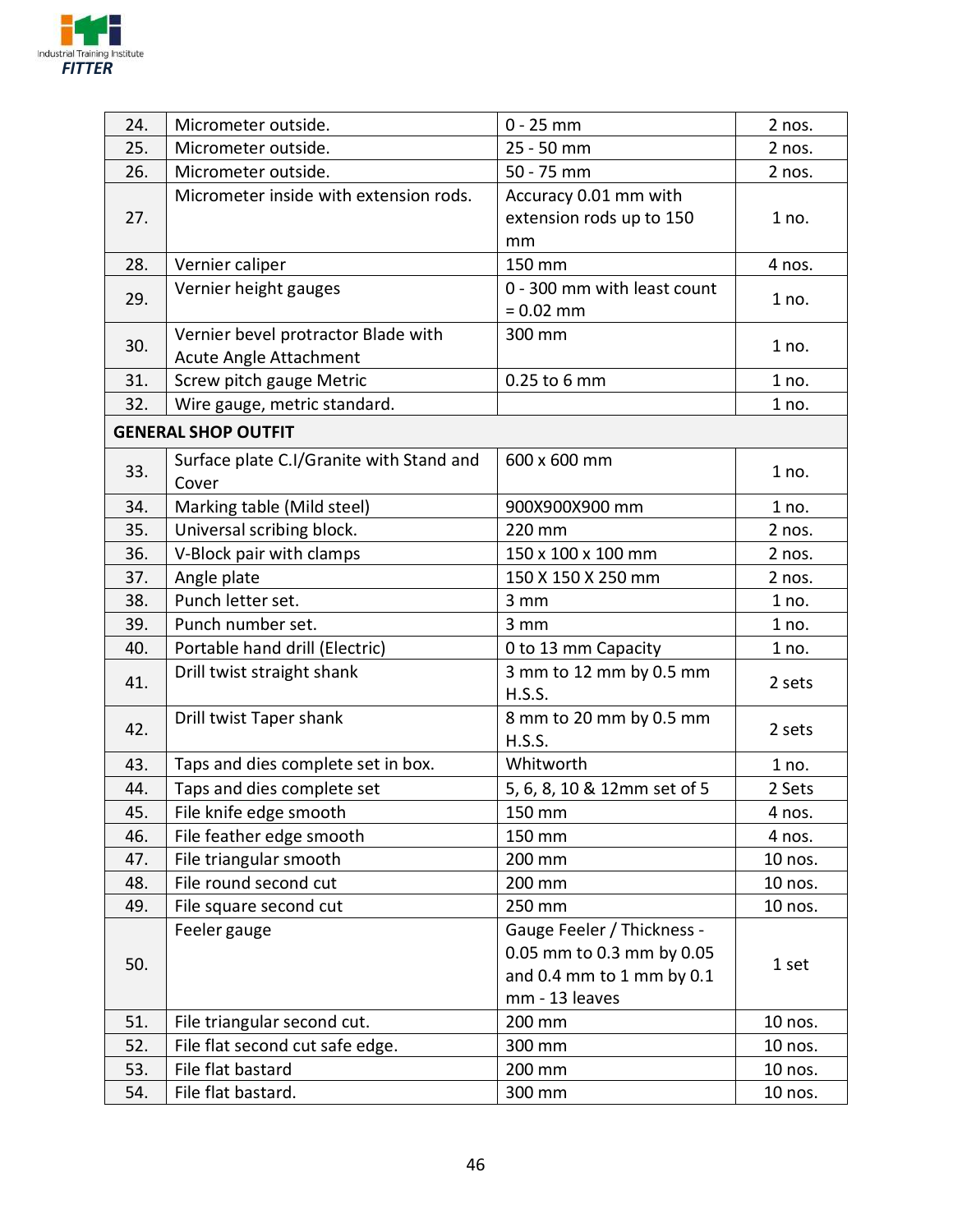

| 55. | File Swiss type needle                                      | Set of 12, Length = $150$ mm                                      | 2 sets     |
|-----|-------------------------------------------------------------|-------------------------------------------------------------------|------------|
| 56. | File half round second cut.                                 | 250 mm                                                            | 10 nos.    |
| 57. | File half round bastard.                                    | 250 mm                                                            | 10 nos.    |
| 58. | File round bastard.                                         | 250 mm                                                            | 10 nos.    |
| 59. | File hand second cut.                                       | 150 mm                                                            | 10 nos.    |
| 60. | File card.                                                  | 3"x5" size, brass or steel<br>wire                                | 10 nos.    |
| 61. | Oil Can                                                     | 250 ml                                                            | 2 nos.     |
| 62. | Pliers combination insulated                                | 150 mm                                                            | 2 nos.     |
| 63. | Wooden handle forged Soldering Iron<br>copper bit.          | 230V, 250 W, 350 gm                                               | 2 nos.     |
| 64. | <b>Blow Lamp</b>                                            | 0.5 litre                                                         | 2 nos.     |
| 65. | Spanner-Double Ended                                        | 6x7, 8x9, 10x11, 12x13,<br>14x15, 16x17, 18x19, 20x22             | 1 set each |
| 66. | Spanner adjustable                                          | 150 mm                                                            | 2 nos.     |
| 67. | Interchangeable ratchet socket set                          | 12 mm driver, sized10-32<br>mm set of 18 socket &<br>attachments. | 1 set      |
| 68. | Double Ended tubular Box spanner set<br>with Tommy bar.     | A/F 6-25 mm set of 10<br>Tommy Bar Dia. 6, 8, 10, 12,<br>14, 16   | 1 set      |
| 69. | Glass magnifying                                            | 75 mm                                                             | 2 nos.     |
| 70. | Clamp toolmaker                                             | 5 cm and 7.5 cm set of 2.                                         | 2 nos.     |
| 71. | Clamp "C"                                                   | 100 mm                                                            | 2 nos.     |
| 72. | Clamp "C"                                                   | 200 mm                                                            | 2 nos.     |
| 73. | Hand Reamer set (Taper pin straight<br>flute)               | Nominal Dia. 6, 8, 10, 12,<br>16mm                                | 1 set      |
| 74. | Machine Reamer parallel (Helical flute)                     | 12 - 16mm set of 5.                                               | 1 no.      |
| 75. | Scraper flat                                                | 150 mm                                                            | 10 nos.    |
| 76. | Scraper triangular                                          | 150 mm                                                            | 10 nos.    |
| 77. | Scraper half round                                          | 150 mm                                                            | 10 nos.    |
| 78. | Chisel cold crosscut& diamond point.                        | 9 mm X 150 mm                                                     | 10 each    |
| 79. | Chisel cold flat                                            | 9 mm X 100 mm                                                     | 10 nos.    |
| 80. | Chisel cold round nose                                      | 9 mm X 100 mm                                                     | 10 nos.    |
| 81. | Drill chuck with key                                        | 12 mm.                                                            | 1 no.      |
| 82. | Pipe wrench                                                 | 400 mm                                                            | 1 no.      |
| 83. | Pipe vice                                                   | 100 mm                                                            | 1 no.      |
| 84. | Adjustable pipe die set BSP                                 | cover pipe size 1" or 3/4"                                        | 1 Set      |
| 85. | Wheel dresser (One for 4 units)<br>Star/Dresser with Holder | Length 150 mm, diamond<br>point                                   | 1 no.      |
| 86. | Machine vice - Swivel Base                                  | 100 mm                                                            | 1 no.      |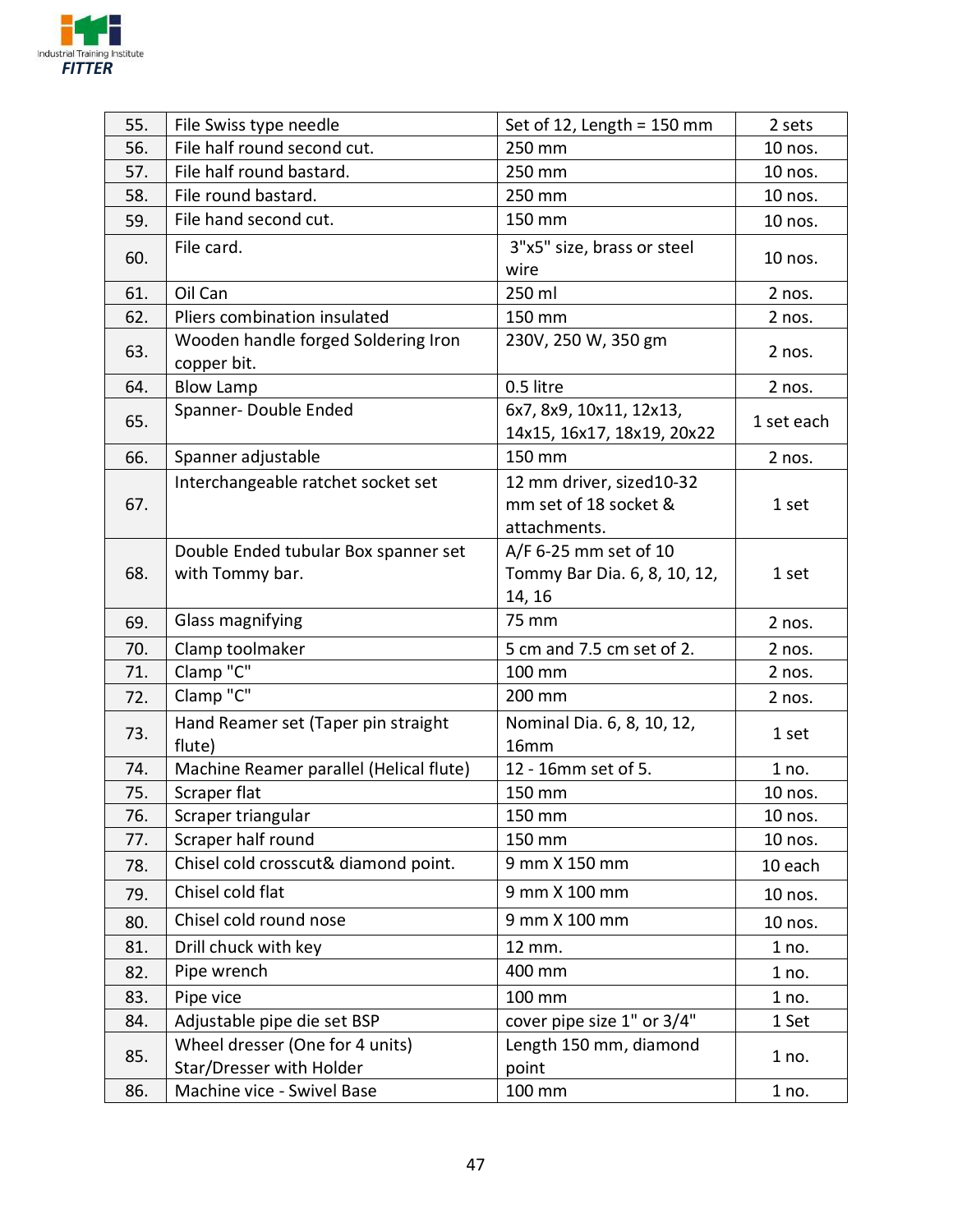

| 87.  | Machine vice - Swivel Base                  | 125 mm                              | 1 no.   |
|------|---------------------------------------------|-------------------------------------|---------|
| 88.  | Sleeve drill Morse                          | No. 0 - 1, 1 - 2, 2 - 3, 3 - 4, 4 - |         |
|      |                                             | 5                                   | 1 Set   |
| 89.  | Vice bench                                  | 150 mm                              | 20 nos. |
| 90.  | Bench working.                              | 2400 x 1200 x 900 mm                | 4 nos.  |
| 91.  | Almirah.                                    | 1800 x 900 x 450 mm                 | 2 nos.  |
| 92.  | Lockers with 8 drawers (standard size).     | One locker for each trainee         | 3 nos.  |
| 93.  | Metal rack                                  | 1820 x 1820 x 450 cm                | 1 no.   |
| 94.  | <b>Instructor Table</b>                     |                                     |         |
| 95.  | <b>Instructor Chair</b>                     |                                     |         |
| 96.  | Black board with easel.                     |                                     |         |
| 97.  | Fire extinguisher (For 4 Units)             | CO2 type, 3 kg capacity             |         |
| 98.  | Fire buckets.                               |                                     |         |
| 99.  | Machine vice.                               | 100mm                               | 2 nos.  |
| 100. | Wing compass.                               | 254 mm or 300 mm                    | 2 nos.  |
| 101. | Hand hammer with handle.                    | 1000 gm                             | 1 nos.  |
| 102. | Torque wrench (Standard/Ratchet type)       | 14 to 68 Nm                         | 1 no.   |
| 103. | Power tools for fastening                   | Capacity 10-18mm                    | 1 No.   |
| 104. | Different Profile gauges (Plate type) - For |                                     |         |
|      | demonstration                               | Metric standard                     | 4 nos.  |
| 105. | Knurling tool (Diamond, straight &          |                                     |         |
|      | Diagonal)                                   |                                     | 1 each  |
| 106. | Indexable boring bar with inserts           | 1" shank                            | 4 nos.  |
|      | Machine maintenance manual for Lathe,       |                                     | 1       |
| 107. | Pedestal grinder, Drill machine, Power      |                                     |         |
|      | saw                                         |                                     |         |
| 108. | Temperature gauge                           | Range 0 - 150°C                     | 1 each  |
| 109. | Dowel pin (straight)                        | Dia. -1" Length -4" (Mat:           |         |
|      |                                             | Stainless Steel)                    | 1 each  |
| 110. | <b>Standard Tap screws</b>                  | M3, M4, M5, M6, M8, M10,            |         |
|      |                                             | M12, M14, M16                       | 1 each  |
| 111. | Lapping plate                               | Dia. - 6"                           | 2 each  |
|      | Medium carbon Heat treated alloy steel      | M6, M8, M10, M12, M14,              | 2 each  |
| 112. | Metric Studs and bolts along with nuts      | M16 (Standard)                      |         |
|      | (for display) of standard length (May be    |                                     |         |
|      | manufactured in-house)                      |                                     |         |
| 113. | Caps screws                                 | M6, M8, M10, M12                    | 2 each  |
|      |                                             | Letter drill gauge (A to Z),        | 2 nos.  |
| 114. | Drill gauges                                | Number drill gauge (1 to 60),       |         |
|      |                                             | Metric drill gauge (1.5mm to        |         |
|      |                                             | 12.5mm, 30 holes)                   |         |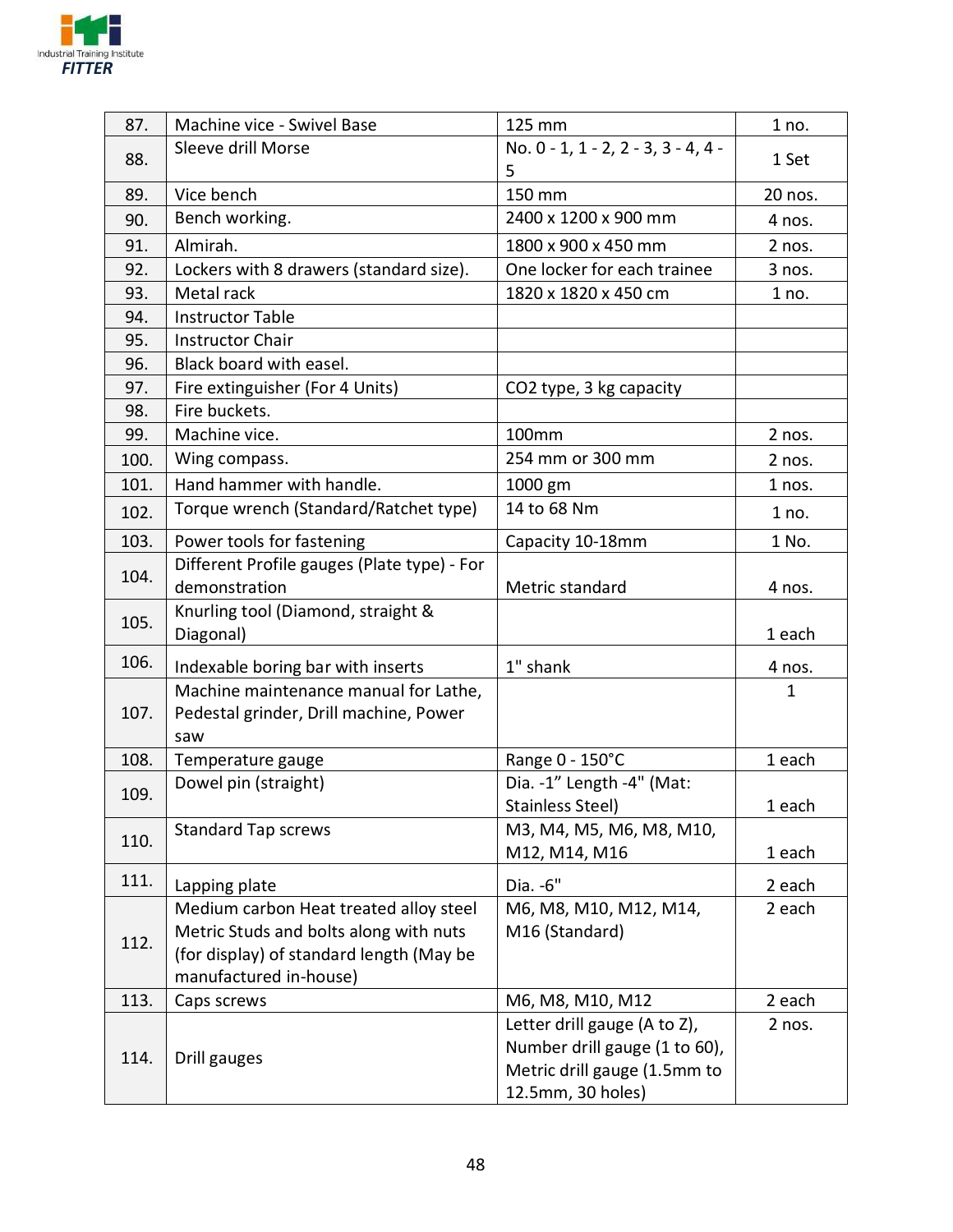

| 115.                                      | Cast Iron Globe Valve (Flanged type)                                                       | 150NB, Class# 150 Flange:          | 2 nos.      |  |  |
|-------------------------------------------|--------------------------------------------------------------------------------------------|------------------------------------|-------------|--|--|
|                                           |                                                                                            | ANSI125-B16.1                      |             |  |  |
| 116.                                      | C.I. Sluice / Gate valve (flanged type)                                                    | 150NB, Class# 150 Flange:          | 2 nos.      |  |  |
|                                           |                                                                                            | ANSI125-B16.1                      |             |  |  |
| 117.                                      | Stop cock                                                                                  | 25NB (2-way, Threaded end)         | 2 nos.      |  |  |
| 118.                                      | M.S. Pipe                                                                                  | 150NB, Sch.40, ERW, IS:1239        | as required |  |  |
| 119.                                      | G.I. Pipe                                                                                  | 25mm, Sch.40, ERW                  | as required |  |  |
| 120.                                      | Slip-on Forged steel Flange                                                                | 150NB, ANSI-B16.5,                 |             |  |  |
|                                           |                                                                                            | Class#150                          | 4 nos.      |  |  |
| 121.                                      | Bolt & Nut with washer (May be                                                             | M20x2.5x90Long (part               | 20 nos.     |  |  |
|                                           | manufactured in-house)                                                                     | thread - Hex. Head)                |             |  |  |
| 122.                                      |                                                                                            | Ratchet type Die head of           | 2 nos.      |  |  |
|                                           | Pipe threading die with handle                                                             | $1/2$ ", $3/4$ " and $1$ "         |             |  |  |
|                                           | Jigs & Fixture (sample)-For                                                                |                                    |             |  |  |
| 123.                                      | demonstration (May be manufactured                                                         |                                    |             |  |  |
|                                           | in-house)                                                                                  |                                    | 1 no.       |  |  |
| 124.                                      | Pulleys (for V-belt or Flat belt)                                                          | to fit on 50mm dia. Shaft          |             |  |  |
|                                           |                                                                                            | with key slot                      | 1 no.       |  |  |
| 125.                                      | Steel keys (May be manufactured in-                                                        | to fit with key slot of shaft &    |             |  |  |
|                                           | house)                                                                                     | pulley                             | 2 nos.      |  |  |
| 126.                                      | Damaged old spur gear                                                                      | to fit 50mm dia. Shaft             | 2 nos.      |  |  |
| 127.                                      | V-belt and Flat belt                                                                       | to fit on pulley                   | 1 each      |  |  |
| 128.                                      | Packing gasket                                                                             | PTFE gasket roll small size        | 1 no.       |  |  |
| 129.                                      | Washer, clutch, keys, jib, cotter &circlip                                                 | minimum 25mm size, carbon          |             |  |  |
|                                           |                                                                                            | steel material                     | 2 each      |  |  |
| 130.                                      | Hollow punch                                                                               | <b>Straight Shank Hollow Punch</b> |             |  |  |
|                                           |                                                                                            | Sets 5-12mm                        | 1 set       |  |  |
| 131.                                      | Drill Drift (May be manufactured in-                                                       | 200mm hardened and black           |             |  |  |
|                                           | house)                                                                                     | finish                             | 2 nos.      |  |  |
| 132.                                      | Bearing different types                                                                    | each type of diameter 25mm         |             |  |  |
|                                           |                                                                                            | (min.)                             | 1 each      |  |  |
| 133.                                      | Lifting sling                                                                              | 8mm Nominal Dia. Single leg        |             |  |  |
|                                           |                                                                                            | sling                              | 2 nos.      |  |  |
| 134.                                      | Bearing extractor                                                                          | Universal gear puller 2 or 3       |             |  |  |
|                                           |                                                                                            | jaws adjustable                    | 1 no.       |  |  |
| 135.                                      | Pulley extractor                                                                           | $do -$<br>$\blacksquare$           | 1 no.       |  |  |
|                                           | C. TOOLS FOR ALLIED TRADE - SHEET METAL WORKER                                             |                                    |             |  |  |
|                                           | (Note: - Those additional items are to be provided for the Allied Trade Training where the |                                    |             |  |  |
| <b>Sheet Metal trade does not exist.)</b> |                                                                                            |                                    |             |  |  |
| 136.                                      | Trammel                                                                                    | 300 mm                             | 1 no.       |  |  |
| 137.                                      | Pocker                                                                                     |                                    | 2 nos.      |  |  |
| 138.                                      | Prick punch                                                                                | 100 mm                             | 2 nos.      |  |  |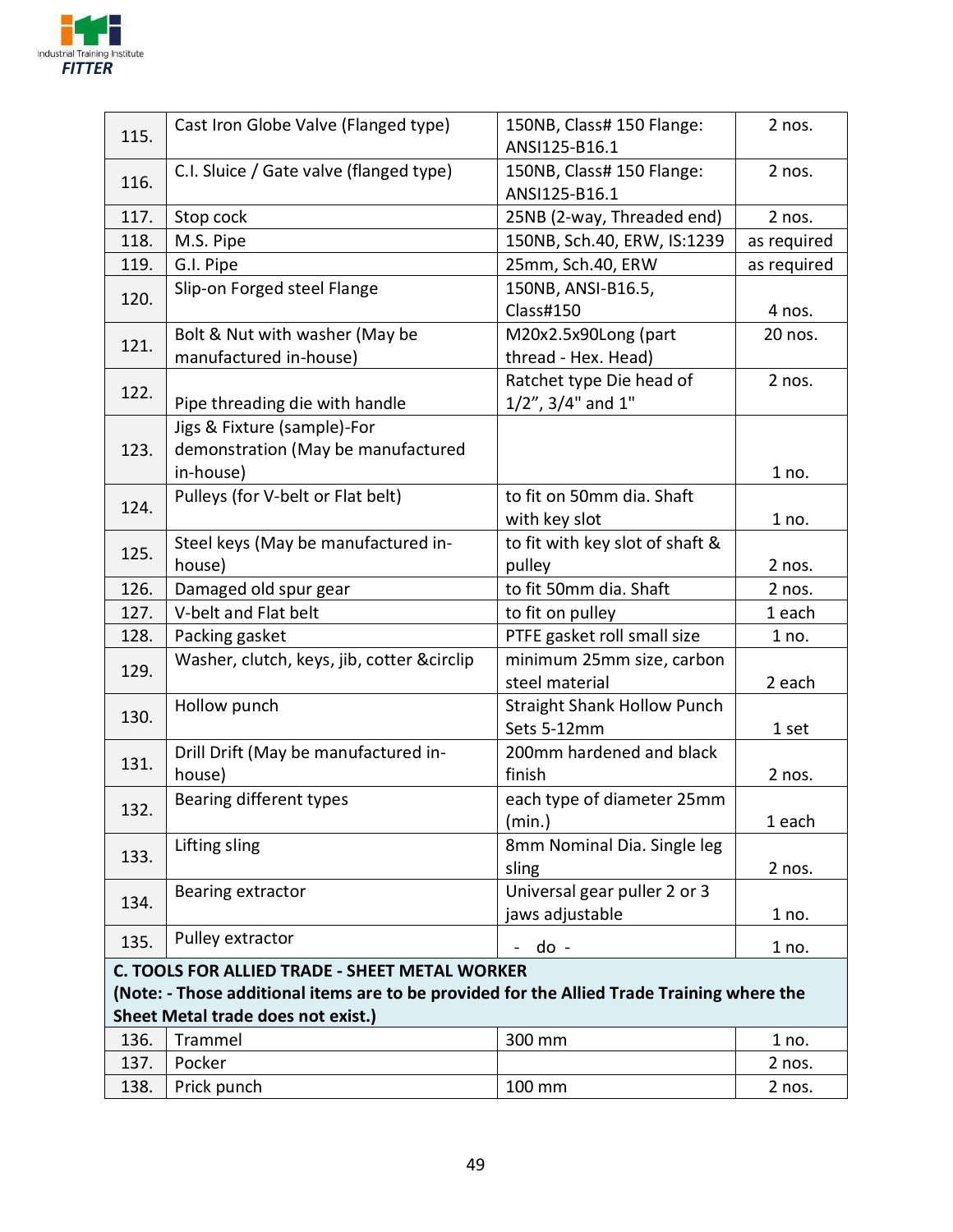

| 139. | Mallet.                                                                                          | Dia. 100 mm X 150 mm                                                    | 2 nos. |
|------|--------------------------------------------------------------------------------------------------|-------------------------------------------------------------------------|--------|
| 140. | Aviation Snips straight Cut                                                                      | 300 mm                                                                  | 2 nos. |
| 141. | Flat headed hammers with handle.                                                                 |                                                                         | 2 nos. |
| 142. | Planishing hammer.                                                                               |                                                                         | 2 nos. |
| 143. | Snip bent Left Cut                                                                               | 250 mm                                                                  | 2 nos. |
| 144. | Stake hatchet with Leg.                                                                          | 300 X 200 X 20 mm                                                       | 2 nos. |
| 145. | Stake grooving.                                                                                  | 100 X 100 X 300 mm                                                      | 2 nos. |
|      | D. MODIFIED LIST OF TOOLS FOR THE 2 <sup>ND</sup> YEAR FOR FITTER TRADE                          |                                                                         |        |
|      | <b>INSTRUMENT</b>                                                                                |                                                                         |        |
| 146. | Slip Gauge as Johnson metric set.                                                                | 87 Pieces Set                                                           | 1 Set  |
| 147. | Gauge snap Go and Not Go                                                                         | 25 to 50 mm by 5 mm, Set of<br>6 pieces                                 | 1 Set  |
| 148. | Gauge plug                                                                                       | Single ended 5 to 55 by 5<br>mm. Set of 11 pcs.                         | 1 Set  |
| 149. | Gauge telescopic set.                                                                            | 8 - 150 mm                                                              | 1 no.  |
| 150. | Dial test indicator on stand                                                                     | 0.01 mm least count                                                     | 1 no.  |
| 151. | Sine bar                                                                                         | 125 mm                                                                  | 1 no.  |
| 152. | Dial Vernier caliper. (Universal type)                                                           | 0 - 300 mm, LC 0.05 mm                                                  | 1 no.  |
| 153. | Screw thread micrometer with<br>interchangeable. Pitch anvils for checking<br>metric threads 60. | 0 - 25 mm LC 0.01 mm                                                    | 1 no.  |
| 154. | Depth micrometer. 0-25 mm                                                                        | Accuracy 0.01 mm with<br>standard set of extension<br>rods up to 200 mm | 1 no.  |
| 155. | Digital vernier caliper.                                                                         | 0 - 150 mm with least count<br>$0.02$ mm                                | 1 no.  |
| 156. | Digital Micrometer outside.                                                                      | 0 - 25 mm L.C. 0.001 mm.                                                | 1 no.  |
| 157. | Comparators Gauge - Dial Indication with<br>Stand and Bracket.                                   | LC 0.01mm                                                               | 1 no.  |
| 158. | Engineer's try square (knife-edge)                                                               | 150 mm Blade                                                            | 1 no.  |
| 159. | Surface roughness comparison plates                                                              | N1 - N12 Grade                                                          | 1 Set  |
| 160. | Digital Vernier caliper                                                                          | 0 - 200 mm L.C. 0.01 mm<br>(Optional)                                   | 1no.   |
| 161. | Vernier Bevel protector                                                                          | Range 360deg, LC.:<br>5min(150mm blade)                                 | 1no.   |
|      | <b>GENERAL SHOP OUTFIT</b>                                                                       |                                                                         |        |
| 162. | Carbide Wear Block.                                                                              | $1$ mm $-$ 2 mm                                                         | 2 each |
| 163. | Lathe tools H.S.S. tipped set.                                                                   |                                                                         | 2 nos. |
| 164. | Lathe tools bit.                                                                                 | 6 mm x 75 mm HSS/Carbide                                                | 4 nos. |
| 165. | Lathe tools bit.                                                                                 | 8 mm x 75 mm HSS/Carbide                                                | 4 nos. |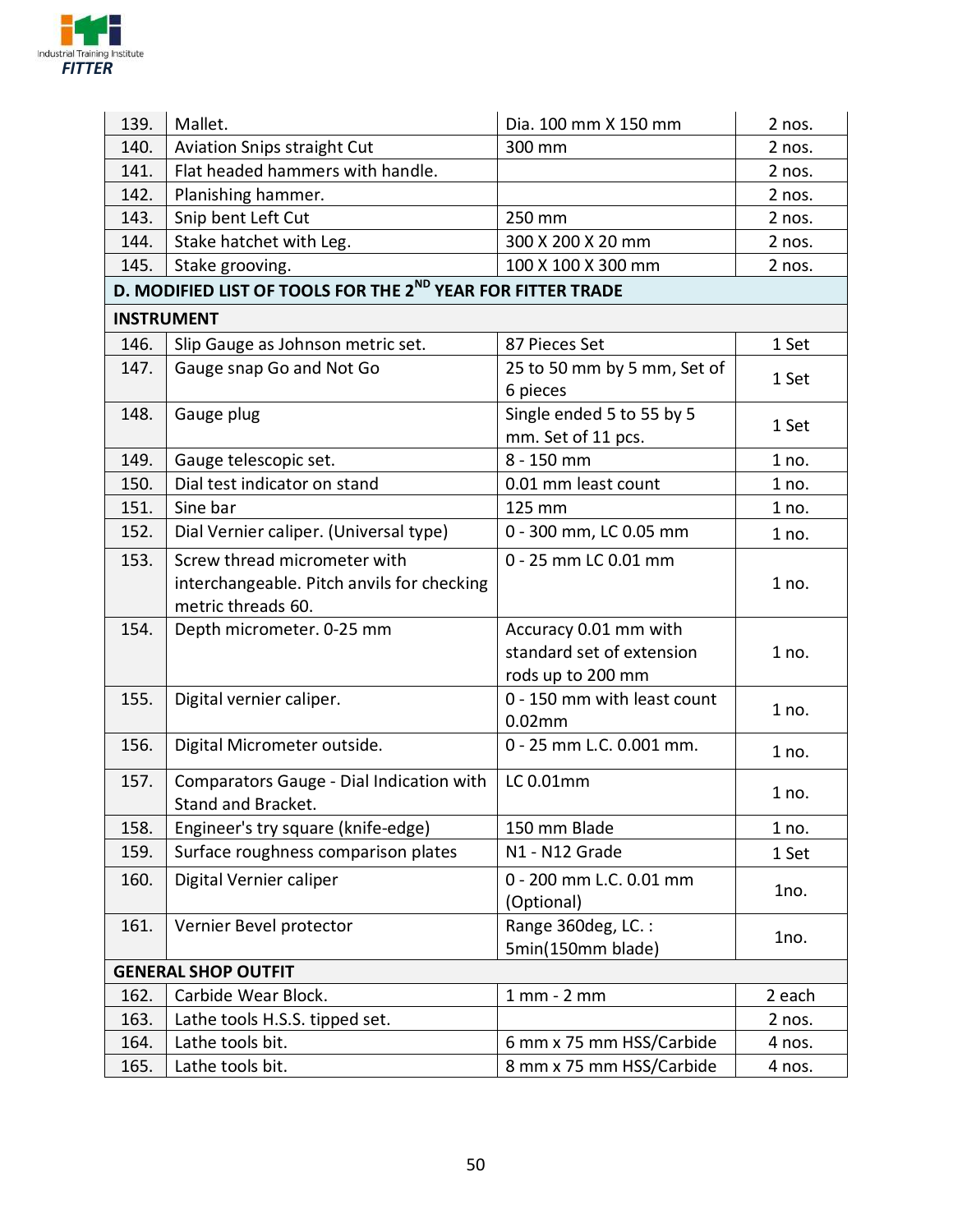

| 166.                                                                                                                                                                                   | Lathe tools bit.                                                                                                                                         | 10 mm x 75 mm<br>HSS/Carbide                                                                                                                                                                                                           | 4 nos.   |  |
|----------------------------------------------------------------------------------------------------------------------------------------------------------------------------------------|----------------------------------------------------------------------------------------------------------------------------------------------------------|----------------------------------------------------------------------------------------------------------------------------------------------------------------------------------------------------------------------------------------|----------|--|
| 167.                                                                                                                                                                                   | Arm strong type tool bit holder.                                                                                                                         | Right hand                                                                                                                                                                                                                             | 2 nos.   |  |
| 168.                                                                                                                                                                                   | Arm strong type tool bit holder.                                                                                                                         | Left hand                                                                                                                                                                                                                              | 2 nos.   |  |
| 169.                                                                                                                                                                                   | Arm strong type tool bit holder.                                                                                                                         | Straight                                                                                                                                                                                                                               | 2 nos.   |  |
| 170.                                                                                                                                                                                   | Stilson wrenches                                                                                                                                         | 250 mm                                                                                                                                                                                                                                 | 2 nos.   |  |
| 171.                                                                                                                                                                                   | Pipe cutter wheel type.                                                                                                                                  | 6 mm to 25 mm                                                                                                                                                                                                                          | 1 no.    |  |
| 172.                                                                                                                                                                                   | Pipe bender machine spool type with<br>stand manually operated.                                                                                          | up to 25 mm cold bending                                                                                                                                                                                                               | 1 no.    |  |
| 173.                                                                                                                                                                                   | Adjustable pipe chain tonge to take pipes                                                                                                                | up to 300 mm                                                                                                                                                                                                                           | 1 no.    |  |
| 174.                                                                                                                                                                                   | Adjustable spanner.                                                                                                                                      | 380 mm long                                                                                                                                                                                                                            | 1 no.    |  |
|                                                                                                                                                                                        | <b>E. GENERAL MACHINERY INSTALLATION</b>                                                                                                                 |                                                                                                                                                                                                                                        |          |  |
| 175.                                                                                                                                                                                   | SS and SC centre lathe (all geared) with<br>minimum specification                                                                                        | Centre height 150 mm and<br>centre distance 1000 mm<br>along with 3 & 4 jaw chucks,<br>auto feed system, safety<br>guard, taper turning<br>attachment, motorized<br>coolant system, lighting<br>arrangement & standard<br>accessories. | 2 Nos.   |  |
| 176.                                                                                                                                                                                   | Pillar Type Drilling machine                                                                                                                             | Sensitive 0-20 mm cap. with<br>swivel table motorized with<br>chuck & key.                                                                                                                                                             | 1 no.    |  |
| 177.                                                                                                                                                                                   | Drilling machine bench                                                                                                                                   | Sensitive 0-12 mm cap<br>motorized with chuck and<br>key.                                                                                                                                                                              | 2 nos.   |  |
| 178.                                                                                                                                                                                   | D.E. pedestal Grinding machine with<br>wheels rough and smooth                                                                                           | 2 H.P.-3Phase-415V, 1500<br>rpm,250 dia. wheel                                                                                                                                                                                         | 1 no.    |  |
| F. LIST OF ADDITIONAL TOOLS FOR ALLIED TRADE IN WELDING<br>(Note: - Those additional items are to be provided for the Allied Trade Training where the<br>Welder trade does not exist.) |                                                                                                                                                          |                                                                                                                                                                                                                                        |          |  |
| 179.                                                                                                                                                                                   | Transformer welding set - continuous<br>welding current, with all accessories and<br>electrode holder 60% Duty Cycle with<br><b>Standard Accessories</b> | 300 A, OCV 60 - 100 V,                                                                                                                                                                                                                 | 1 Set    |  |
| 180.                                                                                                                                                                                   | Welder cable                                                                                                                                             | Able to carry 300 amps. With<br>flexible rubber cover                                                                                                                                                                                  | 20 Meter |  |
| 181.                                                                                                                                                                                   | Lugs for cable                                                                                                                                           |                                                                                                                                                                                                                                        | 12 Nos.  |  |
| 182.                                                                                                                                                                                   | Earth clamps.                                                                                                                                            |                                                                                                                                                                                                                                        | 2 Nos.   |  |
| 183.                                                                                                                                                                                   | Arc welding table (all metal top) with                                                                                                                   | 1200 X 1200 X 750 mm                                                                                                                                                                                                                   | 1 No.    |  |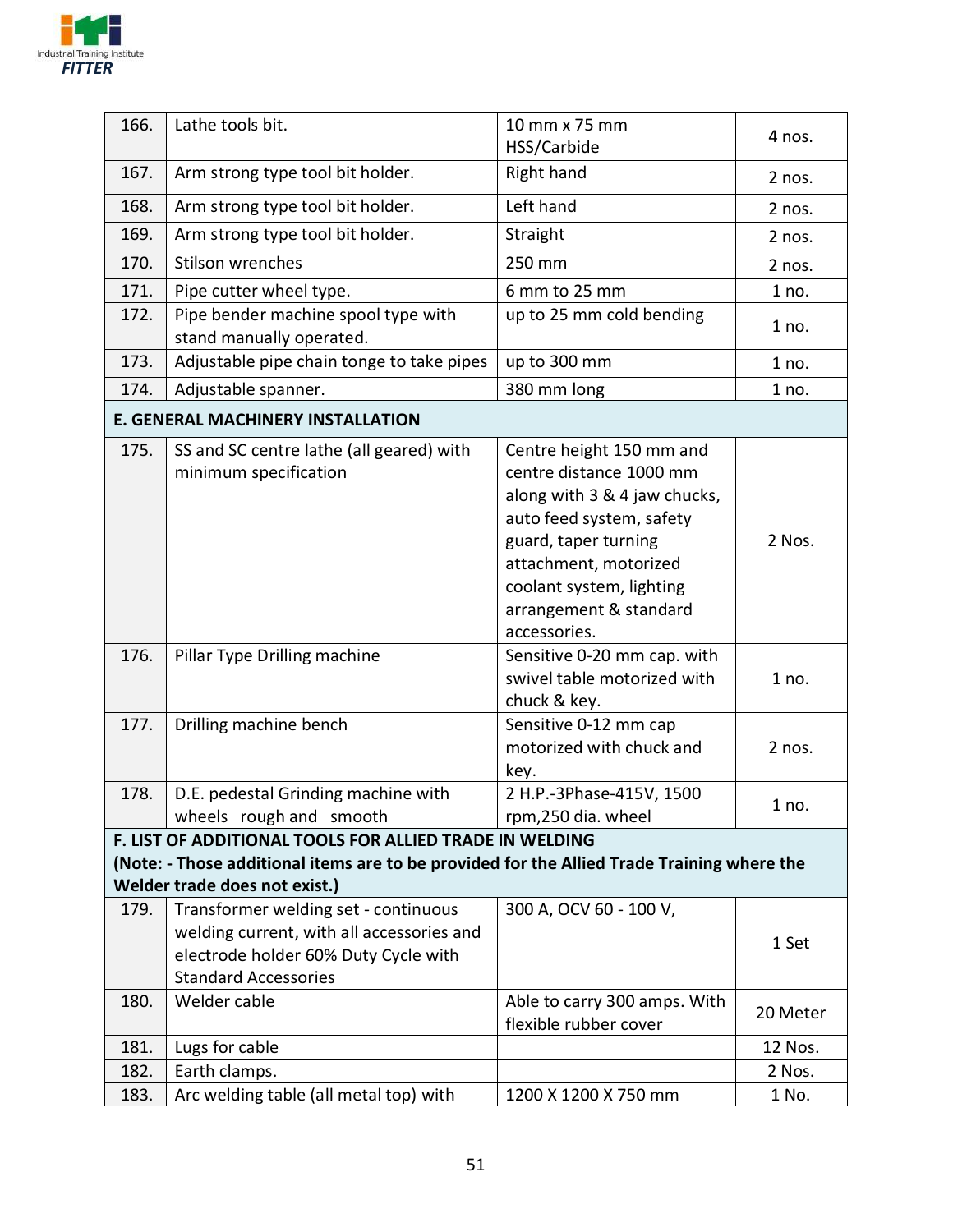

|      | positioner.                                                   |                                       |          |
|------|---------------------------------------------------------------|---------------------------------------|----------|
| 184. | Oxy - acetylene gas welding set                               |                                       |          |
|      | equipment with hoses, Oxygen &                                |                                       | 1 Set.   |
|      | Acetylene cylinders, regulator and other                      |                                       |          |
|      | accessories.                                                  |                                       |          |
| 185. | Gas welding table with positioner with                        |                                       | 1 No     |
|      | <b>Fire Bricks</b>                                            | 900 X 600 X 750 mm                    |          |
| 186. | Welding torch tips of different sizes for                     | To fit nozzle no. 1, 2, & 3           | 1 Set    |
|      | Oxy - acetylene gas welding                                   |                                       |          |
| 187. | Gas lighter.                                                  |                                       | 2 Nos.   |
| 188. | Trolley for gas cylinders.                                    |                                       | 1 No     |
| 189. | Chipping hammer.                                              |                                       | 2 Nos.   |
| 190. | Gloves (Leather)                                              |                                       | 2 Pairs  |
| 191. | Leather apron.                                                |                                       | 2 Nos.   |
| 192. | Spindle key for cylinder valve.                               |                                       | 2 Nos.   |
| 193. | Welding torches.                                              | Nozzles no. 1, 2, & 3                 | 1 Set.   |
| 194. | Welding goggles                                               |                                       | 4 Pairs. |
| 195. | Welding helmet with coloured flame                            |                                       | 2 Nos.   |
|      | retardant glass                                               |                                       |          |
| 196. | Tip cleaner                                                   |                                       | 5 Sets.  |
|      | #G. LIST OF TOOLS & ACCESSORIES FOR PNEUMATICS AND HYDRAULICS |                                       |          |
| 197. | Compressor unit                                               | suitable for Pressure: 8 bar,         | 1 No.    |
|      |                                                               | Delivery: 50 lpm (or more),           |          |
|      |                                                               | Reservoir capacity: 24 Litres         |          |
|      |                                                               | (or more), 230V, 50 Hz, with          |          |
|      |                                                               | pressure regulator and                |          |
|      |                                                               | water separator                       |          |
| 198. | Pneumatic Trainer Kit, each consisting of                     |                                       | 01 sets  |
|      | the following matching components and                         |                                       |          |
|      | accessories:                                                  |                                       |          |
|      | Single acting cylinder<br>I.                                  | Max. stroke length 50 mm,             | 1 No     |
|      |                                                               | Bore dia. 20 mm                       |          |
|      | Double acting cylinder<br>Ш.                                  | Max. stroke length 100 mm,            | 1 No     |
|      |                                                               | Bore dia 20 mm, magnetic              |          |
|      |                                                               | type                                  |          |
|      | 3/2-way valve<br>III.                                         | manually-actuated, Normally<br>Closed | 2 Nos.   |
|      | IV.<br>3/2-way valve                                          | pneumatically-actuated,               | 1 No     |
|      |                                                               | spring return                         |          |
|      | One-way flow control valve<br>V.                              |                                       | 2 Nos.   |
|      | 5/2-way valve<br>VI.                                          | with manually-operated                | 1 No     |
|      |                                                               | switch                                |          |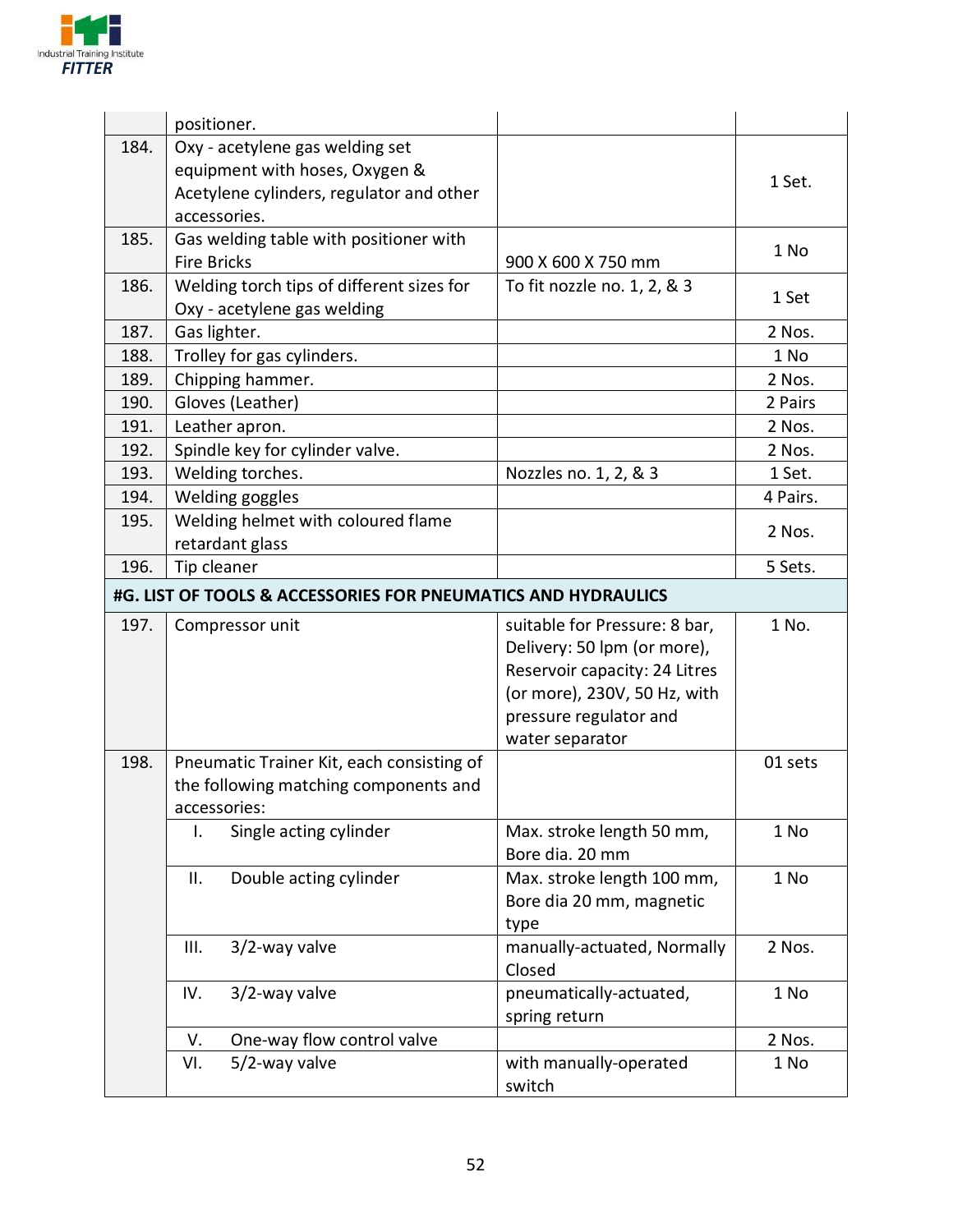

|      | VII.   | 5/2-way valve                                                                                                                                                                                                                   | pneumatically-actuated,<br>spring return                                                                                                                                                                                                                       | 1 No   |
|------|--------|---------------------------------------------------------------------------------------------------------------------------------------------------------------------------------------------------------------------------------|----------------------------------------------------------------------------------------------------------------------------------------------------------------------------------------------------------------------------------------------------------------|--------|
|      | VIII.  | 5/2-way pneumatic actuated<br>valve                                                                                                                                                                                             | double pilot                                                                                                                                                                                                                                                   | 1 No   |
|      | IX.    | 3/2-way roller lever valve                                                                                                                                                                                                      | direct actuation Normally<br>Closed                                                                                                                                                                                                                            | 2 Nos. |
|      | Х.     | Shuttle valve (OR)                                                                                                                                                                                                              |                                                                                                                                                                                                                                                                | 1 No   |
|      | XI.    | Two-pressure valve (AND)                                                                                                                                                                                                        |                                                                                                                                                                                                                                                                | 1 No   |
|      | XII.   | Pressure gauge                                                                                                                                                                                                                  | $0-16$ bar                                                                                                                                                                                                                                                     | 1 Nos. |
|      | XIII.  | Manifold with self-closing                                                                                                                                                                                                      | NRV, 6-way                                                                                                                                                                                                                                                     | 1 No   |
|      | XIV.   | Pushbutton station for electrical<br>signal input                                                                                                                                                                               | with 3 illuminated<br>momentary-contact<br>switches $(1 NO + 1 NC)$ and 1<br>illuminated maintained-<br>contact switch $(1 NO + 1$<br>NC), Contact load 2A                                                                                                     | 1 No   |
|      | XV.    | Relay station                                                                                                                                                                                                                   | with 3 relays each with 4<br>contact sets (3NO+1NC or<br>Change-over type), 5 A                                                                                                                                                                                | 1 No   |
|      | XVI.   | 3/2-way single solenoid valve                                                                                                                                                                                                   | with LED                                                                                                                                                                                                                                                       | 1 No   |
|      | XVII.  | 5/2-way single solenoid valve                                                                                                                                                                                                   | with manual override and<br><b>LED</b>                                                                                                                                                                                                                         | 1 No   |
|      | KVIII. | 5/2-way double solenoid valve                                                                                                                                                                                                   | with manual override and<br><b>LED</b>                                                                                                                                                                                                                         | 1 No   |
|      | XIX.   | Power supply unit,                                                                                                                                                                                                              | Input voltage 85 - 265 V AC,<br>Output voltage: 24 V DC,<br>Output current: max. 4.5 A,<br>short-circuit-proof.                                                                                                                                                | 1 No   |
|      | XX.    | Profile plate, Anodised<br>Aluminium                                                                                                                                                                                            | 1100x700 mm, with carriers,<br>mounting frames and<br>mounting accessories (To be<br>fitted onto the pneumatic<br>workstation)                                                                                                                                 | 1 set  |
| 199. |        | Pneumatic Workstation with 40 square<br>mm aluminium profile legs, wooden<br>work surface, and one pedestal drawer<br>unit having 5 drawers, each with handles<br>and individual locks, on metallic full<br>panel drawer slide: | (1) Worktable - Size<br>(Approx.)<br>L1200mmXW900mmXH900<br>mm, with four castor wheels<br>including two lockable<br>wheels at the front side, (2)<br>Drawer - Size (Approx.) -<br>L460mmxW495mm<br>xH158mm each, and overall<br>size of Drawer unit (Approx.) | 1 No   |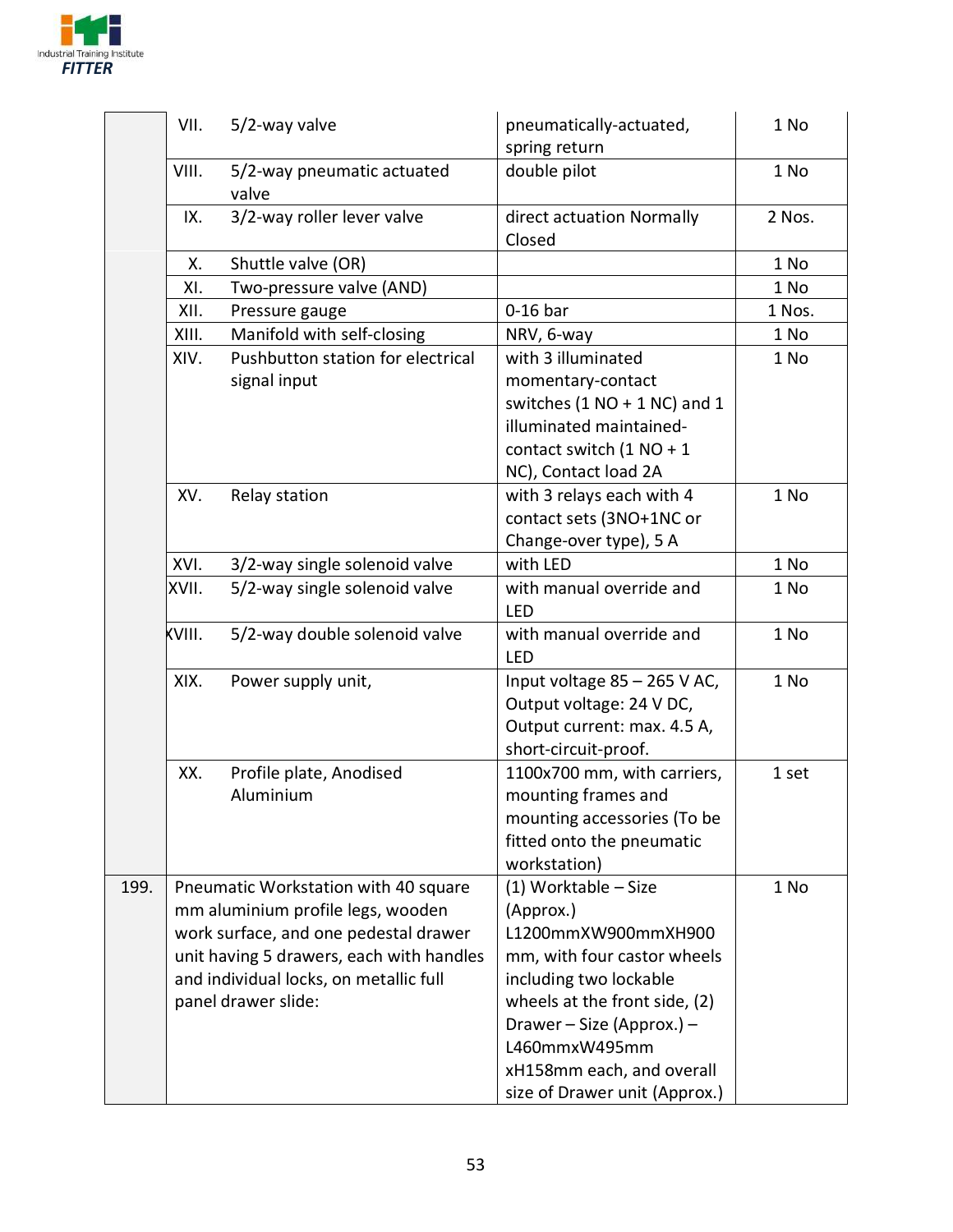

| 200. | Carrier for mounting components, such<br>as PB & relay boxes.                                                    | L470mmxW495mmxH825m<br>m and<br>(3) Drawer slide height<br>(Approx.) 85mm.                                                                                                                                                                                                                                                                                                                                                               | 1 No   |
|------|------------------------------------------------------------------------------------------------------------------|------------------------------------------------------------------------------------------------------------------------------------------------------------------------------------------------------------------------------------------------------------------------------------------------------------------------------------------------------------------------------------------------------------------------------------------|--------|
| 201. | Cut section model for pneumatic                                                                                  |                                                                                                                                                                                                                                                                                                                                                                                                                                          | 1 set  |
| 202. | components<br>Hydraulic Trainer Kit, each consisting of<br>the following matching components and<br>accessories: |                                                                                                                                                                                                                                                                                                                                                                                                                                          | 01 set |
|      | Hydraulic Power pack<br>Ι.                                                                                       | with (1) external gear pump<br>having a delivery rate of 2.5<br>lpm, (approx.) @ 1400 rpm<br>operating pressure 60 bar,<br>coupled to a single-phase AC<br>motor (230 V AC) having<br>start capacitor and ON/OFF<br>switch and overload<br>protection, (2) pressure<br>relief valve adjustable from 0<br>$-60$ bar, (3) oil reservoir, $\geq$ 5<br>litres capacity having sight<br>glass, drain screw, air filter,<br>and P and T ports. | 1 No.  |
|      | Pressure relief valve<br>ΙΙ.                                                                                     | pilot-operated                                                                                                                                                                                                                                                                                                                                                                                                                           | 1 No   |
|      | III.<br>Drip tray, steel                                                                                         | size 1160 mm x 760 mm.                                                                                                                                                                                                                                                                                                                                                                                                                   | 1 No.  |
|      | Pressure Gauge<br>IV.                                                                                            | Glycerin-damped, Indication<br>range of: $0 - 100$ bars                                                                                                                                                                                                                                                                                                                                                                                  | 1 No.  |
|      | Four-Way distributor<br>V.                                                                                       | with five ports, equipped<br>with a pressure gauge                                                                                                                                                                                                                                                                                                                                                                                       | 1 No.  |
|      | Double acting hydraulic cylinder<br>VI.                                                                          | with a control cam, Piston<br>diameter16 mm, Piston rod<br>diameter10 mm, Stroke<br>length 200 mm.                                                                                                                                                                                                                                                                                                                                       | 1 No.  |
|      | Suitable Weight<br>VII.                                                                                          | for vertical loading of<br>hydraulic cylinder                                                                                                                                                                                                                                                                                                                                                                                            | 1 No.  |
|      | VIII.<br>Mounting kit for weight                                                                                 | for realizing pulling and<br>pushing load.                                                                                                                                                                                                                                                                                                                                                                                               | 1 No.  |
|      | 3/2-way directional control valve<br>IX.                                                                         | with hand lever actuation.                                                                                                                                                                                                                                                                                                                                                                                                               | 1 No.  |
|      | 4/2-way directional control valve<br>Χ.                                                                          | with hand lever actuation.                                                                                                                                                                                                                                                                                                                                                                                                               | 1 No.  |
|      | 4/3-way directional control valve<br>XI.                                                                         | closed-centre position, with                                                                                                                                                                                                                                                                                                                                                                                                             | 1 No.  |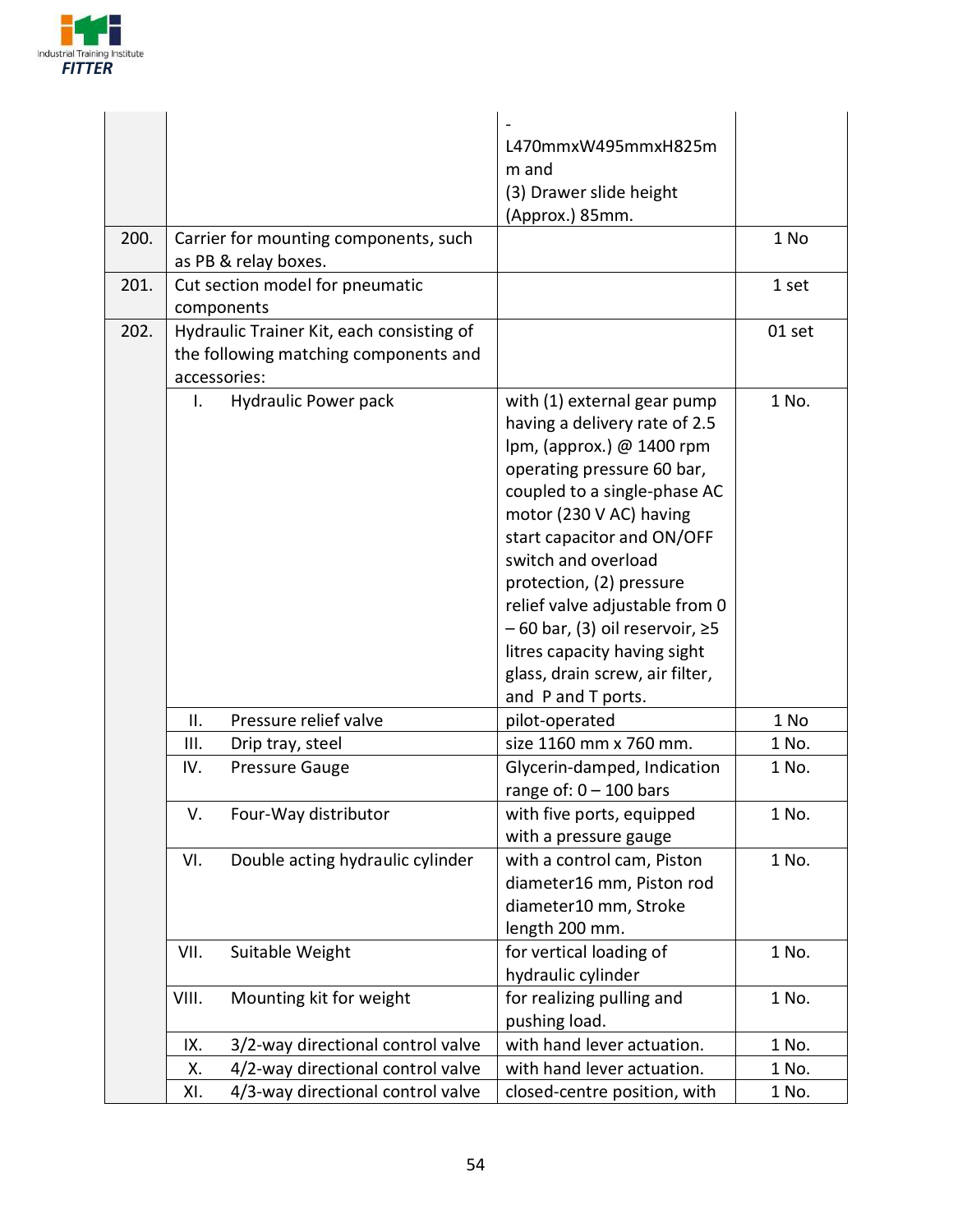

|         |       |                                          | hand lever actuation.         |        |
|---------|-------|------------------------------------------|-------------------------------|--------|
|         | XII.  | Non-return valve.                        |                               | 1 No.  |
|         | XIII. | Pilot-operated check valve               | Pilotto open.                 | 1 No.  |
|         | XIV.  | One-way flow control valve               | Withintegrated check valve.   | 1 No.  |
|         | XV.   | T-Connector with self-sealing            |                               | 2 Nos. |
|         |       | coupling nipples (2 Nos.) and            |                               |        |
|         |       | quick coupling socket (1 No.).           |                               |        |
|         | XVI.  | Profile plate,                           | Anodised Aluminium,           | 1 set  |
|         |       |                                          | 1100x700 mm, with carriers,   |        |
|         |       |                                          | mounting frames and           |        |
|         |       |                                          | mounting accessories (To be   |        |
|         |       |                                          | fitted onto the Hydraulic     |        |
|         |       |                                          | workstation)                  |        |
| 203.    |       | Hydraulic Workstation with 40 square     | (1) Worktable - Size          | 1 No   |
|         |       | mm aluminium profile legs, wooden        | (Approx.)                     |        |
|         |       | work surface, and one pedestal drawer    | L1200mmXW900mmXH900           |        |
|         |       | unit having 5 drawers, each with handles | mm, with four castor wheels   |        |
|         |       | and individual locks, on metallic full   | including two lockable        |        |
|         |       | panel drawer slide:                      | wheels at the front side, (2) |        |
|         |       |                                          | Drawer - Size (Approx.) -     |        |
|         |       |                                          | L460mmxW495mm                 |        |
|         |       |                                          | xH158mm each, and overall     |        |
|         |       |                                          | size of Drawer unit (Approx.) |        |
|         |       |                                          | L470mmxW495mmxH825m           |        |
|         |       |                                          | m and                         |        |
|         |       |                                          | (3) Drawer slide height       |        |
|         |       |                                          | (Approx.) 85mm.               |        |
| 204.    |       | Cut-section models for hydraulic         |                               | 1 set  |
|         |       | components                               |                               |        |
| Note: - |       |                                          |                               |        |

1. All the tools and equipment are to be procured as per BIS specification.

2. For items under #G (List of Tools & Accessories for Pneumatics and Hydraulics), may be installed in the existing workshop for units up to 8 (4+4). For units beyond 8(4+4), separate room (having area: 20 sq. m) for installation of these items is essential.

3. Internet facility is desired to be provided in the classroom.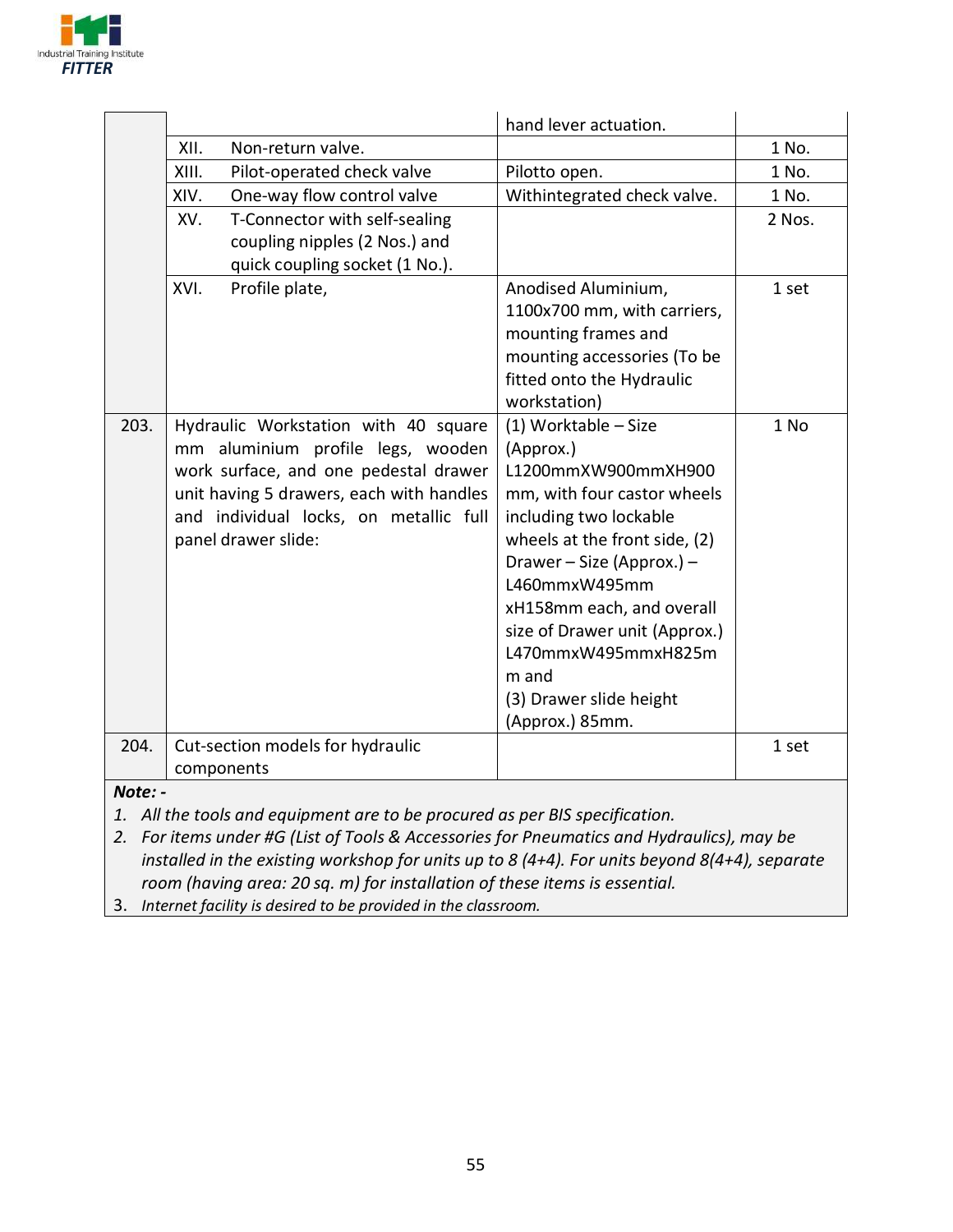

The DGT sincerely acknowledges contributions of the Industries, State Directorates, Trade Experts, Domain Experts, trainers of ITIs, NSTIs, faculties from universities and all others who contributed in revising the curriculum.

Special acknowledgement is extended by DGT to the following expert members who had contributed immensely in this curriculum.

| Fitter trade held on 12.01.17 at CSTARI, Kolkata |                                                         |                                                                  |                                    |
|--------------------------------------------------|---------------------------------------------------------|------------------------------------------------------------------|------------------------------------|
| S No.                                            | <b>Name &amp; Designation</b><br>Shri/Mr./Ms.           | Organization                                                     | <b>Remarks</b>                     |
| 1.                                               | DEEPANKAR MALLICK,<br>DDG (Trg.)                        | DGT, MSDE, New Delhi                                             | Chairman                           |
| 2.                                               | H. V. SAMVATSAR,<br>Director                            | CSTARI, Kolkata                                                  | Secretary<br>(Trade<br>Committee)  |
| 3.                                               | <b>NIRMALYA NATH</b><br>Asst. Director of Trg.          | CSTARI, Kolkata                                                  | Member cum<br>$Co-$<br>coordinator |
| 4.                                               | RAJENDRA PRASAD<br>Director                             | DTE, Uttar Pradesh                                               | Member                             |
| 5.                                               | R. N. BANDYOPADHAYA<br><b>OSD</b>                       | Paschim Banga Society For Skill<br>Development, Kolkata          | Member                             |
| 6.                                               | <b>SUMANTA MODAK,</b><br><b>General Manager (Works)</b> | <b>EVEREADY Industries Pyt. Ltd.</b><br>(Representative of CII)  | Member                             |
| 7.                                               | S. D. SATISH CHANDRA,<br>Manager (HR), Trg.             | HAL - Koraput Division, Koraput,<br>Odisha                       | Member                             |
| 8.                                               | <b>SUMANTA CHATTERJEE</b><br>Addl. General Manager      | <b>BHEL, Power Sector ER</b>                                     | Member                             |
| 9.                                               | P. C. BHANDARI<br><b>Technical Advisor</b>              | J K Cement Ltd.<br>Kanpur                                        | Member                             |
| 10.                                              | <b>SANJIT BHOWMICK</b><br>Asst. General Manager         | Hindalco Industries Ltd., Belur<br>Math, Howrah                  | Member                             |
| 11.                                              | DEBASHIS BHATTACHARYYA,<br>JWM,/FTI                     | Rifle Factory, Ishapore, Ministry<br>of Defence, Govt. India, WB | Member                             |
| 12.                                              | SATYABADI SATAPATHY                                     | HAL - Koraput Division, Koraput,                                 | Member                             |

# List of Expert members contributed/ participated for finalizing the course curriculum of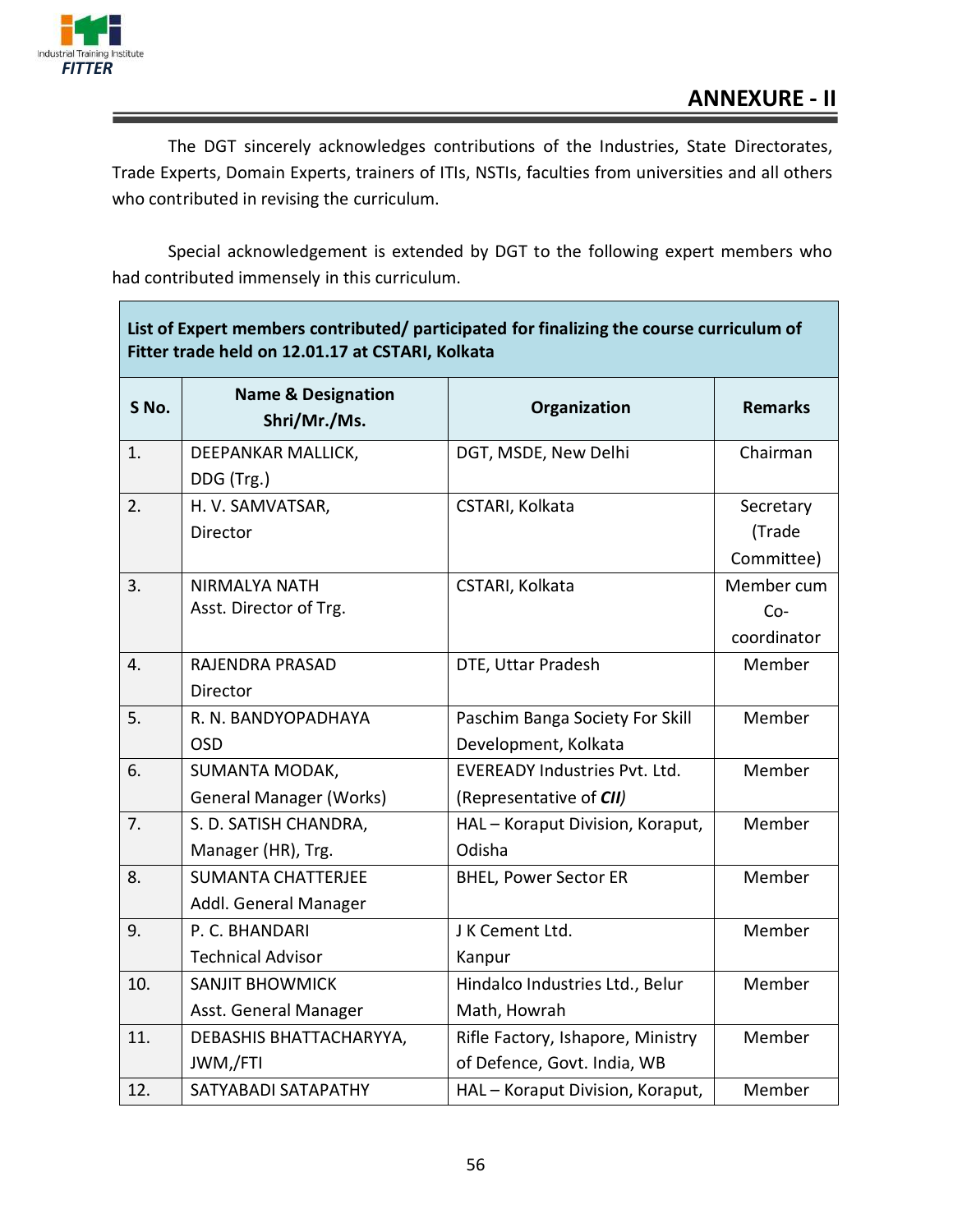

|     | <b>Training Officer</b>                | Odisha                            |        |
|-----|----------------------------------------|-----------------------------------|--------|
| 13. | PRABHAT SAMIR PAL                      | GRSE Ltd., Kolkata                | Member |
|     | Jr. Manager                            |                                   |        |
| 14. | JOYDEEP PAL MAJUMDER                   | Rifle Factory, Ishapore, Ministry | Member |
|     | Asst. Work Manager                     | of Defence, Govt. India, WB       |        |
| 15. | <b>BHABANI PROSAD MONDAL</b>           | Rifle Factory, Ishapore, Ministry | Member |
|     | CM/FTI                                 | of Defence, Govt. India, WB       |        |
| 16. | SUNIRMAL BASU,                         | Railway Workshop, Kanchrapara     | Member |
|     | Asst. Inspecting Officer               |                                   |        |
| 17. | K. L. KULI                             | CSTARI, Kolkata                   | Member |
|     | Joint Director of Trg.                 |                                   |        |
| 18. | M. THAMIZHARASAN,                      | CSTARI, Kolkata                   | Member |
|     | Joint Director of Trg.                 |                                   |        |
| 19. | <b>SANJAY KUMAR</b>                    | CSTARI, Kolkata                   | Member |
|     | Joint Director of Trg.                 |                                   |        |
| 20. | L. K. MUKHERJEE                        | CSTARI, Kolkata                   | Member |
| 21. | Dy. Director of Trg.<br>U. K. MALLICK, | DTE&T, Odisha                     | Member |
|     | Dy. Director                           |                                   |        |
| 22. | N. R. PATTANAIK                        | Govt. ITI Balasore, Odisha        | Member |
|     | Principal                              |                                   |        |
| 23. | DEEPAK KUMAR,                          | Railway Workshop, Kanchrapara     | Member |
|     | SSE/Drg./C&W                           |                                   |        |
| 24. | D. W. PATNE,                           | Association of Non Govt. ITI,     | Member |
|     | Secretary                              | Maharastra                        |        |
| 25. | <b>VIVEK CHAUDHARI</b>                 | Ujjwal ITI Nashirabad, Dist-      | Member |
|     | Principal                              | Jalgoan, Maharastra               |        |
| 26. | Fr. JOSE PADAMATTAM                    | Don Bosco Technical Institute,    | Member |
|     | Principal                              | Park Circus                       |        |
| 27. | SWAMI GUNINDRANANDA                    | R. K. Mission                     | Member |
|     | Superintendent                         | ShilpayatanBelurmath, Howrah      |        |
| 28. | <b>TAPAS SENGUPTA,</b>                 | <b>ITI Howrah Homes</b>           | Member |
|     | Instructor                             |                                   |        |
| 29. | DEBIPROSHAD SARKAR,                    | <b>ITI Howrah Homes</b>           | Member |
|     | Instructor                             |                                   |        |
| 30. | G. B. KOLAPATE,                        | Govt. ITI Andhari, Mumbai,        | Member |
|     | Instructor                             | Maharastra                        |        |
| 31. | H. B. KOSHTI,                          | Govt. ITI Byculla, Mumbai -       | Member |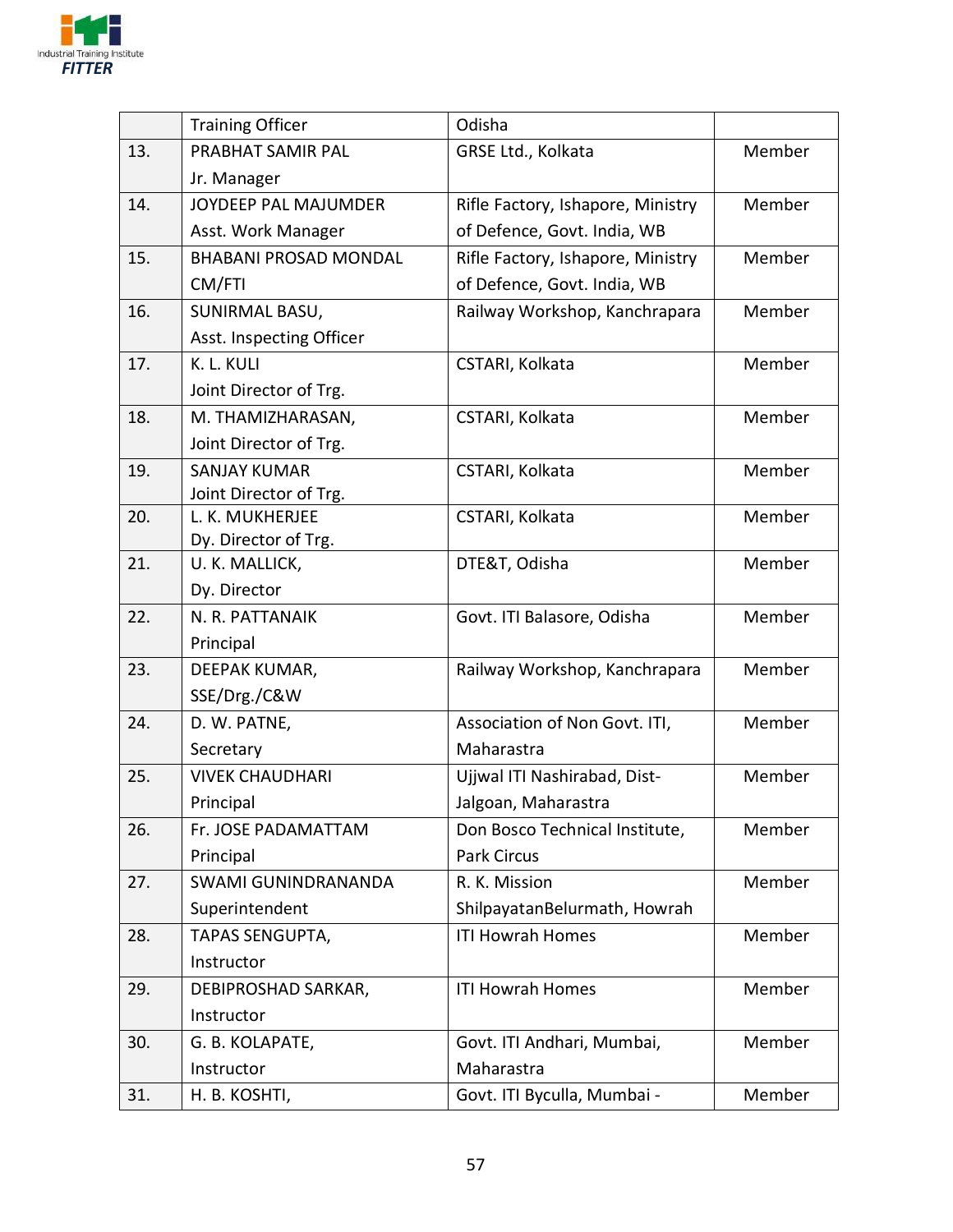

|     | Craft Instructor             | 400011                        |        |
|-----|------------------------------|-------------------------------|--------|
| 32. | NAGESH BALAKRISHNA NARKAR,   | ITI Ambernath, Thane,         | Member |
|     | Craft Instructor             | Maharastra                    |        |
| 33. | PARTHA SARKAR,               | Railway Workshop, Kanchrapara | Member |
|     | Jr. Engineer/Drawing (Mech.) |                               |        |
| 34. | SWAPAN K. BHATTACHARYA       | STC/KPA, Eastern Railways,    | Member |
|     | Instructor                   | Kanchrapara                   |        |
| 35. | <b>BIKASH CHAUDHURI,</b>     | Ramakrishna Mission           | Member |
|     | Instructor                   | Shilpayatan, Belur, Howah     |        |
| 36. | SACHIN M. LAMSE              | ITI Aundh, Pune, Maharastra   | Member |
|     | Instructor                   |                               |        |
| 37. | SOMNATH B. SAPKAL,           | ITI Anudh, Pune, Maharastra   | Member |
|     | Instructor                   |                               |        |
| 38. | K. K. PANIGRAHI              | Gun Shell Factory, Cossipore  | Member |
|     | Instructor                   |                               |        |
| 39. | R. N. MANNA,                 | CSTARI, Kolkata               | Member |
|     | <b>Training Officer</b>      |                               |        |
| 40. | HARADHAN DAS,                | CSTARI, Kolkata               | Member |
|     | <b>Training Officer</b>      |                               |        |
| 41. | <b>TARAKNATH GARAI</b>       | <b>ITI Howrah Homes</b>       | Member |
|     | Instructor                   |                               |        |
| 42. | SUDHANGSHU MUKHERJEE,        | Eastern Railway, Kanchrapara  | Member |
|     | Sr. Tech./Dy. CEE/KPN        |                               |        |
| 43. | S. N. TAMBATKAR,             | Govt. ITI, Adheri, Mumbai     | Member |
|     | Craft Instructor             |                               |        |

| S No.            | <b>Name &amp; Designation</b><br>Shri/Mr./Ms.       | <b>Organization</b>                          | <b>Mentor Council</b><br><b>Designation</b> |  |  |
|------------------|-----------------------------------------------------|----------------------------------------------|---------------------------------------------|--|--|
|                  | <b>Members of Sector Mentor council</b>             |                                              |                                             |  |  |
| 1.               | A. D. Shahane, Vice-<br>President, (Corporate Trg.) | Larsen & Tourbo Ltd.,<br>Mumbai:400001       | Chairman                                    |  |  |
| 2.               | Dr.P.K.Jain, Professor                              | IIT, Roorkee, Roorkee-247667,<br>Uttarakhand | Member                                      |  |  |
| $\overline{3}$ . | N. Ramakrishnan, Professor                          | IIT Gandhinagar, Gujarat-382424              | Member                                      |  |  |
| 4.               | Dr.P.V.Rao, Professor                               | IIT Delhi, New Delhi-110016                  | Member                                      |  |  |
| 5.               | Dr.Debdas Roy, Asstt.<br>Professor                  | NIFFT, Hatia, Ranchi-834003,<br>Jharkhand    | Member                                      |  |  |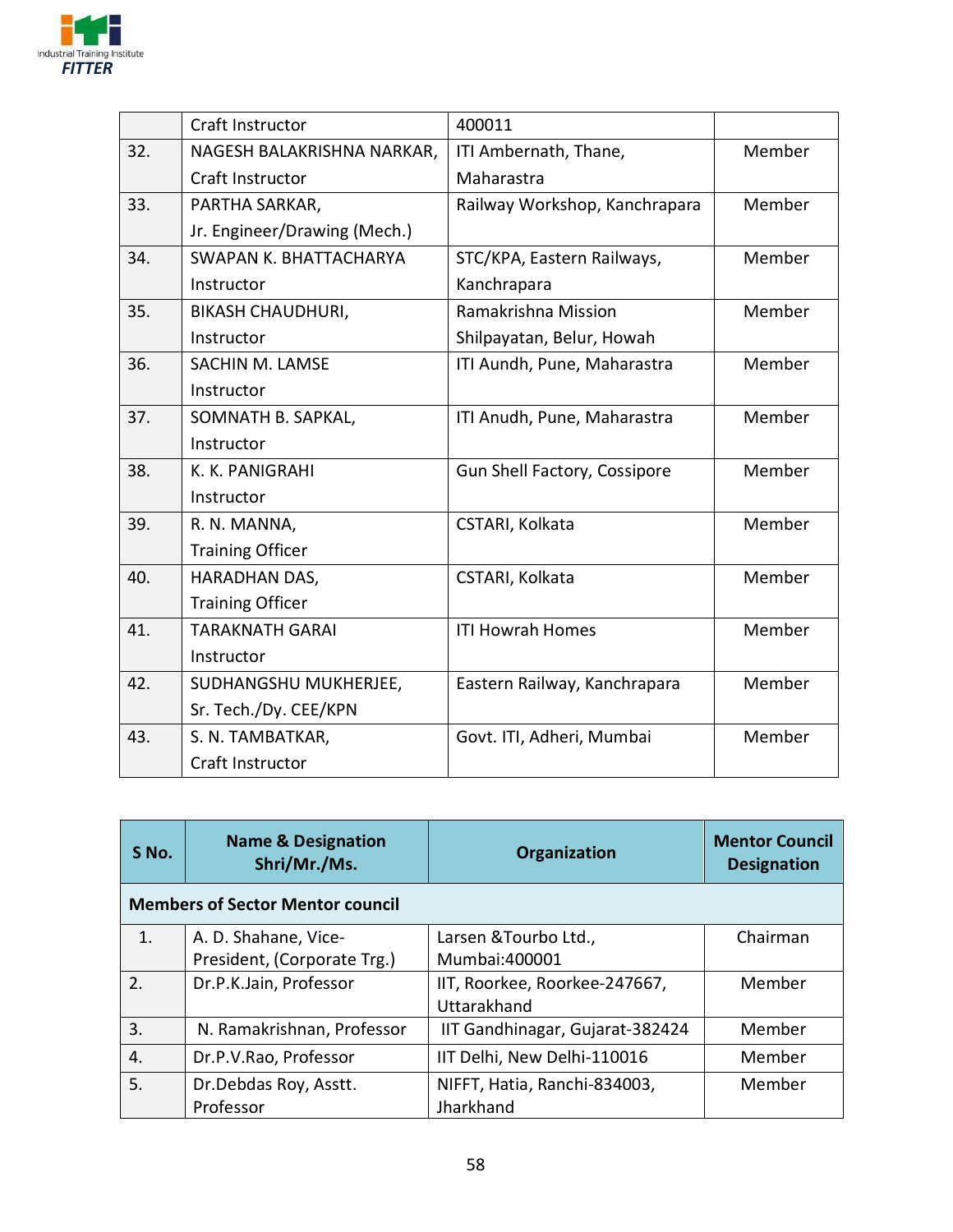

| 6.            | Dr. Anil Kumar Singh,                 | NIFFT, Hatia, Ranchi-834003,            | Member       |  |
|---------------|---------------------------------------|-----------------------------------------|--------------|--|
|               | Professor                             | Jharkhand                               |              |  |
| 7.            | Dr.P.P.Bandyopadhyay                  | IIT Kharagpur, Kharagpur-721302,        | Member       |  |
|               | Professor                             | West Bengal                             |              |  |
| 8.            | Dr.P.K.Ray, Professor                 | IIT Kharagpur, Kharagpur-               | Member       |  |
|               |                                       | 721302, West Bengal                     |              |  |
| 9.            | S. S. Maity, MD                       | <b>Central Tool Room &amp; Training</b> | Member       |  |
|               |                                       | Centre (CTTC), Bhubaneswar              |              |  |
| 10.           | Dr. Ramesh Babu N,                    | IIT Madras, Chennai                     | Member       |  |
|               | Professor                             |                                         |              |  |
| 11.           | R.K. Sridharan,                       | Bharat Heavy Electricals Ltd,           | Member       |  |
|               | Manager/HRDC                          | Ranipet, Tamil Nadu                     |              |  |
| 12.           | N. Krishna Murthy                     | CQA(Heavy Vehicles), DGQA,              | Member       |  |
|               | Principal Scientific Officer          | Chennai, Tamil Nadu                     |              |  |
| 13.           | Sunil Khodke                          | Bobst India Pvt. Ltd., Pune             | Member       |  |
| 14.           | <b>Training Manager</b><br>Ajay Dhuri | <b>TATA Motors, Pune</b>                | Member       |  |
| 15.           | UdayApte                              | <b>TATA Motors, Pune</b>                | Member       |  |
|               |                                       |                                         | Member       |  |
| 16.           | H B Jagadeesh, Sr. Manager            | HMT, Bengaluru                          |              |  |
| 17.           | K Venugopal<br>Director & COO         | NTTF, Peenya, Bengaluru                 | Member       |  |
| 18.           | B.A.Damahe, Principal                 | L&T Institute of Technology,            | Member       |  |
|               | L&T Institute of Technology           | Mumbai                                  |              |  |
| 19.           | Lakshmanan. R                         | BOSCH Ltd., Bengaluru                   | Member       |  |
|               | Senior Manager                        |                                         |              |  |
| 20.           | R C Agnihotri                         | Indo-Swiss Training Centre              | Member       |  |
|               | Principal                             | Chandigarh, 160030                      |              |  |
| 21.           | M. K. Verma, Sr. Manager              | SNTI, TATA Steel Ltd.,                  | Member       |  |
|               | Trg.                                  | Jamshedpur                              |              |  |
|               | <b>Capability Development</b>         |                                         |              |  |
| 22.           | N.K. Thakur, DGM-Trg.                 | L&T, Construction and Mining            | Member       |  |
|               |                                       | Machinery, Kanchipuram.                 |              |  |
| 23.           | Vijayan KT                            | Volkswagen Academy, Pune                | Member       |  |
|               |                                       |                                         |              |  |
| <b>Mentor</b> |                                       |                                         |              |  |
| 24.           | Sunil Kumar Gupta, Director           | DGET HQ, New Delhi.                     | Mentor       |  |
|               | <b>Members of Core Group</b>          |                                         |              |  |
| 25.           | N. Nath. (ADT)                        | CSTARI, Kolkata                         | Co-ordinator |  |
| 26.           | H.Charles (TO)                        | NIMI, Chennai.                          | Member       |  |
| 27.           | Sukhdev Singh (JDT)                   | <b>ATI Kanpur</b>                       | Team Leader  |  |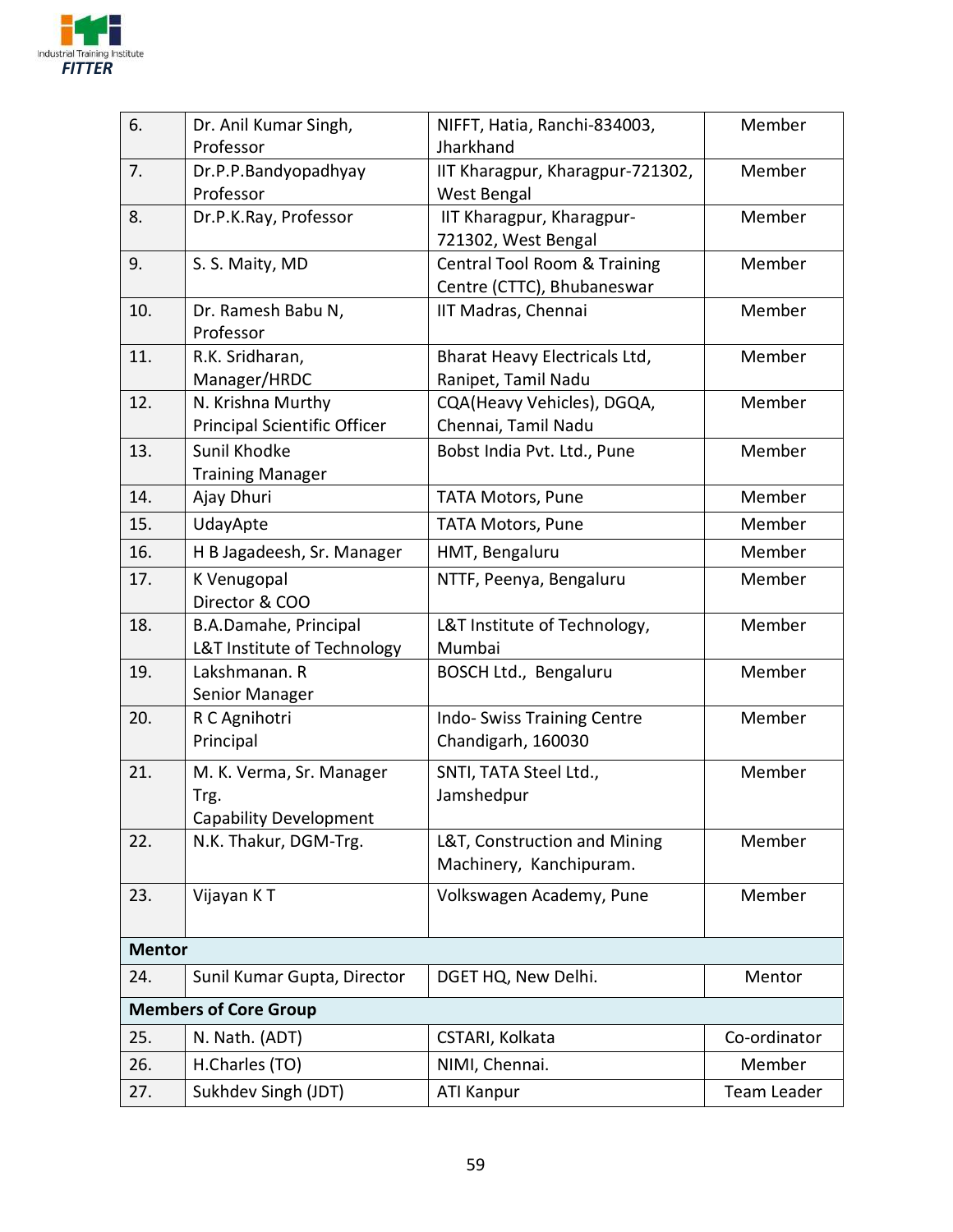

| 28.                            | Ravi Pandey (V.I)                                        | <b>ATI Kanpur</b>                                                       | Member |
|--------------------------------|----------------------------------------------------------|-------------------------------------------------------------------------|--------|
| 29.                            | A.K. Nasakar (T.O)                                       | ATI Kolkata                                                             | Member |
| 30.                            | Samir Sarkar (T.O)                                       | ATI Kolkata                                                             | Member |
| 31.                            | J. Ram EswaraRao (T.O)                                   | RDAT Hyderabad                                                          | Member |
| 32.                            | T.G. Kadam (T.O)                                         | ATI Mumbai                                                              | Member |
| 33.                            | K. Mahendar (DDT)                                        | ATI Chennai                                                             | Member |
| 34.                            | Shrikant S Sonnavane (T.O)                               | ATI Mumbai                                                              | Member |
| 35.                            | K. Nagasrinivas(DDT)                                     | ATI Hyderabad                                                           | Member |
| 36.                            | G.N. Eswarappa (DDT)                                     | FTI Bangalore                                                           | Member |
| 37.                            | G. Govindan, Sr.<br>Draughtsman                          | <b>ATI Chennai</b>                                                      | Member |
| 38.                            | M.N.Renukaradhya,<br>Dy.Director/Principal Grade<br>I.,  | Govt. ITI, Tumkur Road, Banglore,<br>Karnataka                          | Member |
| 39.                            | B.V.Venkatesh Reddy. JTO                                 | Govt. ITI, Tumkur Road, Banglore,<br>Karnataka                          | Member |
| 40.                            | N.M.Kajale, Principal                                    | Govt. ITI Velhe, Distt: Pune,<br>Maharashtra                            | Member |
| 41.                            | SubrataPolley, Instructor                                | ITI Howrah Homes, West Bengal                                           | Member |
| 42.                            | <b>Vinod KumarR</b><br>Sr.Instructor                     | Govt.ITIDhanuvachapuram<br>Trivandrum, Dist., Kerala                    | Member |
| 43.                            | M. Anbalagan, B.E., Assistant<br><b>Training Officer</b> | Govt. ITI Coimbatore, Tamil Nadu                                        | Member |
| 44.                            | L.K.Mukherjee, DDT                                       | CSTARI, Kolkata                                                         | Member |
| 45.                            | R. N. Manna, TO                                          | CSTARI, Kolkata                                                         | Member |
| Other industry representatives |                                                          |                                                                         |        |
| 46.                            | VenugopalParvatikar                                      | Skill Sonics, Bangalore                                                 | Member |
| 47.                            | VenkataDasari                                            | Skill Sonics, Bangalore                                                 | Member |
| 48.                            | Srihari, D                                               | CADEM Tech. Pvt. Ltd., Bengaluru                                        | Member |
| 49.                            | Dasarathi.G.V.                                           | CADEM Tech. Pvt. Ltd., Bengaluru                                        | Member |
| 50.                            | L.R.S.Mani                                               | Ohm Shakti Industries, Bengaluru                                        | Member |
| 51.                            | P. Joji, Ex-JDT                                          | DGT, MSDE, New Delhi                                                    | Member |
| 52.                            | K. Lakshmi Narayanan                                     | Skill Development Centre, JBM<br>Auto System Pvt. Ltd.,<br>Kancheepuram | Member |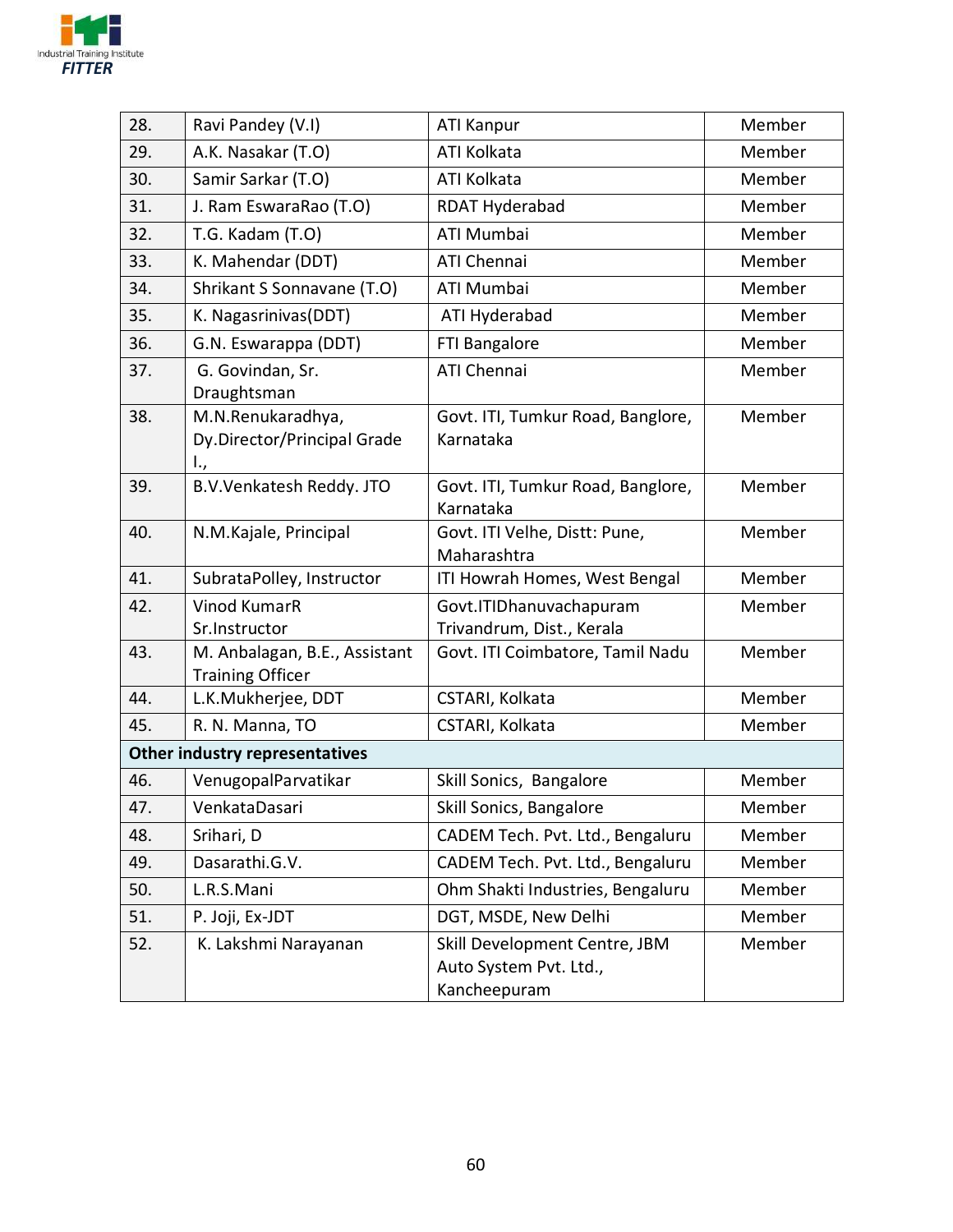

#### **ABBREVIATIONS**

| <b>CTS</b>  | <b>Craftsmen Training Scheme</b>                   |  |
|-------------|----------------------------------------------------|--|
| <b>ATS</b>  | <b>Apprenticeship Training Scheme</b>              |  |
| <b>CITS</b> | <b>Craft Instructor Training Scheme</b>            |  |
| <b>DGT</b>  | Directorate General of Training                    |  |
| <b>MSDE</b> | Ministry of Skill Development and Entrepreneurship |  |
| <b>NTC</b>  | <b>National Trade Certificate</b>                  |  |
| <b>NAC</b>  | National Apprenticeship Certificate                |  |
| <b>NCIC</b> | National Craft Instructor Certificate              |  |
| LD          | <b>Locomotor Disability</b>                        |  |
| <b>CP</b>   | <b>Cerebral Palsy</b>                              |  |
| <b>MD</b>   | <b>Multiple Disabilities</b>                       |  |
| LV          | <b>Low Vision</b>                                  |  |
| HH          | Hard of Hearing                                    |  |
| ID          | <b>Intellectual Disabilities</b>                   |  |
| <b>LC</b>   | Leprosy Cured                                      |  |
| <b>SLD</b>  | <b>Specific Learning Disabilities</b>              |  |
| <b>DW</b>   | Dwarfism                                           |  |
| MI          | <b>Mental Illness</b>                              |  |
| AA          | <b>Acid Attack</b>                                 |  |
| PwD         | Person with disabilities                           |  |